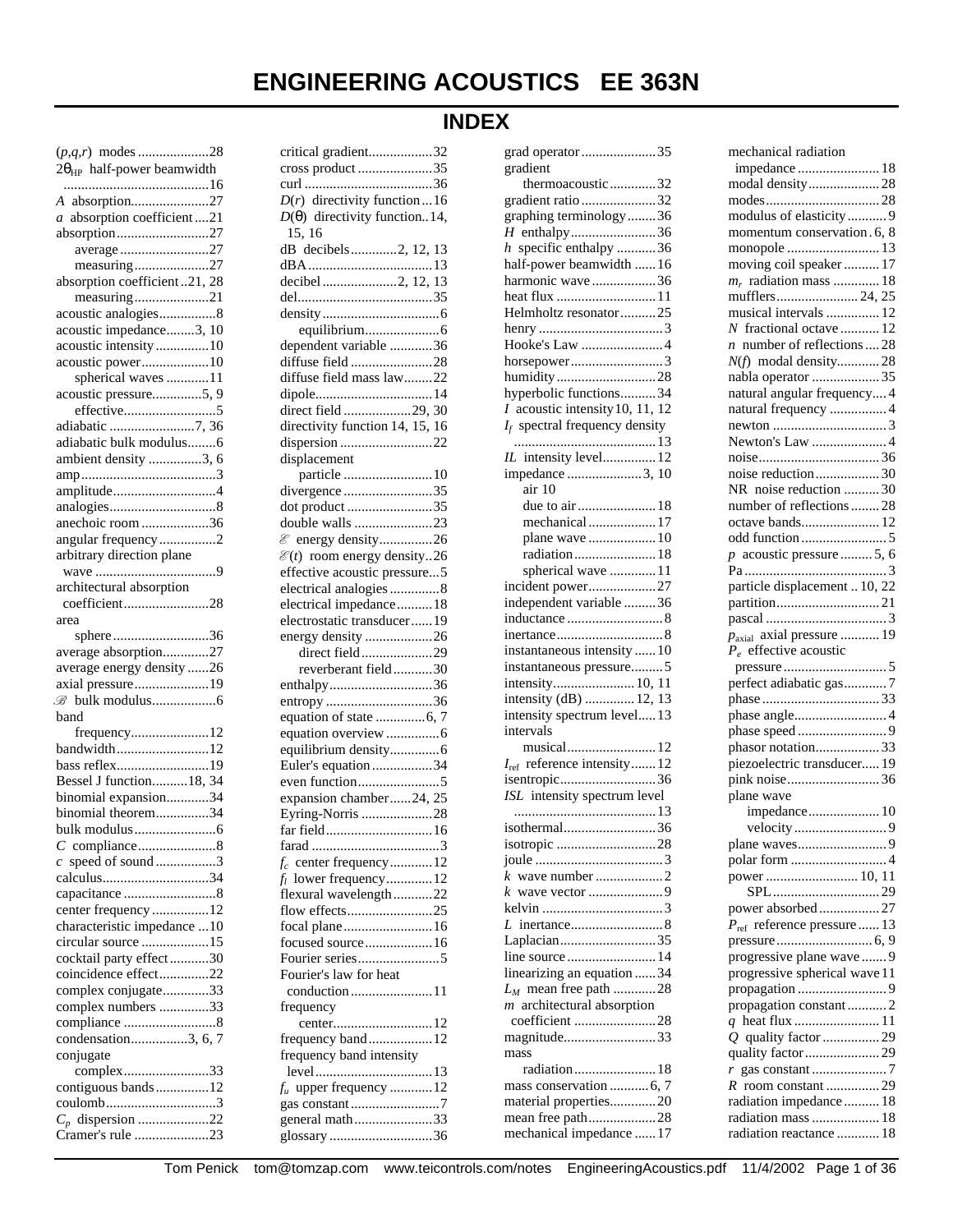| rayleigh number16                            |  |
|----------------------------------------------|--|
|                                              |  |
| $r_d$ reverberation radius29                 |  |
| reflection 20                                |  |
| reflection coefficient20                     |  |
| resonance                                    |  |
| modal 28                                     |  |
| reverberant field 30                         |  |
| reverberation radius29                       |  |
| reverberation room 36                        |  |
| reverberation time28                         |  |
|                                              |  |
| room acoustics26                             |  |
| room constant29                              |  |
| room energy density26                        |  |
| room modes28                                 |  |
| root mean square 34                          |  |
| $s$ condensation 3, 6                        |  |
| S spring constant4                           |  |
| stiffness 25<br>S                            |  |
| Sabin formula28                              |  |
|                                              |  |
|                                              |  |
| sidebranch resonator26                       |  |
| simple harmonic motion4                      |  |
|                                              |  |
| sound decay26                                |  |
| sound growth26                               |  |
|                                              |  |
|                                              |  |
| sound power level29                          |  |
| sound pressure level (dB)13<br>source 13, 14 |  |
| space derivative 35                          |  |
| space-time 33                                |  |

| specific acoustic impedance   |
|-------------------------------|
| specific enthalpy36           |
|                               |
| specific gas constant7        |
| spectral frequency density.13 |
| speed amplitude4              |
| speed of sound3               |
| sphere36                      |
| spherical wave11              |
| impedance 11                  |
|                               |
| spherical wave impedance.11   |
| SPL sound power level29       |
| SPL sound pressure level13    |
| spring constant 4             |
| standing waves  10            |
| Struve function18             |
| surface density21             |
| $T_{60}$ reverberation time28 |
|                               |
| temperature3                  |
| temperature effects 25        |
|                               |
| thermoacoustic cycle31        |
| thermoacoustic engine31       |
| thermoacoustic gradient 32    |
|                               |
| time constant 26              |
| time delay spectrometry 36    |
| time-average33                |
| time-averaged power33         |
| TL transmission loss  21, 22  |
| trace wavelength22            |
| transducer                    |

# **DECIBELS** [dB]

A log based unit of energy that makes it easier to describe exponential losses, etc. The decibel means 10 bels, a unit named after Bell Laboratories.

$$
L = 10 \log \frac{\text{energy}}{\text{reference energy}} \quad \text{[dB]}
$$

One decibel is approximately the minimum discernable amplitude difference that can be detected by the human ear over the full range of amplitude.

## **l****WAVELENGTH** [m]

Wavelength is the distance that a wave advances during one cycle.



*f*

293

At **high temperatures**, the speed of sound increases so λ changes. *T<sup>k</sup>* is temperature in Kelvin.

| electrostatic  19                  |
|------------------------------------|
| piezoelectric 19                   |
|                                    |
| transmission at oblique            |
| incidence 22                       |
| transmission coefficient 20        |
| transmission loss 21               |
| composite walls 22                 |
| diffuse field22                    |
| expansion chamber 25               |
| thin partition 21                  |
| trigonometric identities  34       |
|                                    |
| U volume velocity8                 |
| vector differential equation 35    |
|                                    |
|                                    |
| spherical wave  11                 |
|                                    |
| volume                             |
| sphere36                           |
| volume velocity8                   |
| w bandwidth 12                     |
| $W_{\text{abs}}$ power absorbed 27 |
|                                    |
| wave                               |
| progressive 11                     |
|                                    |
|                                    |
|                                    |
|                                    |

| weighted sound levels  13<br>Wincident incident power 27<br>Young's modulus 9<br>z acoustic impedance 10<br>z impedance  10, 11<br>$z_0$ rayleigh number  16<br>$Z_A$ elec. impedance due to air<br>18 |
|--------------------------------------------------------------------------------------------------------------------------------------------------------------------------------------------------------|
| $Z_M$ elec. impedance due to                                                                                                                                                                           |
| mech. forces  18                                                                                                                                                                                       |
| $Z_m$ mechanical impedance 17                                                                                                                                                                          |
| $Z_r$ radiation impedance 18                                                                                                                                                                           |
| $\Gamma$ gradient ratio32                                                                                                                                                                              |
| $\Pi$ acoustic power  10, 11                                                                                                                                                                           |
|                                                                                                                                                                                                        |
| $\gamma$ ratio of specific heats 6                                                                                                                                                                     |
|                                                                                                                                                                                                        |
| $\lambda_p$ flexural wavelength  22                                                                                                                                                                    |
| $\lambda_{tr}$ trace wavelength 22                                                                                                                                                                     |
| $\rho_0$ equilibrium density 6                                                                                                                                                                         |
| $\rho_s$ surface density  21                                                                                                                                                                           |
|                                                                                                                                                                                                        |
| ω angular frequency2                                                                                                                                                                                   |
| ξ particle displacement 10,<br>22                                                                                                                                                                      |
|                                                                                                                                                                                                        |
|                                                                                                                                                                                                        |
| $\nabla^2 \cdot$ Laplacian 35                                                                                                                                                                          |
|                                                                                                                                                                                                        |
|                                                                                                                                                                                                        |

# **w ANGULAR FREQUENCY** [rad/s] Frequency expressed in units

of radians per second.

wavelength ..........................2 temperature effects.......25 weber...................................3

$$
\omega = 2\pi f = \frac{2\pi}{T} =
$$

*f* = frequency [Hz]  $T = period[s]$ 

 $k =$  wave number or propagation constant  $\lceil \text{rad./m} \rceil$ 

 $c =$  the speed of sound (343 m/s in air)  $[m/s]$ 

## *k* **WAVE NUMBER** [rad/m]

The wave number or propagation constant is a component of a wave function representing the wave density or wave spacing relative to distance. Sometimes represented by the letter β. See also WAVE VECTOR p9.



2 *f kc*

 $\lambda$  = wavelength  $[m]$ 

 $\omega$  = frequency [rad/s]

 $c =$  the speed of sound (343 m/s in air)  $[m/s]$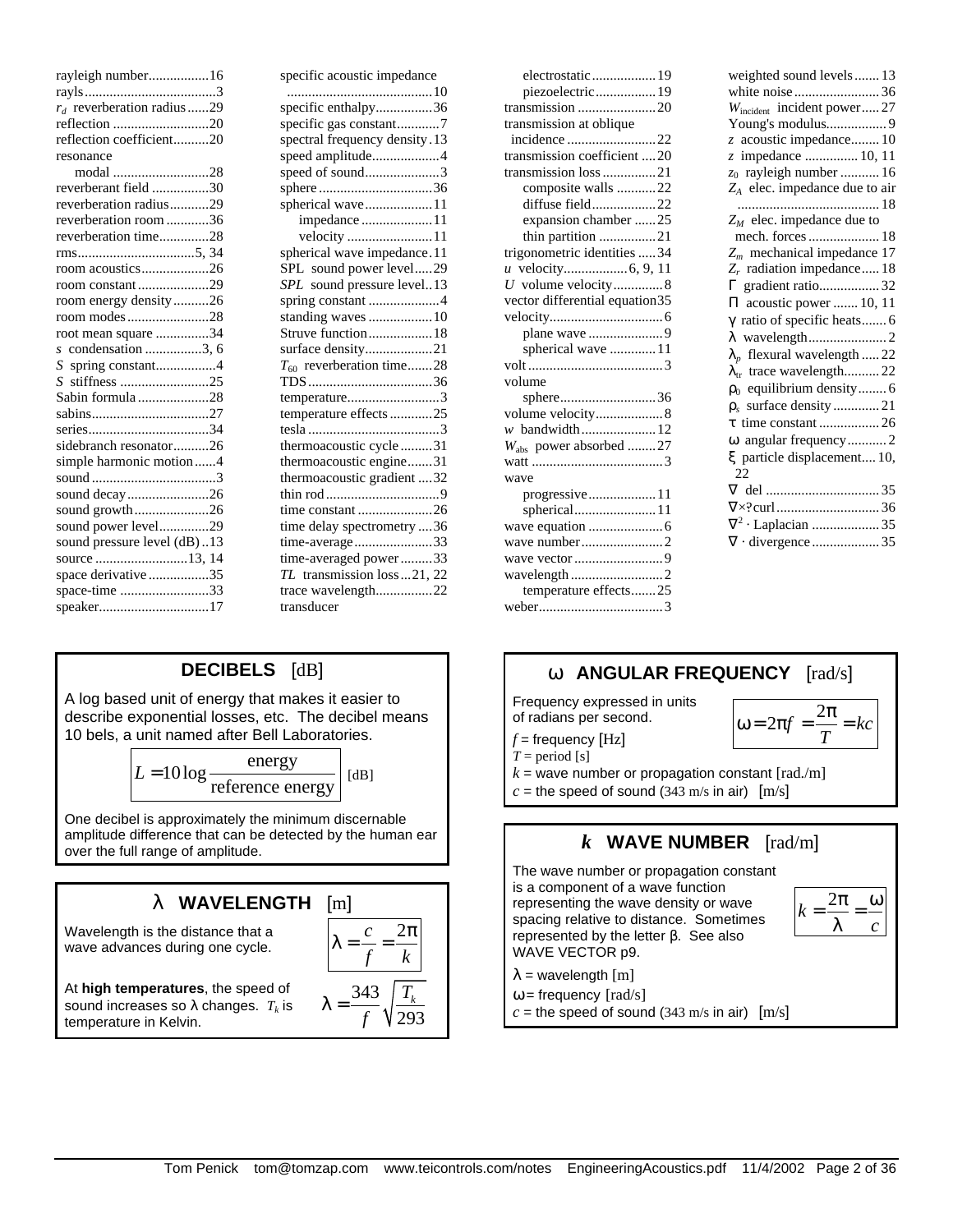## *s* **CONDENSATION** [no units]

The ratio of the change in density to the ambient density, i.e. the degree to which the medium has condensed (or expanded) due to sound waves. For example, *s* = 0 means no condensation or expansion of the medium.  $s = -\frac{1}{2}$  means the density is at one half the ambient value.  $s = +1$  means the density is at twice the ambient value. Of course these examples are unrealistic for most sounds; the condensation will typically be close to zero.



 $p =$  instantaneous density  $\left[\text{kg/m}^3\right]$  $\rho_0$  = equilibrium (ambient) density [kg/m<sup>3</sup>]

#### **UNITS**

A (amp) = 
$$
\frac{C}{s} = \frac{W}{V} = \frac{J}{V \cdot s} = \frac{N \cdot m}{V \cdot s} = \frac{V \cdot F}{s}
$$
  
\nC (coulomb) = A·s = V·F =  $\frac{J}{V} = \frac{N \cdot m}{V} = \frac{W \cdot s}{V}$   
\nF (farad) =  $\frac{C}{V} = \frac{C^2}{J} = \frac{C^2}{N \cdot m} = \frac{J}{V^2} = \frac{A \cdot s}{V}$   
\nH (henry) =  $\frac{V \cdot s}{A}$  (note that H·F = s<sup>2</sup>)  
\nJ (joule) = N·m = V·C = W·s = A·V·s = F·V<sup>2</sup> =  $\frac{C^2}{F}$   
\nN (newton) =  $\frac{J}{m} = \frac{C \cdot V}{m} = \frac{W \cdot s}{m} = \frac{kg \cdot m}{s^2}$   
\nPa (pascal) =  $\frac{N}{m^2} = \frac{kg}{m \cdot s^2} = \frac{J}{m^3} = \frac{W \cdot s}{m^3}$   
\nT (tesla) =  $\frac{Wb}{m^2} = \frac{V \cdot s}{m^2} = \frac{H \cdot A}{m^2}$   
\nV (volt) =  $\frac{W}{A} = \frac{J}{C} = \frac{J}{A \cdot s} = \frac{W \cdot s}{C} = \frac{N \cdot m}{C} = \frac{C}{F}$   
\nW (watt) =  $\frac{J}{s} = \frac{N \cdot m}{s} = \frac{C \cdot V}{s} = V \cdot A = \frac{F \cdot V^2}{s} = \frac{1}{746} H P$   
\nWb (weber) = H·A = V·s =  $\frac{J}{A}$   
\nAcoustic impedance: [rays or (Pa·s)/m]  
\nTemperature: [°C or K] 0°C = 273.15K

## *c* **SPEED OF SOUND** [m/s]

Sound travels faster in stiffer (i.e. higher  $\mathcal{B}$ , less compressible) materials. Sound travels faster at higher temperatures.

Frequency/wavelength relation: 
$$
c = \lambda f = \frac{\lambda \omega}{2\pi}
$$

In a perfect gas: 
$$
c = \sqrt{\frac{\gamma \mathcal{P}_0}{\rho_0}} = \sqrt{\gamma r T_K}
$$

In liquids: 
$$
c = \sqrt{\frac{\gamma \mathcal{B}_r}{\rho_0}}
$$
 where  $\mathcal{B} = \gamma \mathcal{B}_r$ 

 $\gamma$  = ratio of specific heats (1.4 for a diatomic gas) [no units]  $\mathscr{P}_0$  = ambient (atmospheric) pressure (  ${}_{p}\ll\mathscr{P}_0$  ). At sea

$$
level, \mathcal{D}_0 \approx 101 \text{ kPa} \quad \text{[Pa]}
$$

 $\rho_0$  = equilibrium (ambient) density [kg/m<sup>3</sup>]

 $r =$  specific gas constant  $[J/(kg·K)]$ 

 $T_K$  = temperature in Kelvin [K]

$$
\mathcal{B} = \rho_0 \left( \frac{\partial \mathcal{P}}{\partial \rho} \right)_{\rho_0}
$$
adiabatic bulk modulus [Pa]

 $\mathscr{B}_T$  = isothermal bulk modulus, easier to measure than the adiabatic bulk modulus [Pa]

Two values are given for the speed of sound in solids, Bar and Bulk. The Bar value provides for the ability of sound to distort the dimensions of solids having a small-crosssectional area. Sound moves more slowly in Bar material. The Bulk value is used below where applicable.

| <b>Speed of Sound in Selected Materials</b> [m/s] |      |                         |       |                   |      |
|---------------------------------------------------|------|-------------------------|-------|-------------------|------|
| Air @ $20^{\circ}$ C                              | 343  | Copper                  | 5000  | Steel             | 6100 |
| Aluminum                                          | 6300 | Glass (pyrex)           | 5600  | Water, fresh 20°C | 1481 |
| <b>Brass</b>                                      | 4700 | Ice                     | 3200  | Water, sea 13°C   | 1500 |
| Concrete                                          | 3100 | Steam @ $100^{\circ}$ C | 404.8 | Wood, oak         | 4000 |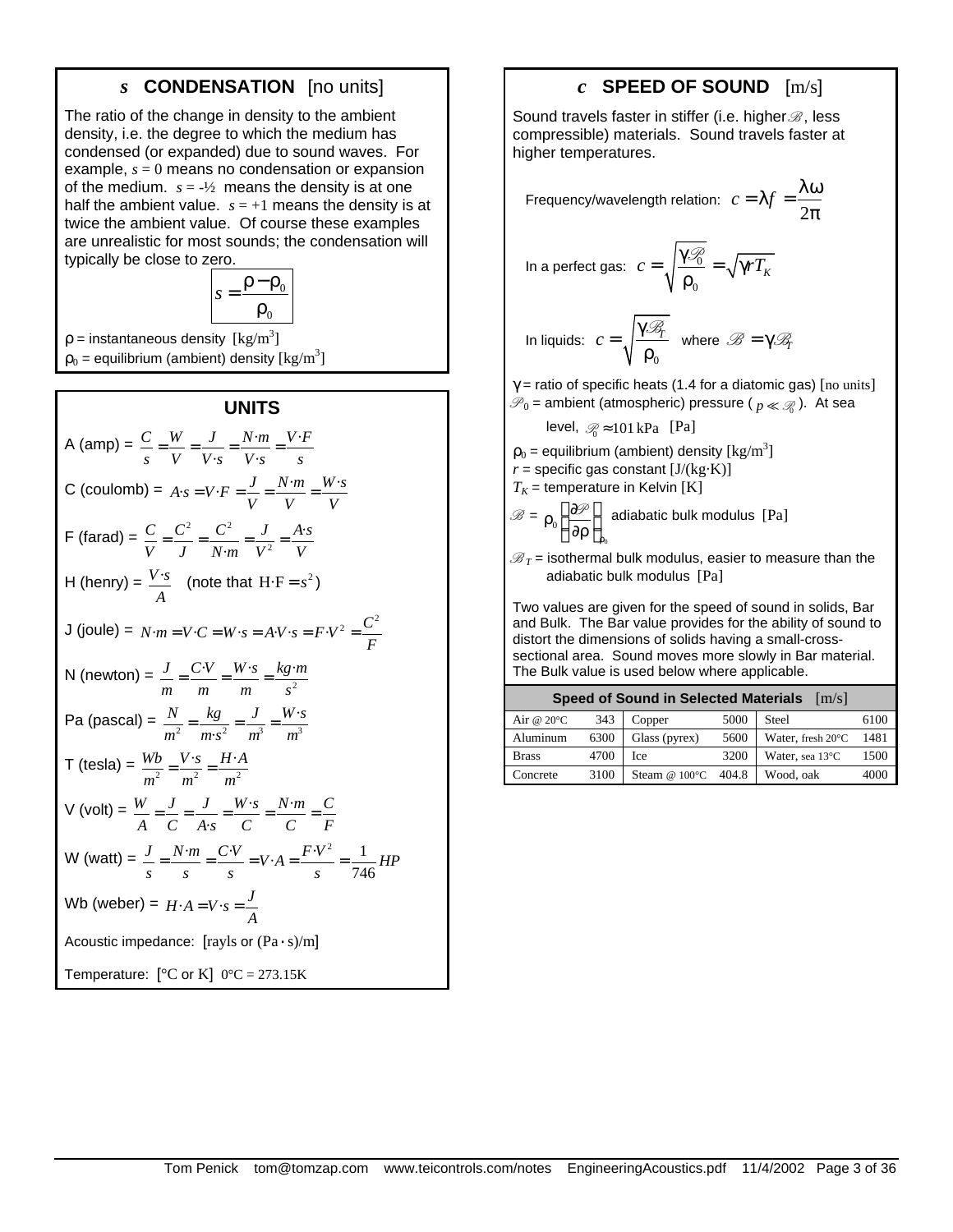

#### **SIMPLE HARMONIC MOTION, POLAR FORM**

2

 $\mathbf{0}$ 

 $\left( u_{0}\right)$ 

 $\frac{2}{0} + \frac{u_0}{2}$ 

 $A = \sqrt{x_0^2 + \frac{u}{x_0^2}}$ 

The solution above can be written

 $x(t) = A\cos(\omega_0 t + \phi)$ 

where we have the new constants:

amplitude:

$$
A = \sqrt{x_0^2 + \left(\frac{u_0}{\omega_0}\right)^2}
$$

initial phase angle:  $\phi = \tan^{-1} \left( \frac{-u_0}{\phi}\right)^{-1}$  $_{0}$  $\lambda_{0}$ *u x*  $\phi = \tan^{-1} \left( \frac{u_0}{\omega_0 x_0} \right)$ 

Note that zero phase angle occurs at maximum positive displacement.

By differentiation, it can be found that the speed of the mass is  $u = -U \sin(\omega_0 t + \phi)$  , where  $U = \omega_0 A$  is the *speed amplitude*. The acceleration is  $a = -\omega_0 U \cos(\omega_0 t + \phi)$ .

Using the initial conditions, the equation can be written

$$
x(t) = \sqrt{x_0^2 + \left(\frac{u_0}{\omega_0}\right)^2} \cos\left(\omega_0 t - \tan^{-1}\frac{u_0}{\omega_0 x_0}\right)
$$

 $x_0$  = the initial position [m]

 $u_0$  = the initial speed  $[m/s]$  $\mathbf 0$ *S m*  $\omega_{0} = \sqrt{\frac{3}{2}}$  is the *natural angular frequency* in rad/s.

It is seen that displacement lags 90° behind the speed and that the acceleration is 180° out of phase with the displacement.



with each other.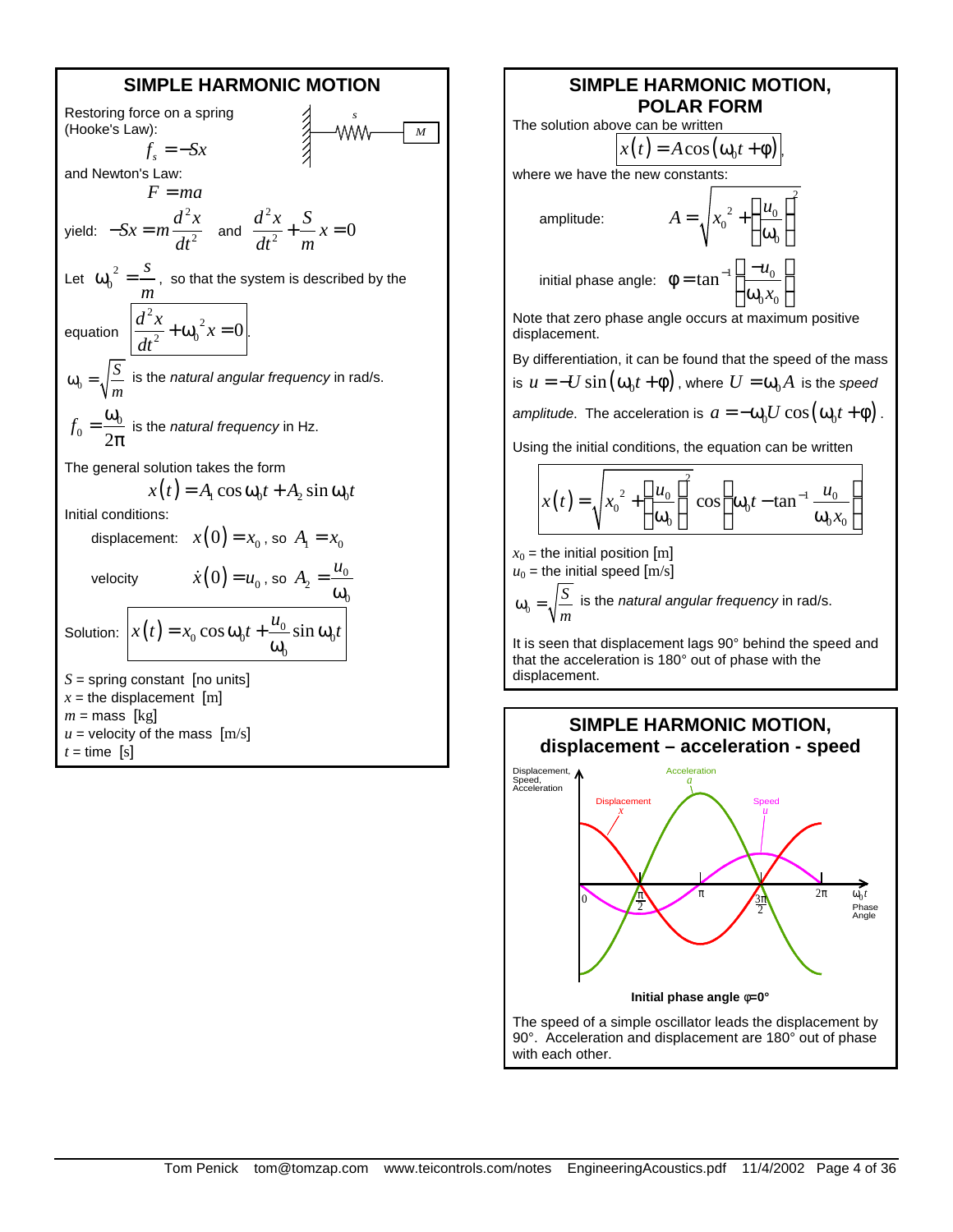## **FOURIER SERIES**

The Fourier Series is a method of describing a complex periodic function in terms of the frequencies and amplitudes of its fundamental and harmonic frequencies.

Let 
$$
f(t) = f(t+T) =
$$
 any periodic signal

where  $T =$  the period.



where 
$$
\omega = \frac{2\pi}{T}
$$
 = the fundamental frequency

 $A_0$  = the DC component and will be zero provided the function is symmetric about the t-axis. This is almost always the case in acoustics.

axis, e.g.

$$
A_n = \frac{2}{T} \int_{t_0}^{t_0+T} f(t) \cos n\omega t \, dt
$$
\n
$$
A_n \text{ is zero when } f(t) \text{ is an } \text{odd function, i.e., } f(t) = -f(-t),
$$
\nthe right-hand plane is a mirror image of the left-hand plane provided one of them is first flipped about the horizontal axis, e.g. sine function.\n
$$
B_n = \frac{2}{T} \int_{t_0}^{t_0+T} f(t) \sin n\omega t \, dt
$$
\n
$$
B_n \text{ is zero when } f(t) \text{ is an } \text{even function, i.e., } f(t) = f(-t),
$$
\nthe right-hand plane is a mirror image of the left-hand plane, e.g. cosine function.

where  $t_0 =$  an arbitrary time

## *p* **ACOUSTIC PRESSURE** [Pa]

Sound waves produce proportional changes in pressure, density, and temperature. Sound is usually measured as a change in pressure. See Plane Waves p9.

$$
p = \mathcal{P} - \mathcal{P}_0
$$

For a simple harmonic plane wave traveling in the *x* direction, *p* is a function of *x* and t:

$$
p(x,t) = Pe^{j(\omega t - kx)}
$$

 $\mathscr{P}$  = instantaneous pressure [Pa]

 $\mathscr{P}_0$  = ambient (atmospheric) pressure (  ${}_p\ll\mathscr{P}_0$  ). At sea

level,  $\mathcal{D} \approx 101$  kPa [Pa]

*P* = peak acoustic pressure [Pa]

 $x =$  position along the *x*-axis [m]

 $t =$  time [s]

## *Pe* **EFFECTIVE ACOUSTIC PRESSURE** [Pa]

The effective acoustic pressure is the rms value of the sound pressure, or the rms sum (see page 34) of the values of multiple acoustic sources.

$$
\frac{P_e = \frac{P}{\sqrt{2}}}{P_e = \sqrt{\left\langle P_1^2 \right\rangle + \left\langle P_2^2 \right\rangle + \left\langle P_3^2 \right\rangle + \cdots}}
$$
\n
$$
P_e = \sqrt{\left\langle P_1^2 \right\rangle + \left\langle P_2^2 \right\rangle + \left\langle P_3^2 \right\rangle + \cdots}}
$$

*P* = peak acoustic pressure [Pa]  $p$  =  $\mathcal{P}$  –  $\mathcal{R}$  acoustic pressure [Pa]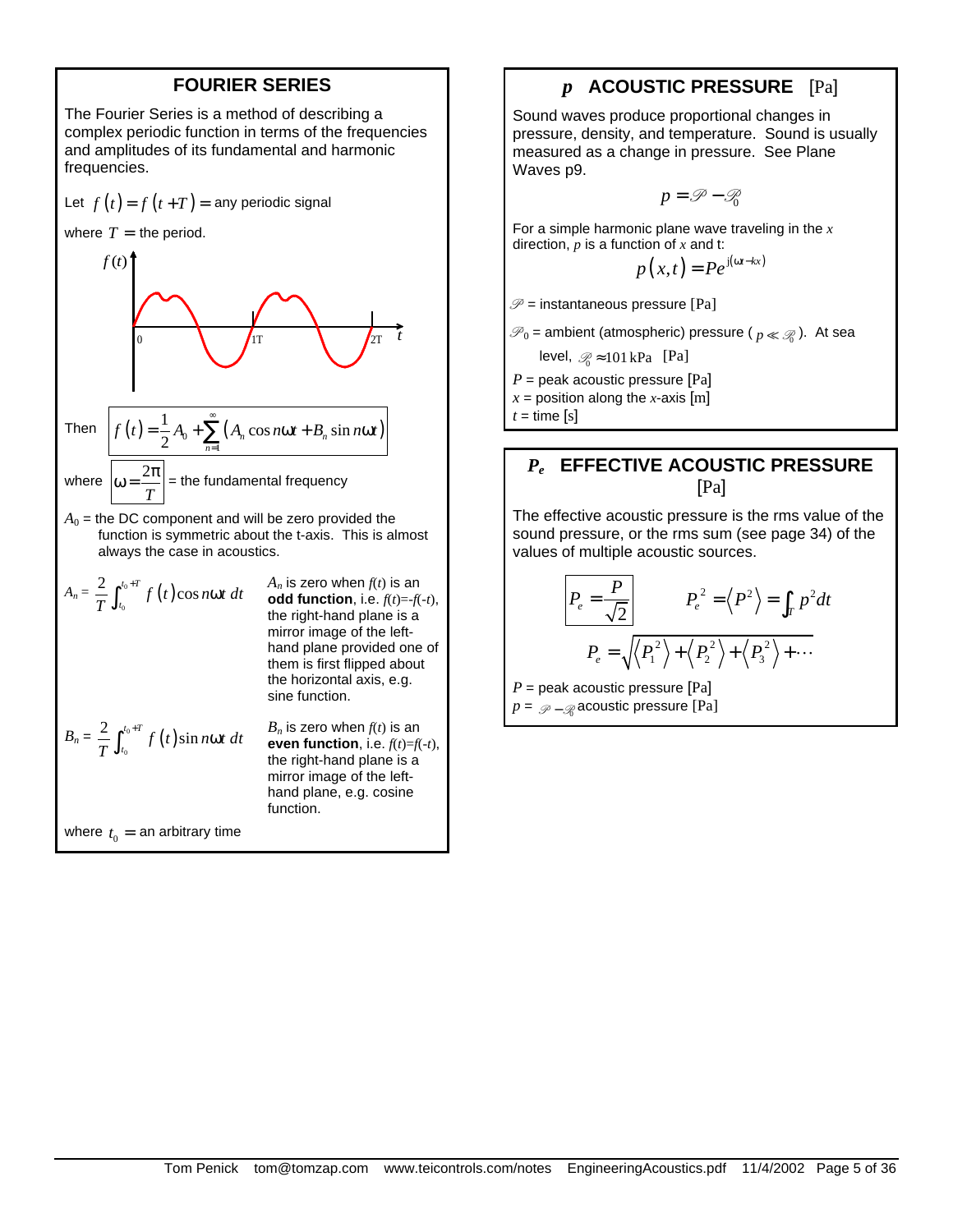# $\mathbf{r_0}$  EQUILIBRIUM DENSITY  $\rm [kg/m^3]$

The ambient density.

$$
\rho_0 = \frac{\mathcal{B}}{c^2} = \frac{\gamma \mathcal{B}}{c^2} \quad \text{for ideal gases}
$$
\n
$$
\rho_0 = \frac{\gamma \mathcal{B}_r}{c^2} \quad \text{for liquids}
$$

The equilibrium density is the inverse of the specific volume. From the ideal gas equation:

$$
P\mathsf{v} = RT \rightarrow P = \rho_0 RT
$$

 $\mathscr{B} = \rho_0 \left( \frac{\partial \mathscr{P}}{\partial \rho} \right)$ 0 ∂  $\rho_{0}\big(\frac{\partial \mathscr{P}}{\partial \rho}\big)_{\rho_{0}}$  adiabatic bulk modulus, approximately equal

to the isothermal bulk modulus, 2.18 $\times$ 10<sup>9</sup> for water [Pa]  $c =$  the **phase speed** (speed of sound)  $[m/s]$ 

 $\gamma$  = ratio of specific heats (1.4 for a diatomic gas) [no units]

 $\mathscr{P}_0$  = ambient (atmospheric) pressure (  ${}_{p}\ll\mathscr{P}_0$  ). At sea

level,  $\mathcal{R} \approx 101 \text{ kPa}$  [Pa]

 $P =$  pressure [Pa]

 $v = V/m$  specific volume  $[m^3/kg]$ 

 $V =$  volume  $[m^3]$ 

 $m =$  mass [kg]

 $R =$  gas constant (287 for air)  $[J/(kg·K)]$ 

*T* = absolute temperature [K] ( $^{\circ}$ C + 273.15)

| Equilibrium Density of Selected Materials $\lceil \text{kg/m}^3 \rceil$<br>$\mathsf{D}_0$ |      |                    |      |                                |
|-------------------------------------------------------------------------------------------|------|--------------------|------|--------------------------------|
| Air @ $20^{\circ}$ C                                                                      | 1.21 | Copper             | 8900 | Steel<br>7700                  |
| Aluminum                                                                                  | 2700 | Glass (pyrex)      | 2300 | Water, fresh 20°C 998          |
| <b>Brass</b>                                                                              | 8500 | Ice                | 920  | Water, sea $13^{\circ}$ C 1026 |
| Concrete                                                                                  | 2600 | Steam $@$ 100 $°C$ | 0.6  | 720<br>Wood, oak               |

## B **ADIABATIC BULK MODULUS** [Pa]

 $\mathscr B$  is a stiffness parameter. A larger  $\mathscr B$  means the material is not as compressible and sound travels faster within the material.

$$
\mathscr{B} = \rho_0 \left( \frac{\partial \mathscr{P}}{\partial \rho} \right)_{\rho_0} = \rho_0 c^2 = \gamma \mathscr{P}_0
$$

 $p =$  instantaneous density  $\left[\text{kg/m}^3\right]$ 

 $\rho_0$  = equilibrium (ambient) density [kg/m<sup>3</sup>]

 $c =$  the **phase speed** (speed of sound, 343 m/s in air)  $[m/s]$ 

 $\mathscr{P}$  = instantaneous (total) pressure [P $\text{a}$  or  $\text{N/m}^2\text{]}$ 

 $\mathscr{P}_0$  = ambient (atmospheric) pressure (  ${}_p\ll\mathscr{P}_0$  ). At sea

$$
level, \mathcal{D} \approx 101 \,\text{kPa} \quad \text{[Pa]}
$$

 $\gamma$  = ratio of specific heats (1.4 for a diatomic gas) [no units]

| <b>Bulk Modulus of Selected Materials</b><br><b>TPal</b> |                   |               |                   |                                    |
|----------------------------------------------------------|-------------------|---------------|-------------------|------------------------------------|
| Aluminum                                                 | $75\times10^9$    | Iron (cast)   | $86\times10^{9}$  | $5\times10^9$<br>Rubber (hard)     |
| <b>Brass</b>                                             | $136\times10^{9}$ | Lead          | $42\times10^9$    | $1\times10^9$<br>Rubber (soft)     |
| Copper                                                   | $160\times10^{9}$ | <b>Ouartz</b> | $33\times10^9$    | $*2.18\times10^{9}$<br>Water       |
| Glass (pyrex)                                            | $39\times10^9$    | <b>Steel</b>  | $170\times10^{9}$ | $*2.28\times10^{9}$<br>Water (sea) |
| * $\mathscr{B}_T$ , isothermal bulk modulus              |                   |               |                   |                                    |

## **EQUATION OVERVIEW**

**Equation of State** (pressure)

$$
p = \mathcal{B}s
$$

**Mass Conservation** (density)

3-dimensional  
\n
$$
\frac{\partial s}{\partial t} + \nabla \cdot \vec{u} = 0
$$
\n
$$
\frac{\partial s}{\partial t} + \frac{\partial u}{\partial x} = 0
$$

 $= 0$ ∂s ∂u *t x*  $+\frac{6u}{2}$  =  $\partial t$ 

**Momentum Conservation** (velocity)

3-dimensional  
\n
$$
\overline{\nabla}p + \rho_0 \frac{\partial \overline{u}}{\partial x} = 0
$$
\n
$$
\frac{\partial p}{\partial x} + \rho_0 \frac{\partial u}{\partial x} = 0
$$

*t*

∂

 $\frac{p}{p} + \rho_0 \frac{\partial u}{\partial x} = 0$  $x \int f^0 d t$  $\frac{\partial p}{\partial x} + \rho_0 \frac{\partial u}{\partial y} =$  $\partial x$   $\int_{0}^{b} 0$ 

From the above 3 equations and 3 unknowns (*p, s, u*) we can derive the **Wave Equation**

$$
\nabla^2 p = \frac{1}{c^2} \frac{\partial^2 p}{\partial t^2}
$$

## **EQUATION OF STATE - GAS**

An equation of state relates the physical properties describing the thermodynamic behavior of the fluid. In acoustics, the temperature property can be ignored.

In a **perfect adiabatic gas**, the thermal conductivity of the gas and temperature gradients due to sound waves are so small that no appreciable thermal energy transfer occurs between adjacent elements of the gas.

Perfect adiabatic gas: 
$$
\frac{\mathcal{P}}{\mathcal{P}_0} = \left(\frac{\rho}{\rho_0}\right)^{\gamma}
$$
  
Linearized: 
$$
p = \gamma \mathcal{P}_0 s
$$

 $\mathscr{P}$  = instantaneous (total) pressure [Pa]

 $\mathscr{P}_0$  = ambient (atmospheric) pressure (  $p \ll \mathscr{P}_0$  ). At sea

level,  $\mathcal{R} \approx 101$  kPa [Pa]

 $\rho$  = instantaneous density  $\text{[kg/m}^3\text{]}$ 

 $\rho_0$  = equilibrium (ambient) density [kg/m<sup>3</sup>]

 $\gamma$  = ratio of specific heats (1.4 for a diatomic gas) [no units]

 $p = \mathscr{P} \cdot \mathscr{P}_0$  acoustic pressure [Pa]

 $s = \frac{\rho - \rho_0}{2} \ll 1$  condensation [no units]

 $\rho_{0}$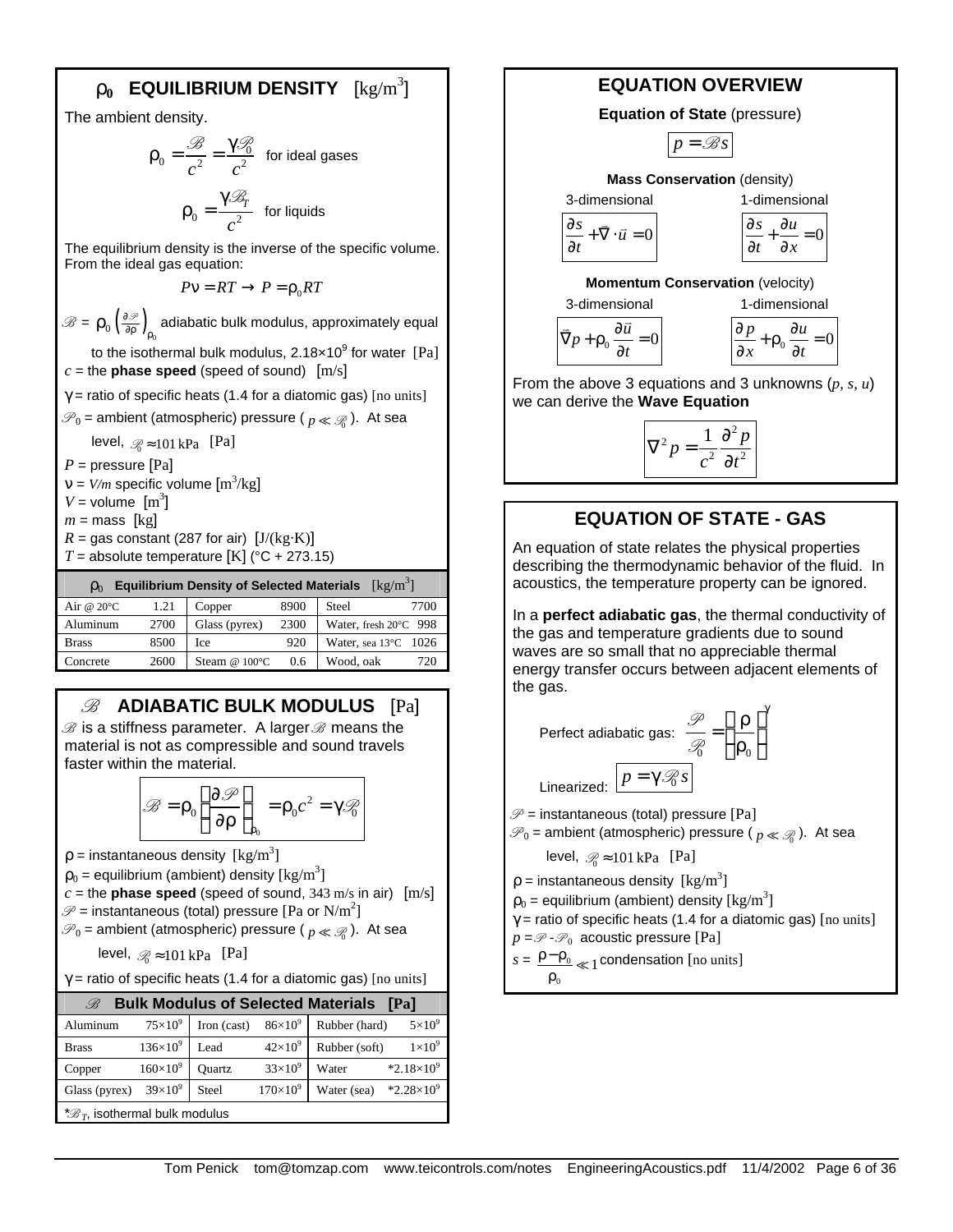# **EQUATION OF STATE – LIQUID**

An equation of state relates the physical properties describing the thermodynamic behavior of the fluid. In acoustics, the temperature property can be ignored.

Adiabatic liquid:  $p = \mathcal{B}s$ 

 $p = \mathcal{P} \cdot \mathcal{P}_0$  acoustic pressure [Pa]

 $\mathscr{B} = \rho_0 \left( \frac{\partial \mathscr{P}}{\partial \rho} \right)_{\rho_0}$ ∂  $\rho_{0}\big(\frac{\partial \mathscr{P}}{\partial \rho}\big)_{\rho_{0}}$  adiabatic bulk modulus, approximately equal

to the isothermal bulk modulus, 2.18 $\times$ 10 $^9$  for water [Pa]

 $s = \frac{\rho - \rho_0}{\rho} \ll 1$  condensation [no units]  $\rho_{0}$ 

## *r* **SPECIFIC GAS CONSTANT** [J/(kg·K)]

The specific gas constant *r* depends on the universal gas constant  $\mathcal R$  and the molecular weight  $M$  of the particular gas. For air  $r \approx 287 \text{ J/(kg·K)}$ .





*M* = molecular weight

## **MASS CONSERVATION – one dimension**

For the one-dimensional problem, consider sound waves traveling through a tube. Individual particles of the medium move back and forth in the *x*-direction.

$$
x + dx
$$
\n
$$
A = \text{tube area}
$$

 $(\rho uA)_x^{\text{}}$  is called the mass flux  $\text{[kg/s]}$ 

 $(\rho uA)_{x+dx}$  is what's coming out the other side (a different

#### value due to compression) [kg/s]

The difference between the rate of mass entering the center volume (*A dx*) and the rate at which it leaves the center volume is the rate at which the mass is changing in the center volume.

$$
(\rho u A)_x - (\rho u A)_{x+dx} = -\frac{\partial (\rho u A)}{\partial x} dx
$$

 $\rho$  *dv* is the mass in the center volume, so the rate at which the mass is changing can be written as

$$
\frac{\partial}{\partial t} \rho \, dv = \frac{\partial}{\partial t} \rho A \, dx
$$

Equating the two expressions gives

$$
\frac{\partial}{\partial t} \rho A \, dx = -\frac{\partial (\rho u A)}{\partial x} dx
$$
, which can be simplified  

$$
\frac{\partial}{\partial t} \rho + \frac{\partial}{\partial x} (\rho u) = 0
$$

 $u =$  particle velocity (due to oscillation, not flow)  $[m/s]$ 

 $\rho$  = instantaneous density  $\text{[kg/m}^3\text{]}$ 

 $p = \mathscr{P} \cdot \mathscr{P}_0$  acoustic pressure [Pa]

 $A =$  area of the tube  $[m^2]$ 

#### **MASS CONSERVATION – three dimensions**  $\frac{1}{t} \rho + \overline{\nabla} \cdot (\rho \overline{u}) = 0$  $\frac{\partial}{\partial \rho}$   $\rho$  +  $\overline{\nabla} \cdot (\rho \overline{u}) =$ ∂  $\vec{\nabla}$  . Lo $\vec{u}$

where 
$$
\overline{\nabla} = \rho \hat{x} \frac{\partial}{\partial x} + \rho \hat{y} \frac{\partial}{\partial y} + \rho \hat{z} \frac{\partial}{\partial z}
$$

and let 
$$
\rho = \rho_0 (1+s)
$$

$$
\frac{\partial}{\partial t} s + \vec{\nabla} \cdot \vec{u} = 0
$$
 (linearized)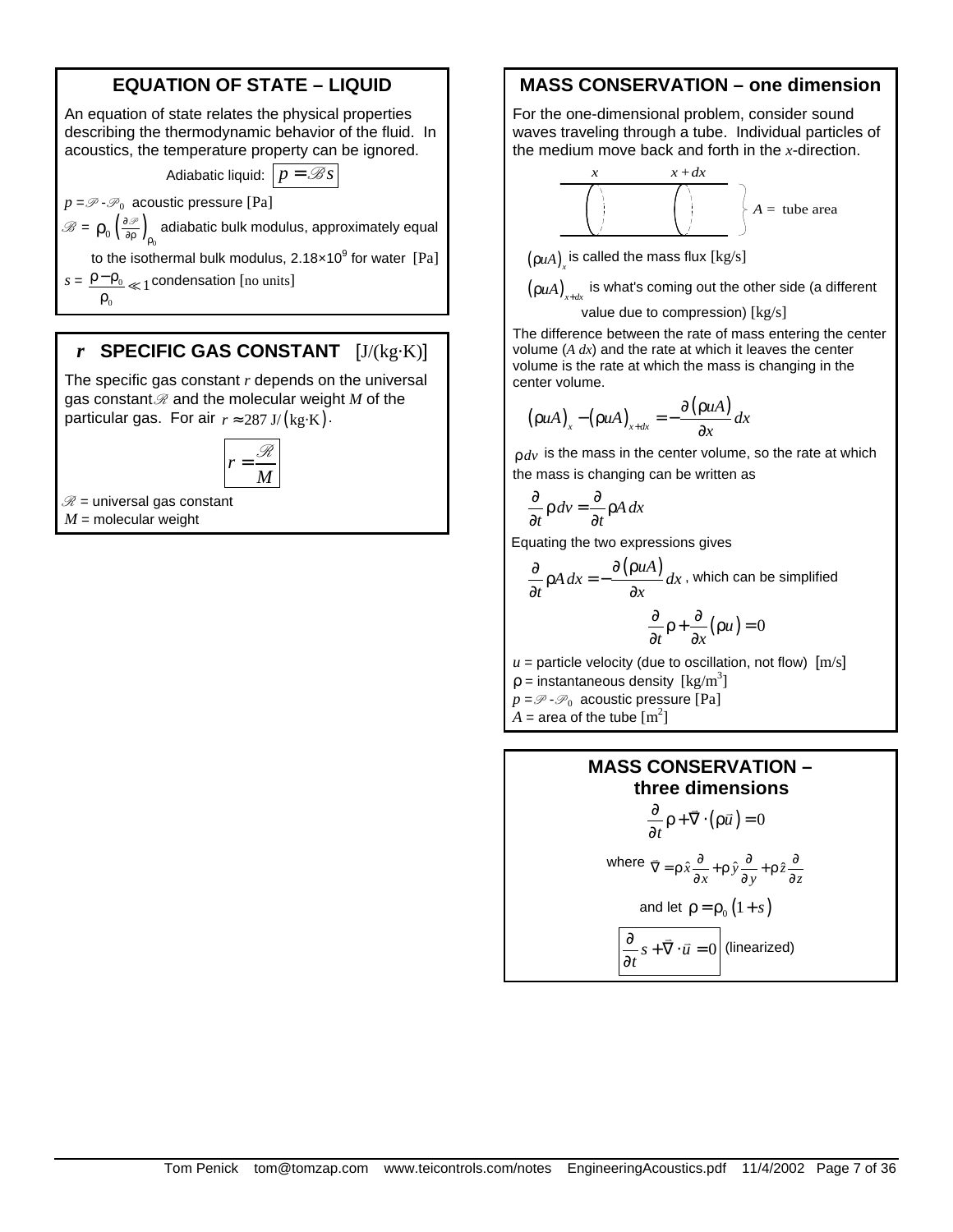## **MOMENTUM CONSERVATION – one dimension** (5.4)

For the one-dimensional problem, consider sound waves traveling through a tube. Individual particles of the medium move back and forth in the *x*-direction.

$$
(\mathscr{P}A)_x \longrightarrow \left( \begin{array}{c} x \\ y \end{array} \right) \left( \begin{array}{c} x + dx \\ y \end{array} \right) \longleftarrow -(\mathscr{P}A)_{x+dx} \left\{ A = \text{tube area} \right\}
$$

 $(\mathscr{P}\!A)_{\boldsymbol{\mathcal{X}}}$  is the force due to sound pressure at location  $\boldsymbol{\mathcal{X}}$  in the tube [N]

 $\left( \mathscr{P} A \right)_{x + dx}$  is the force due to sound pressure at location

 $x + dx$  in the tube (taken to be in the positive or right-hand direction) [N]

The sum of the forces in the center volume is:

$$
\sum F = (\mathscr{P}A)_x - (\mathscr{P}A)_{x+dx} = -A \frac{\partial \mathscr{P}}{\partial x} dx
$$

Force in the tube can be written in this form, noting that this is not a partial derivative:

$$
F = ma = (\rho A \, dx) \frac{du}{dt}
$$

For some reason, this can be written as follows:

$$
\left(\rho A \, dx\right) \frac{du}{dt} = \left(\rho A \, dx\right) \left(\frac{\partial u}{\partial t} + u \, \frac{\partial u}{\partial x}\right)
$$

with the term  $u \frac{\partial u}{\partial x}$ ∂ ∂ often discarded in acoustics.

 $\mathscr{P}$  = instantaneous (total) pressure [P $\text{a}$  or  $\text{N/m}^2\text{]}$ 

 $A =$  area of the tube  $\text{[m}^2\text{]}$ 

 $\rho$  = instantaneous density  $\text{[kg/m}^3\text{]}$ 

 $p = \mathscr{P} \cdot \mathscr{P}_0$  acoustic pressure [Pa]

 $u =$  particle velocity (due to oscillation, not flow)  $[m/s]$ 

# **MOMENTUM CONSERVATION – three dimensions**

$$
\frac{\partial}{\partial t}P + \rho \left( \frac{\partial u}{\partial t} + u \frac{\partial u}{\partial x} \right) = 0
$$
\nand  $\nabla p + \rho \left( \frac{\partial \vec{u}}{\partial t} + \vec{u} \cdot \nabla \vec{u} \right) = 0$ 

Note that  $\vec{u} \cdot \vec{\nabla} \vec{u}$  is a quadratic term and that  $\frac{\partial \vec{u}}{\partial u}$ *t*  $ρ\frac{δ}{δ}$  $\vec{u}$  is

quadratic after multiplication

$$
\overrightarrow{\nabla}p + \rho_0 \frac{\partial \vec{u}}{\partial t} = 0
$$
 (linearized)

## **ACOUSTIC ANALOGIES to electrical systems**

|                                                                                                        | <b>ACOUSTIC</b>     | <b>ELECTRIC</b> |  |  |
|--------------------------------------------------------------------------------------------------------|---------------------|-----------------|--|--|
| Impedance:                                                                                             | $Z_A = \frac{p}{H}$ | $Z=\frac{V}{I}$ |  |  |
| Voltage:                                                                                               | Nn                  | $V = IR$        |  |  |
| Current:                                                                                               | H                   | $I=\frac{V}{I}$ |  |  |
| $p = \mathcal{P} - \mathcal{P}_0$ acoustic pressure [Pa]                                               |                     |                 |  |  |
| U = volume velocity (not a vector) $\mathrm{[m^3/s]}$<br>$Z_A$ = acoustic impedance $[Pa \cdot s/m^3]$ |                     |                 |  |  |

# $L$  **INERTANCE** [kg/m<sup>4</sup>]

Describes the inertial properties of gas in a channel. Analogous to electrical inductance.

$$
L = \frac{\rho_0 \Delta x}{A}
$$

 $\rho_0$  = ambient density  $\rm [kg/m^3]$  $\Delta x$  = incremental distance [m]  $A = \mathrm{cross\text{-}sectional}$  area  $\mathrm{[m^2]}$ 

# $C$  **COMPLIANCE**  $[m^6/kg]$

The *springiness* of the system; a higher value means *softer*. Analogous to electrical capacitance.

$$
C = \frac{V}{\gamma \rho_0}
$$

 $V =$  volume  $\text{[m}^3\text{]}$ 

 $\gamma$  = ratio of specific heats (1.4 for a diatomic gas) [no units]  $\rho_0$  = ambient density  $\rm [kg/m^3]$ 

## $\boldsymbol{U}$  volume velocity  $\left[\text{m}^3\text{/s}\right]$

Although termed a *velocity*, volume velocity is not a vector. Volume velocity in a (uniform flow) duct is the product of the cross-sectional area and the velocity.

$$
U = \frac{\partial V}{\partial t} = \frac{d\xi}{dt}S = uS
$$

 $V =$  volume  $\text{[m}^3\text{]}$ 

$$
S = \text{area [m}^2]
$$

 $u =$  velocity  $[m/s]$ 

 $\xi$  = particle displacement, the displacement of a fluid element from its equilibrium position [m]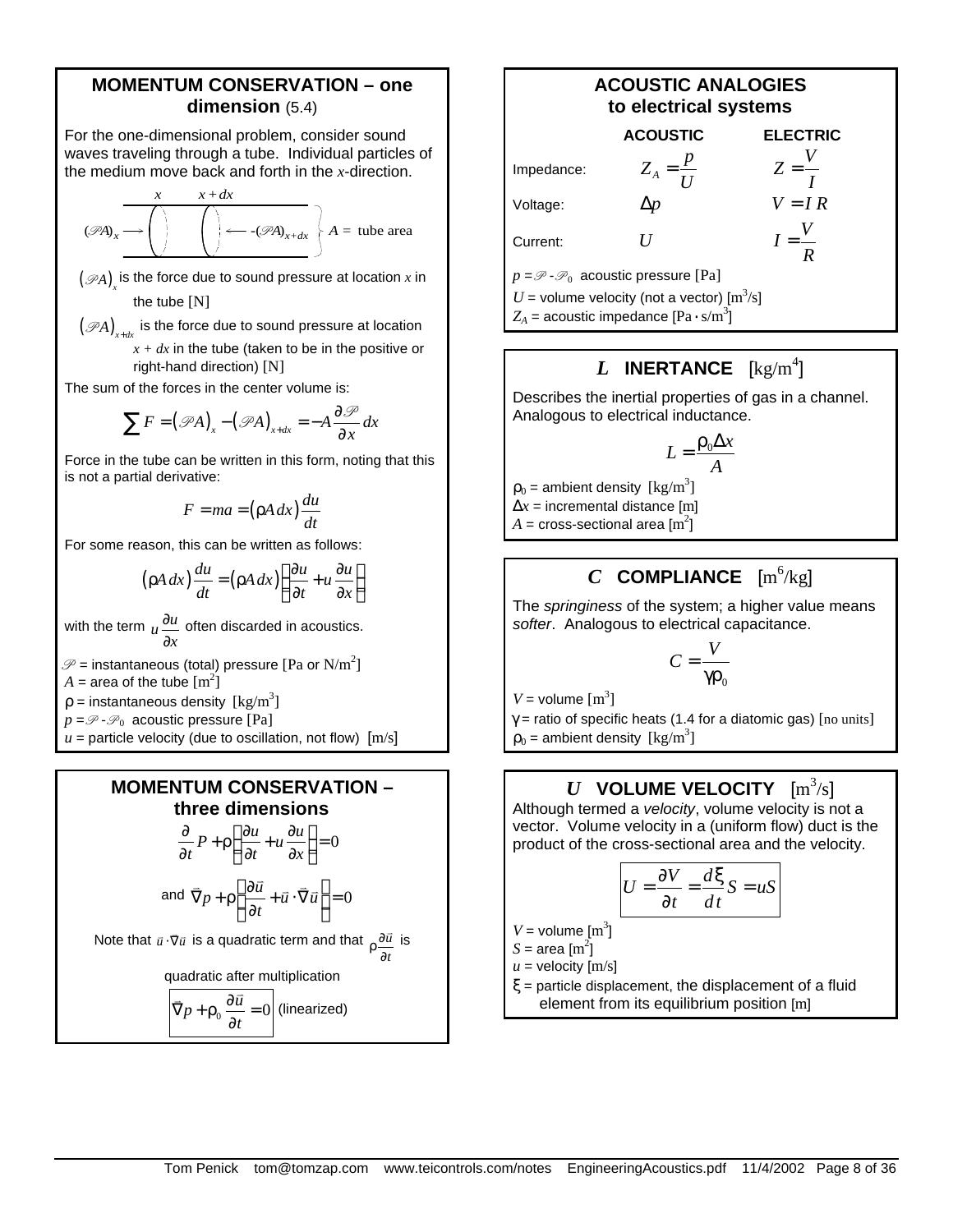## **PLANE WAVES**



A disturbance a great distance from the source is approximated as a plane wave. Each acoustic variable has constant amplitude and phase on any plane perpendicular to the direction of propagation. The wave equation is the same as that for a disturbance on a string under tension.

There is no *y* or *z* dependence, so  $\frac{\partial}{\partial y} = \frac{\partial}{\partial z} = 0$  $\frac{\partial}{\partial y} = \frac{\partial}{\partial z} =$ 

One-dimensional wave equation:  $\frac{\partial^2 p}{\partial x^2} = \frac{1}{2} \frac{\partial^2 p}{\partial y^2}$ 

$$
\frac{\partial}{\partial y} = \frac{\partial}{\partial z} = 0.
$$

$$
\frac{\partial^2 p}{\partial x^2} = \frac{1}{c^2} \frac{\partial^2 p}{\partial t^2}
$$

General Solution for the **acoustic pressure** of a plane wave:



 $p = \mathscr{P}$  -  $\mathscr{P}_0$  acoustic pressure [Pa]

- $A =$  magnitude of the positive-traveling wave  $[Pa]$
- $B =$  magnitude of the negative-traveling wave  $[Pa]$
- $\omega$  = frequency [rad/s]
- $t =$  time  $[s]$
- $k =$  wave number or propagation constant  $\lceil \text{rad./m} \rceil$
- $x =$  position along the *x*-axis [m]

## **PROGRESSIVE PLANE WAVE** (2.8)

A progressive plane wave is a unidirectional plane wave—no reverse-propagating component.

$$
p(x,t) = Ae^{j(\omega t - kx)}
$$

## **ARBITRARY DIRECTION PLANE WAVE**

The expression for an arbitrary direction plane wave contains wave numbers for the *x*, *y*, and *z* components.

$$
p(x,t) = Ae^{j(\omega t - k_x x - k_y y - k_z z)}
$$

2

where 
$$
k_x^2 + k_y^2 + k_z^2 = \left(\frac{\omega}{c}\right)^2
$$

# *u* **VELOCITY, PLANE WAVE** [m/s]

The acoustic pressure divided by the impedance, also from the momentum equation:

$$
\frac{\partial p}{\partial x} + \rho_0 \frac{\partial u}{\partial t} = 0 \rightarrow \left[ u = \frac{p}{z} = \frac{p}{\rho_0 c} \right]
$$

 $p = \mathcal{P} \cdot \mathcal{P}_0$  acoustic pressure [Pa]

- $z =$  wave impedance  $[rayls or (Pa·s)/m]$
- $\rho_0$  = equilibrium (ambient) density  $\rm [kg/m^3]$
- $c = \frac{dx}{dt}$  is the **phase speed** (speed of sound)  $[m/s]$
- $k =$  wave number or propagation constant  $\lceil rad/m \rceil$
- $r =$  radial distance from the center of the sphere  $[m]$



*c* =  $\frac{dx}{dt}$  is the **phase speed** (speed of sound) at which  $F$  is translated in the  $+x$  direction.  $[m/s]$ 

#### *k*  $\frac{1}{\sqrt{2}}$ **WAVE VECTOR**  $[\text{rad/m or m}^{-1}]$

The phase constant *k* is converted to a vector. For plane waves, the vector  $\vec{k}$  is in the direction of propagation.

$$
\vec{k} = k_x \hat{x} + k_y \hat{y} + k_z \hat{z}
$$
 where

$$
k_x^2 + k_y^2 + k_z^2 = \left(\frac{\omega}{c}\right)^2
$$

## **THIN ROD PROPAGATION**

A thin rod is defined as  $\lambda \gg a$ .

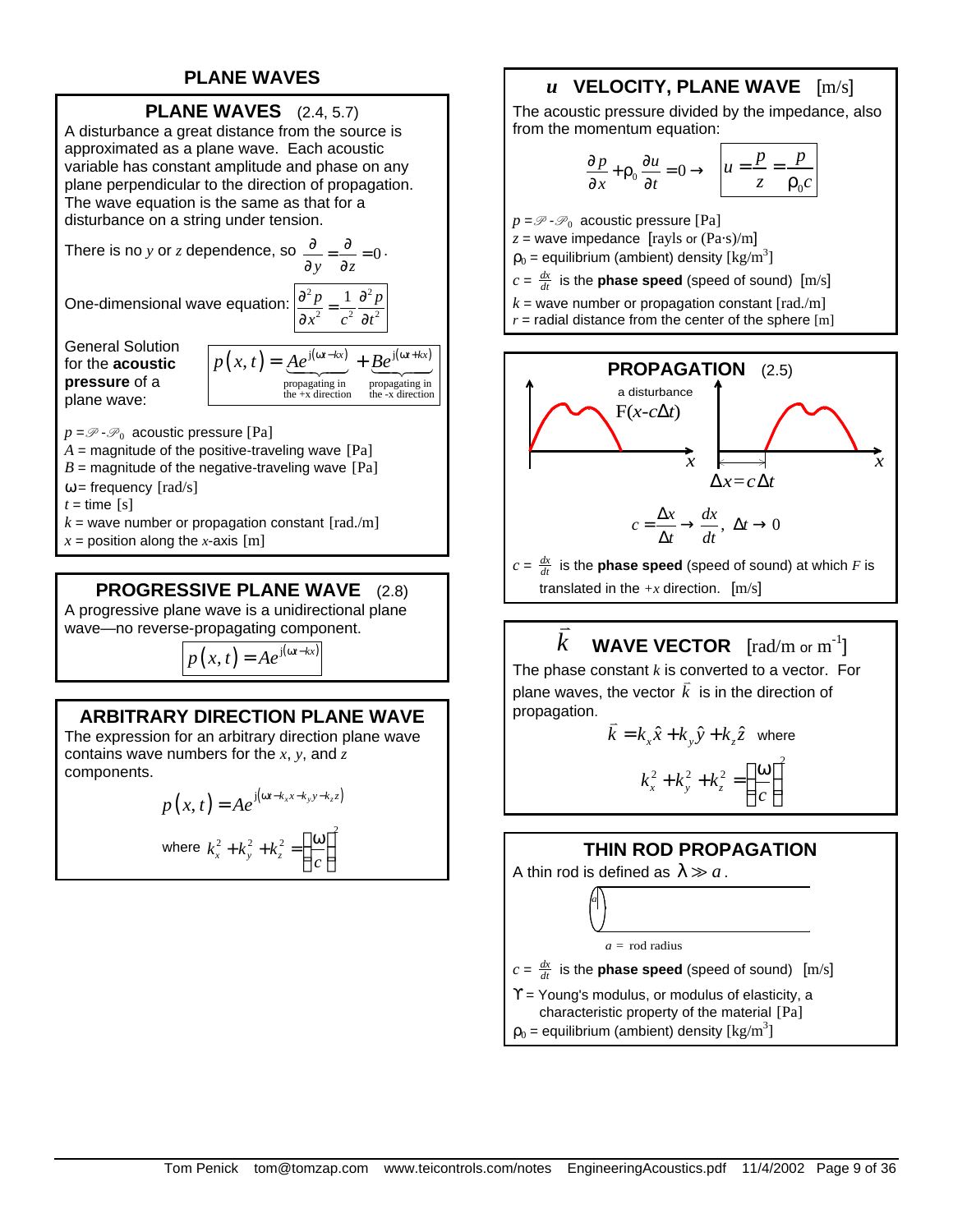## **STANDING WAVES**

Two waves with identical frequency and phase characteristics traveling in opposite directions will cause constructive and destructive interference:



## *z* **SPECIFIC ACOUSTIC IMPEDANCE** [rayls or  $(Pa·s)/m$ ] (5.10)

Specific acoustic impedance or **characteristic impedance** *z* is a property of the medium and of the type of wave being propagated. It is useful in calculations involving transmission from one medium to another. In the case of a plane wave, *z* is real and is independent of frequency. For spherical waves the opposite is true. In general, *z* is complex.

$$
z = \frac{p}{u} = \rho_0 c
$$

(applies to progressive plane waves)

Acoustic impedance is analogous to electrical impedance:

$$
\frac{\text{pressure}}{\text{velocity}} = \text{impedance} = \frac{\text{volts}}{\text{amps}}
$$

$$
z = r + jx
$$

In a sense this is resistive, i.e. a loss since the wave departs from the source.

In a sense this is reactive, in that this value represents an impediment to propagation.

| $\rho_0 c$ Characteristic Impedance, Selected Materials (bulk) [rayls] |                  |                                  |                    |                                                           |                   |
|------------------------------------------------------------------------|------------------|----------------------------------|--------------------|-----------------------------------------------------------|-------------------|
| Air @ $20^{\circ}$ C 415                                               |                  | Copper                           | $44.5\times10^{6}$ | Steel                                                     | $47\times10^{6}$  |
| Aluminum $17\times10^6$                                                |                  | Glass (pyrex) $12.9 \times 10^6$ |                    | Water, fresh $20^{\circ}$ C 1.48 $\times$ 10 <sup>6</sup> |                   |
| <b>Brass</b>                                                           | $40\times10^{6}$ | Ice                              | $2.95\times10^{6}$ | Water, sea $13^{\circ}$ C $1.54 \times 10^6$              |                   |
| Concrete                                                               | $8\times10^6$    | Steam @ $100^{\circ}$ C          | 242                | Wood, oak                                                 | $2.9\times10^{6}$ |

#### ξ v  **PARTICLE DISPLACEMENT** [m]

The displacement of a fluid element from its equilibrium position.

$$
=\frac{\partial \vec{\xi}}{\partial t}\qquad \xi =
$$

 $\vec{u}$  = particle velocity  $[m/s]$ 

 $\vec{u}$ 

## **P ACOUSTIC POWER** [W]

 $\mathbf{0}$ 

*p c*

ωρ

Acoustic power is usually small compared to the power required to produce it.

$$
\Pi = \int_{S} \vec{I} \cdot d\vec{s}
$$

*S* = surface surrounding the sound source, or at least the surface area through which all of the sound passes  $\mathrm{[m^{2}]}$ 

*I* = acoustic intensity  $\rm [W/m^2]$ 

# $\boldsymbol{I}$  <code>ACOUSTIC</code> INTENSITY  $\rm{[W/m^2]}$

The time-averaged rate of energy transmission through a unit area normal to the direction of propagation; power per unit area. Note that  $I = \langle pu \rangle_T$ is a nonlinear equation (It's the product of two functions of space and time.) so you can't simply use jω*t* or take the real parts and multiply, see *Time-Average* p33.

$$
I = \langle I(t) \rangle_T = \langle pu \rangle_T = \frac{1}{T} \int_0^T pu \ dt
$$

For a single frequency:

$$
I=\frac{1}{2}\mathcal{R}\{pu^*\}
$$

For a plane harmonic wave traveling in the +z direction:

$$
I = \frac{1}{A} \frac{\partial E}{\partial t} = \frac{1}{A} \frac{\partial E}{\partial x} \frac{\partial x}{\partial t} = c \frac{\partial E}{\partial V}, \quad I = \frac{|p|^2}{2\rho_0 c} = \frac{P_e^2}{\rho_0 c}
$$

 $T =$  period  $[s]$ 

 $I(t)$  = instantaneous intensity  $\text{[W/m}^2\text{]}$ 

 $p = \mathscr{P} \cdot \mathscr{P}_0$  acoustic pressure [Pa]

 $|p|$  = peak acoustic pressure  $[Pa]$ 

 $u =$  particle velocity (due to oscillation, not flow)  $[m/s]$ 

*Pe* = effective or rms acoustic pressure [Pa]  $\rho_0$  = equilibrium (ambient) density [kg/m<sup>3</sup>]

 $c = \frac{dx}{dt}$  is the **phase speed** (speed of sound)  $[m/s]$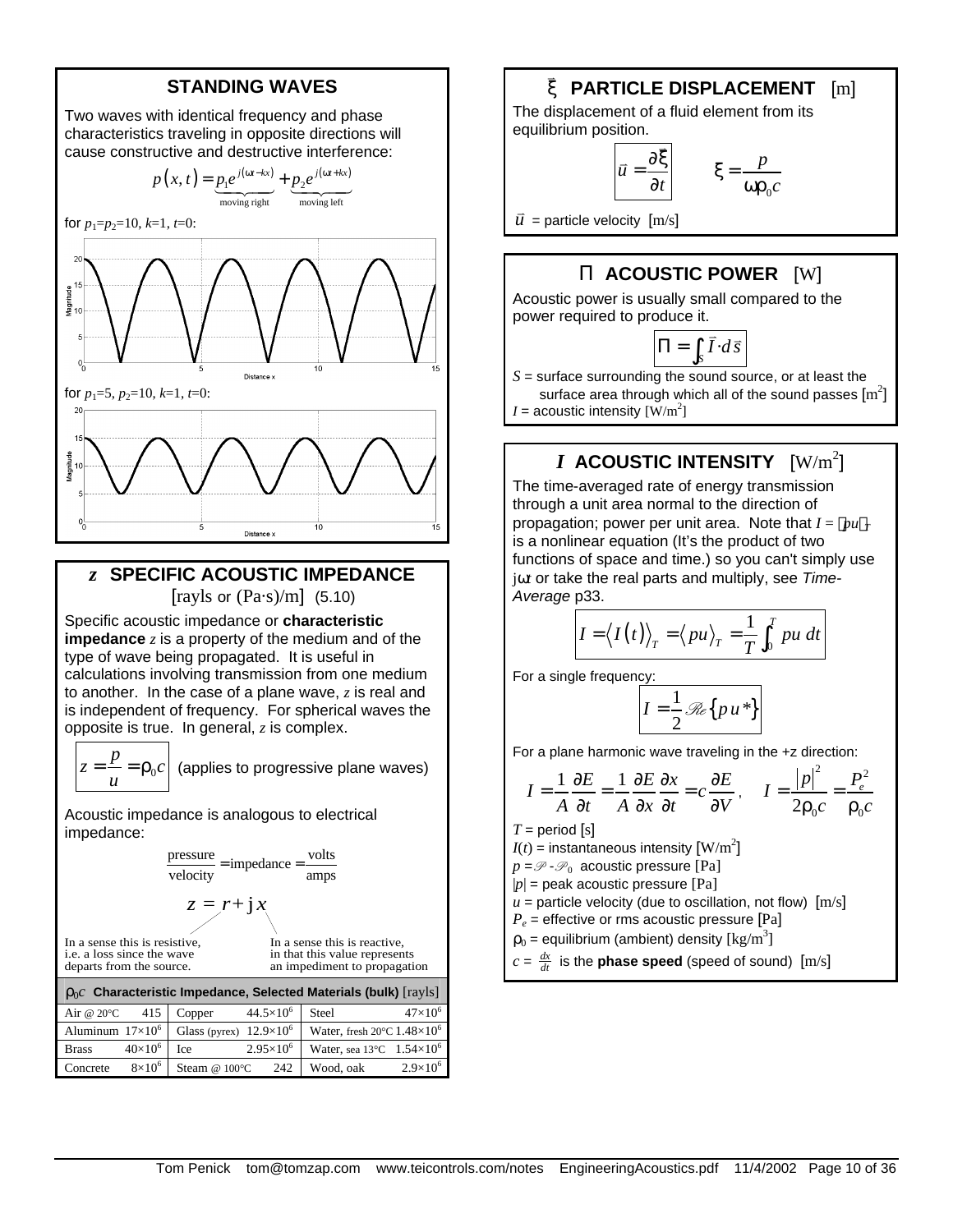# *q* **HEAT FLUX** [°C/m]

Sound waves produce proportional changes in pressure, density, and temperature. Since the periodic change in temperature is spread over the length of a wavelength, the change in temperature per unit distance is very small.

## **Fourier's Law For Heat Conduction:**

$$
q = -K \frac{\partial T}{\partial x}
$$

*q* = heat flux  $[^{\circ}C/m]$  $T =$  temperature  $[°C]$  $K = a$  constant  $x =$  distance [m]

# **SPHERICAL WAVES**

## **SPHERICAL WAVES** (5.11)

General solution for a symmetric spherical wave:



 $t =$  time [s]

 $k =$  wave number or propagation constant [rad./m]

# **SPHERICAL WAVE BEHAVIOR**

Spherical wave behavior changes markedly for very small or very large radii. Since this is also a function of the wavelength, we base this on the *kr* product where  $kr \propto r/\lambda$ .

For  $kr \gg 1$ , i.e.  $r \gg \lambda$  (far from the source):

In this case, the spherical wave is much like a plane wave with the impedance  $z \approx \rho_0 c$  and with  $p$  and  $u$  in phase.

For  $kr \ll 1$ , i.e.  $r \ll \lambda$  (close to the source):

In this case, the impedance is almost purely reactive

 $z \approx \text{j} \omega \rho_0 r$  and  $p$  and  $u$  are 90° out of phase. The

source is not radiating power; particles are just sloshing back and forth near the source.

# **IMPEDANCE** [rayls or (Pa·s)/m]

Spherical wave impedance is frequency dependent:

$$
z = \frac{p}{u} = \frac{\rho_0 c}{1 - \mathrm{j}/(kr)}
$$

 $p = \mathcal{P} \cdot \mathcal{P}_0$  acoustic pressure [Pa]

 $u =$  particle velocity (due to oscillation, not flow)  $[m/s]$  $\rho_0$  = equilibrium (ambient) density  $\rm [kg/m^3]$ 

 $c = \frac{dx}{dt}$  is the **phase speed** (speed of sound)  $[m/s]$ 

 $k =$  wave number or propagation constant  $\lceil \text{rad/m} \rceil$ 

 $r =$  radial distance from the center of the sphere  $[m]$ 

# *u* **VELOCITY, SPHERICAL WAVE** [m/s]

$$
u = \frac{p}{z} = \frac{p}{\rho_0 c} \left( 1 - \frac{\mathbf{j}}{kr} \right)
$$

 $p = \mathscr{P} \cdot \mathscr{P}_0$  acoustic pressure [Pa]

 $z =$  wave impedance  $\left[\frac{\text{ray}}{\text{s}} \text{ or } \frac{\text{ray}}{\text{s}}\right]$ 

 $\rho_0$  = equilibrium (ambient) density [kg/m<sup>3</sup>]

 $c = \frac{dx}{dt}$  is the **phase speed** (speed of sound)  $[m/s]$ 

 $k =$  wave number or propagation constant  $\lceil \text{rad./m} \rceil$  $r =$  radial distance from the center of the sphere  $[m]$ 

# **P ACOUSTIC POWER, SPHERICAL WAVES** [W]

For a constant acoustic power, intensity increases proportional to a reduction in dispersion area.<br>  $\Pi = \int \vec{L} d\vec{s}$  appeal definition

$$
\Pi = \int_{S} \vec{I} \cdot d\vec{s}
$$
 general definition

$$
\Pi = \underbrace{4\pi r^2}_{\substack{\text{area of a} \\ \text{spherical} \\ \text{surface}}} I
$$
 for spherical dispersion

 $\Pi = 2\pi r^2 I$  for hemispherical dispersion hemispherical surface

*S* = surface surrounding the sound source, or at least the surface area through which all of the sound passes  $\left[\mathrm{m}^2\right]$ 

*I* = acoustic intensity  $\text{[W/m}^2\text{]}$ 

 $r =$  radial distance from the center of the sphere  $[m]$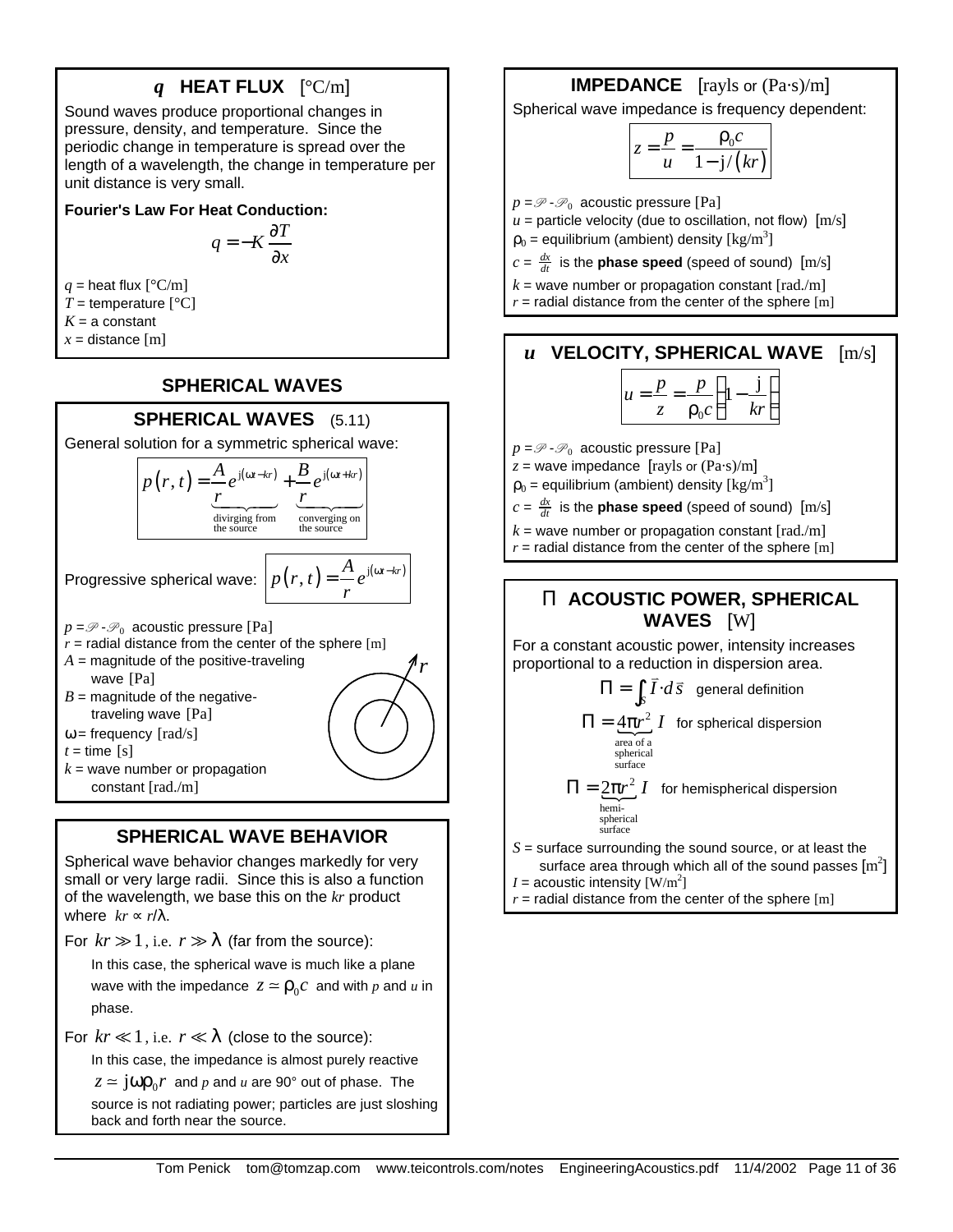# **FREQUENCY BANDS**

# *fu f<sup>l</sup>*  **FREQUENCY BANDS**

The human ear perceives different frequencies at different levels. Frequencies around 3000 Hz appear loudest with a rolloff for higher and lower frequencies. Therefore in the analysis of sound levels, it is necessary to divide the frequency spectrum into segments or bands.

$$
\boxed{f_u = 2^{1/N} f_l}
$$
 a  $\frac{1}{N}$  -octave band

 $f<sub>u</sub>$  = the upper frequency in the band [Hz]

 $f_l$  = the lowest frequency in the band  $\left[ \mathrm{Hz} \right]$ 

 $N =$  the bandwidth in terms of the (inverse) fractional portion of an octave, e.g. *N*=2 describes a ½-octave band

# *fc*  **CENTER FREQUENCY** [Hz]

The center frequency is the geometric mean of a frequency band.



## *w* **BANDWIDTH** [Hz]

The width of a frequency band.



# **CONTIGUOUS BANDS**

The upper frequency of one band is the lower frequency of the next.



**Octave bands** are the most common contiguous bands:

$$
\frac{f_c^{n+1}}{f_c^n} = 2 \qquad f_l = \frac{f_c}{\sqrt{2}} \qquad f_u = f_c \sqrt{2} \qquad w = \frac{f_c}{\sqrt{2}}
$$

e.g. for  $f_c = 1000 \text{ Hz}, f_l = 707 \text{ Hz}, f_u = 1414 \text{ Hz}$ 

# **STANDARD CENTER FREQUENCIES** [Hz]

#### **Octave bands:**

16, 31.5, 63, 125, 250, 500, 1000, 2000, 4000, 8000

#### **1/3-Octave bands:**

10, 12.5, 16, 20, 25, 31.5, 40, 50, 63, 80, 100, 125, 160, 200, 250, 315, 400, 500, 630, 800, 1000, 1250, 1600, 2000, 2500, 3150, 4000, 5000, 6300, 8000

# **MUSICAL INTERVALS** [Hz]

Each half-step is  $2^{1/12}$  times higher than the previous note.

#### **Harmonious frequency ratios:**

| $2:1$ octave       | $2^{12/12} = 2.000$ | $2/1 = 2.000$ |
|--------------------|---------------------|---------------|
| 3:2 perfect fifth  | $2^{7/12} = 1.489$  | $3/2 = 1.500$ |
| 4:3 perfect fourth | $2^{5/16} = 1.335$  | $4/3 = 1.333$ |
| 5:4 major third    | $2^{4/12} = 1.260$  | $5/4 = 1.200$ |

# *IL* **INTENSITY LEVEL** [dB]

Acoustic intensity in decibels. Note that *IL* = *SPL* when *IL* is referenced to  $10^{-12}$  and *SPL* is referenced to  $20\times10^{-6}$ .

Intensity Level:  $\left| I L\! =\! 10 \log \biggl(\frac{I}{I_{\textrm{ref}}}\biggr) \right|$ 

$$
0 \log \left( \frac{I}{I_{\text{ref}}} \right)
$$

*I* = acoustic intensity  $\rm [W/m^2]$ 

 $I_{\text{ref}}$  = the reference intensity  $1\times10^{-12}$  in air  $\,[\text{W/m}^2]$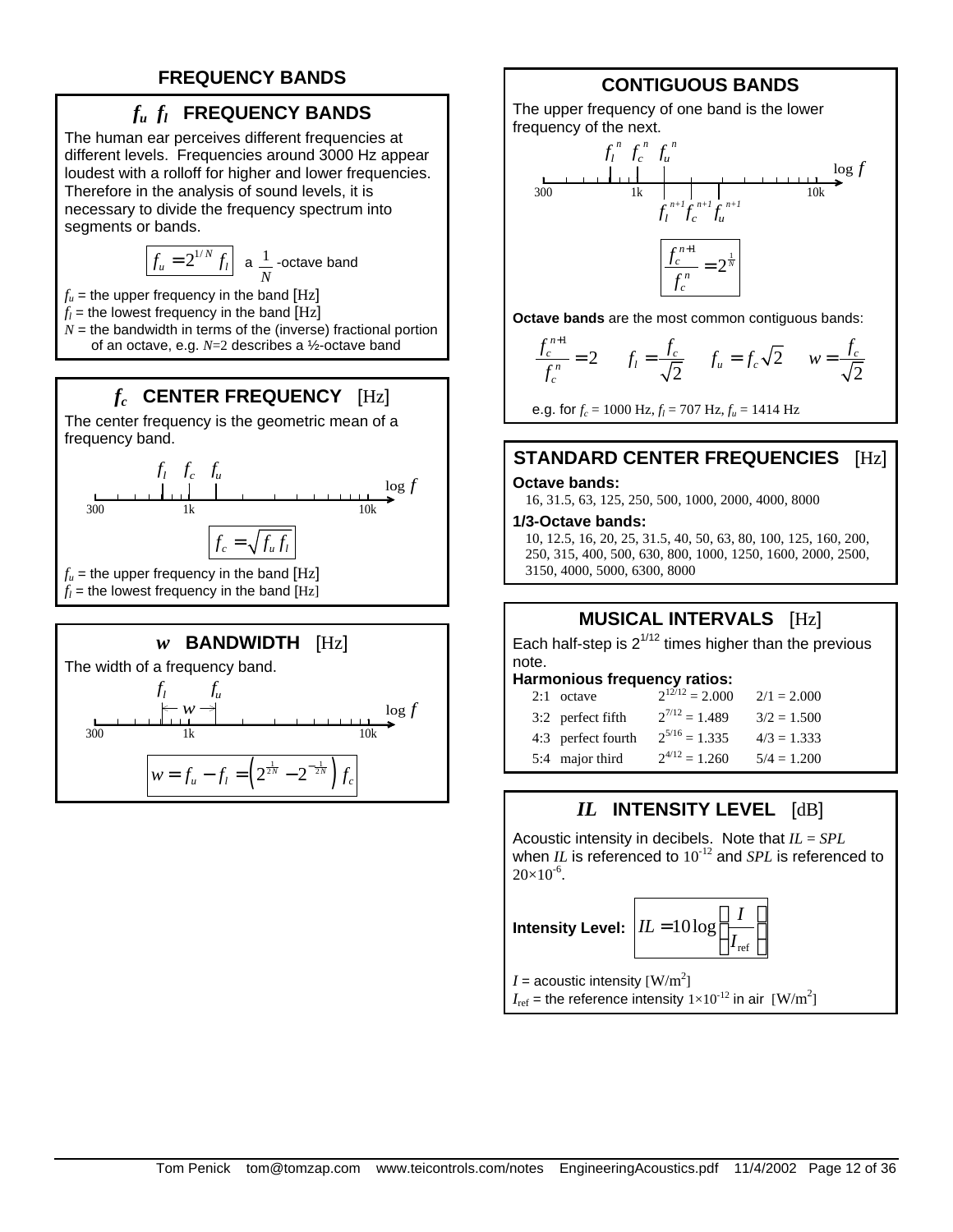## *If*  **SPECTRAL FREQUENCY DENSITY**  $[W/(m^2 \cdot Hz)]$

The distribution of acoustic intensity over the frequency spectrum; the intensity at frequency *f* over a bandwidth of Δ*f*. The bandwidth Δ*f* is normally taken to be 1 Hz and may be suppressed.

$$
I_f(f) = \frac{\Delta I}{\Delta f}
$$

# *ISL* **INTENSITY SPECTRUM LEVEL** [dB]

The spectral frequency density expressed in decibels. This is what you see on a spectrum analyzer.

$$
ISL(f) = 10 \log \frac{I_f(f) \cdot \text{IHz}}{I_{\text{ref}}}
$$

 $I_{ref}$  = the reference intensity  $10^{-12}$  [Pa]

## *IL***BAND FREQUENCY BAND INTENSITY LEVEL** [dB]

The sound intensity within a frequency band.

$$
IL_{\text{BAND}} = ISL + 10 \log w
$$

 $ISL =$  intensity spectrum level  $[dB]$  $w =$  bandwidth [Hz]

# *SPL* **SOUND PRESSURE LEVEL** [dB]

Acoustic pressure in decibels. Note that *IL* = *SPL* when *IL* is referenced to  $10^{-12}$  and *SPL* is referenced to  $20\times10^{-6}$ . An increase of 6 dB is equivalent to doubling the amplitude. A spherical source against a planar surface has a 3 dB advantage over a source in free space, 6 dB if it's in a corner, 9 dB in a 3-wall corner.

**Sound Pressure Le** 

$$
\text{evel: } \left| SPL = 20 \log \left( \frac{P_e}{P_{\text{ref}}} \right) \right|
$$

**for Multiple Sources:**

$$
SPL = 10\log \left[ \sum_{i=1}^{N} \left( \frac{P_{ei}}{P_{\text{ref}}} \right)^2 \right] = 10\log \left( \sum_{i=1}^{N} 10^{SPL_i/10} \right)
$$

## **for Multiple Identical Sources:**

$$
SPL = SPL_0 + 10\log N
$$

$$
P_e
$$
 = effective or rms acoustic pressure [Pa]  
\n $P_{ref}$  = the reference pressure 20×10<sup>-6</sup> in air, 1×10<sup>-6</sup> in water  
\n[Pa]  
\n $N$  = the number of sources

# *PSL* **PRESSURE SPECTRUM LEVEL** [dB]

Same as intensity spectrum level.

$$
PSL(f) = ISL(f) = SPIL \text{ in a 1 Hz band}
$$

*SPL* = sound pressure level [dB]

# **dBA WEIGHTED SOUND LEVELS** (13.2)

Since the ear doesn't perceive sound pressure levels uniformly across the frequency spectrum, several correction schemes have been devised to produce a more realistic scale. The most common is the Aweighted scale with units of dBA. From a reference point of 1000 Hz, this scale rolls off strongly for lower frequencies, has a modest gain in the 2-4 kHz region and rolls off slightly at very high frequencies. Other scales are dBB and dBC. Most standards, regulations and inexpensive sound level meters employ the Aweighted scale.

# **ACOUSTICAL SOURCES**

# **MONOPOLE** (7.1)

The monopole source is a basic theoretical acoustic source consisting of a small (small *ka*) pulsating sphere.

where 
$$
A = jka^2 \rho_0 cu_0
$$
  
  

$$
u_0 e^{j\omega t}
$$

 $p = \mathcal{P} \cdot \mathcal{P}_0$  acoustic pressure [Pa]  $r =$  radial distance from the center of the source  $[m]$ 

 $\omega$  = frequency [rad/s]

 $k =$  wave number or propagation constant  $\lceil \text{rad./m} \rceil$ 

 $\rho_0$  = equilibrium (ambient) density [kg/m<sup>3</sup>]

 $c = \frac{dx}{dt}$  is the phase speed (speed of sound)  $[m/s]$ 

 $u =$  particle velocity (due to oscillation, not flow)  $[m/s]$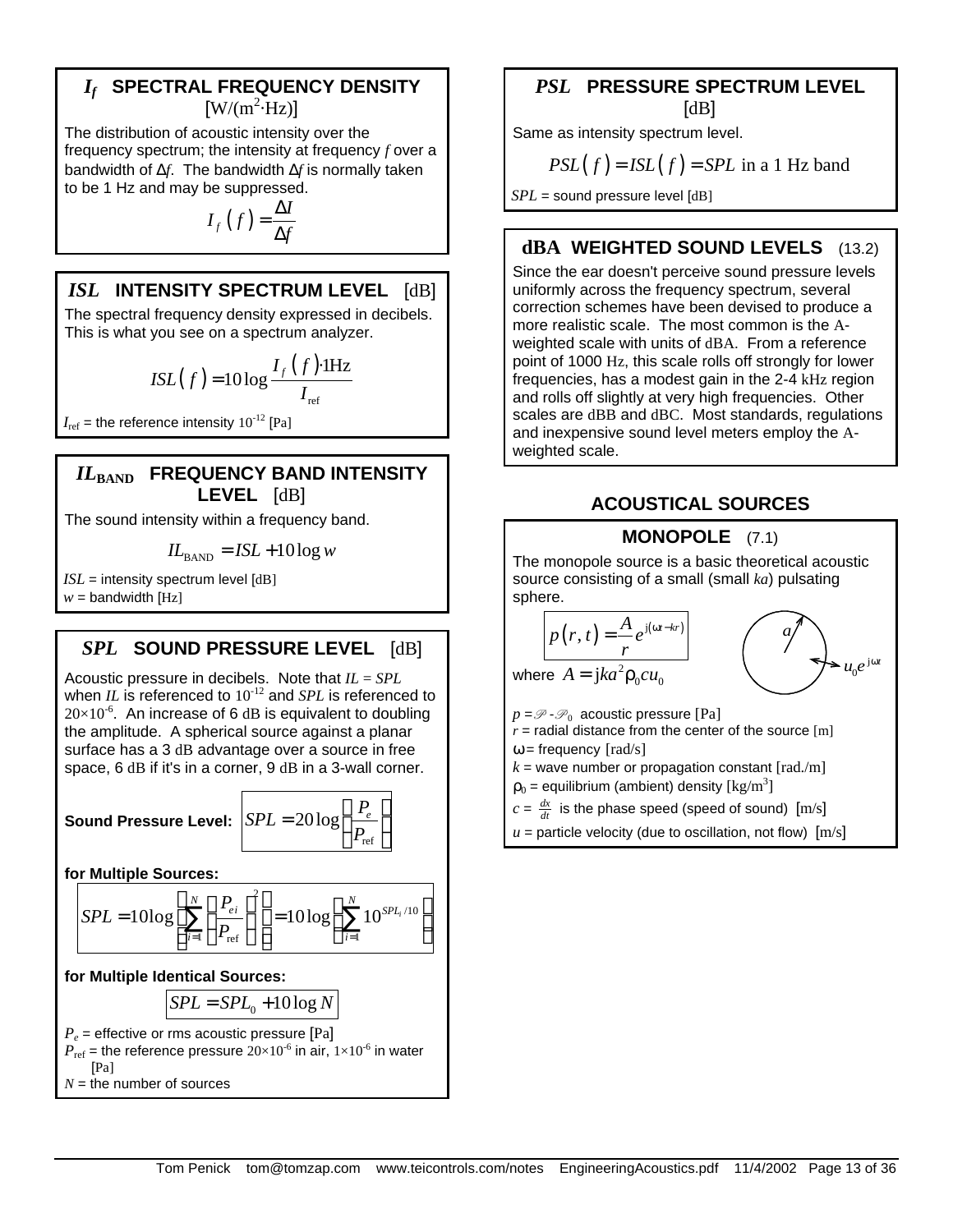## **DIPOLE**



 $\rho_0$  = equilibrium (ambient) density [kg/m<sup>3</sup>]

 $c = \frac{dx}{dt}$  is the phase speed (speed of sound)  $[m/s]$ 

 $u =$  particle velocity (due to oscillation, not flow)  $[m/s]$ 

**LINE SOURCE** (7.3)

The effect of an acoustical line source of length *L* as perceived at point *p* is calculated as follows.



Let 
$$
P_{dx}(R, \theta, t) = \frac{dx}{L} \frac{A}{R} e^{j(\omega t - kR)}
$$

where  $P_{dx}$  is the pressure at a remote point due to one tiny segment of the line source,

and  $A = jka^2 \rho_0 c u_0$ .

for 
$$
r \gg L
$$
,  $R \approx r - x \sin \theta$ ,  
\n
$$
p(r, \theta) = \int_L P_{dx}(r, \theta, t) dx
$$
 (abbreviated form)  
\n
$$
P_{dx}(r, \theta, t) \approx \frac{dx}{L} \frac{A}{r} e^{j(\omega t - kr + kx \sin \theta)}
$$
\n
$$
p(r, \theta, t) = \frac{1}{L} \frac{A}{r} e^{j(\omega t - kr)} \int_{-L/2}^{L/2} e^{jkx \sin \theta} dx
$$
\n
$$
p(r, \theta, t) = \frac{A}{r} e^{j(\omega t - kr)} D(\theta)
$$
where  
\n
$$
D(\theta) = \frac{\sin(\frac{1}{2}kL \sin \theta)}{\frac{1}{2}kL \sin \theta}
$$
 **Directivity Function**  
\nsee also Half Power Beamwidth p16.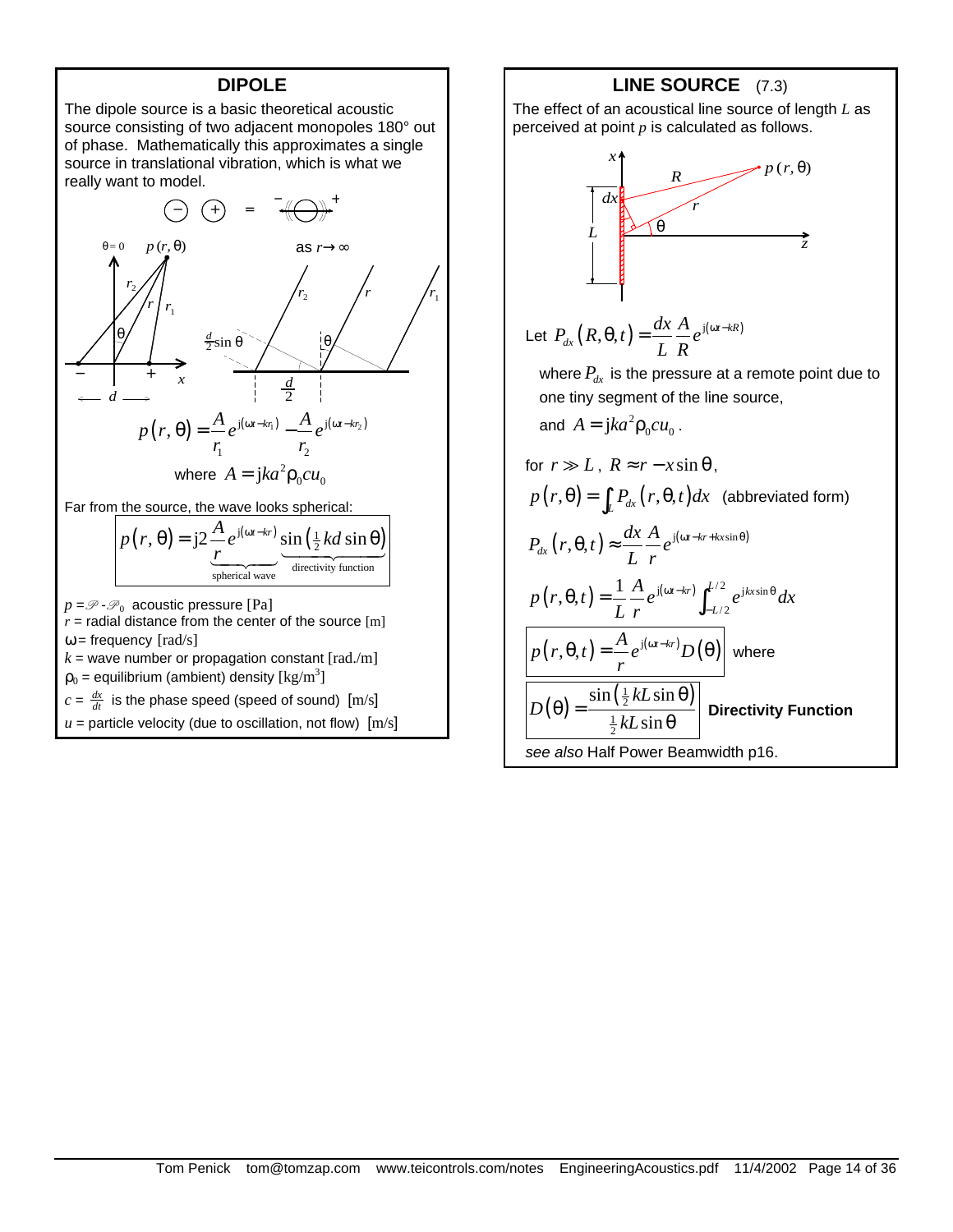## **DIRECTIVITY FUNCTION**

The directivity function is responsible for the lobes of the dispersion pattern. The function is normalized to have a maximum value of 1 at  $\theta = 0$ . Different directivity functions are used for different elements; the following is the directivity function for the **line source**.



The following is the directivity function for a **focused source**.



## **CIRCULAR SOURCE** (7.4, 7.5a)

A speaker in an enclosure may be modeled as a circular source of radius *a* in a rigid infinite baffle vibrating with velocity μ<sub>0</sub>e<sup>jω*t*</sup>. For the far field pressure  $(r > \frac{1}{2}$   $k a^2$ ).

$$
p(r, \theta, t) = j \frac{k a^2}{2r} \rho_0 c \mu_0 D(\theta) e^{j(\omega t - kr)}
$$

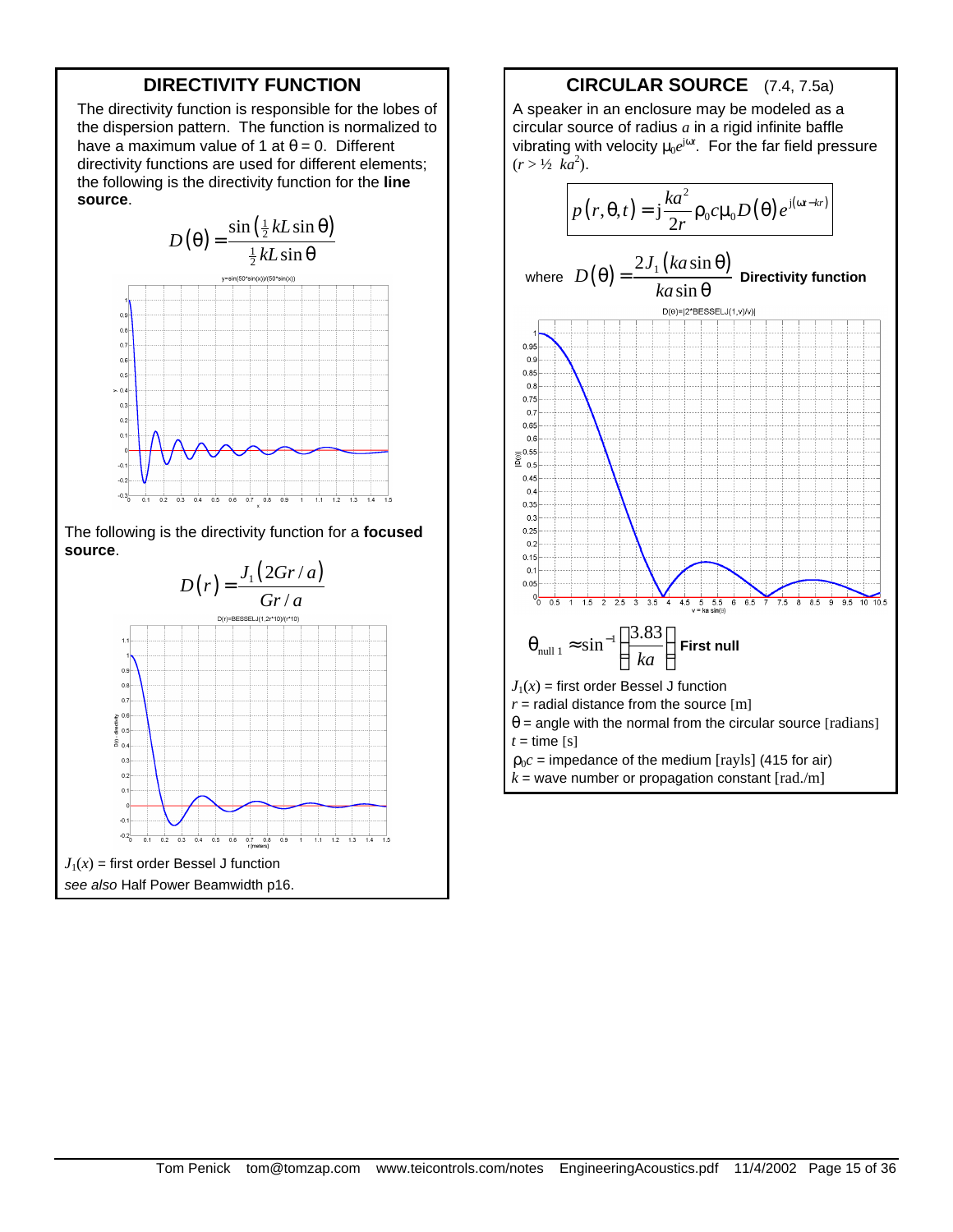

## **FOCUSED SOURCE**

The dispersion pattern of a focused source is measured at the **focal plane**, a plane passing through the focal point and perpendicular to the central axis.



# *z***0 RAYLEIGH NUMBER** [rad.·m]

The Rayleigh number or Rayleigh length is the distance along the central axis from a circular piston element to the beginning of the **far field**. Beyond this point, complicated pressure patterns of the near field can be ignored.

$$
z_0 = \frac{\pi a^2}{\lambda} = \frac{1}{2}ka^2
$$

 $a =$  radius of the source [m]

 $d =$  focal length [m]

 $\rho_0 c$  = impedance of the medium [rayls] (415 for air)  $k =$  wave number or propagation constant  $\text{[rad./m]}$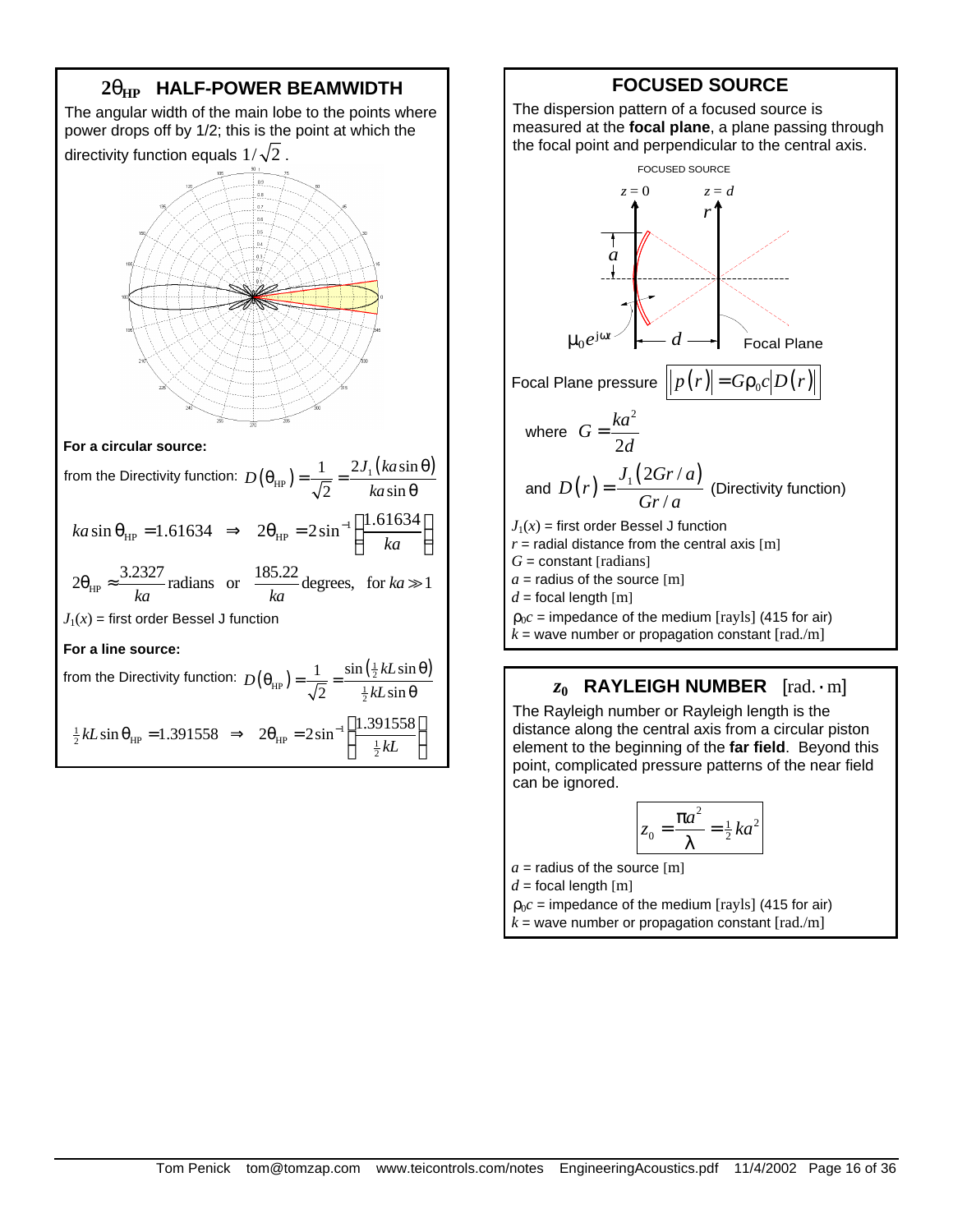

## *Zm* **MECHANICAL IMPEDANCE** [(N·s)/m] (1.7)

The mechanical impedance is analogous to electrical impedance but does not have the same units. Where electrical impedance is voltage divided by current, mechanical impedance is force divided by speed, sometimes called *mechanical ohms*.



- $R_m$  = mechanical resistance, a small frictional force  $[(N \cdot s)/m]$ or kg/s]
- $F =$  force on the speaker mass [N]

 $\omega$  = frequency in radians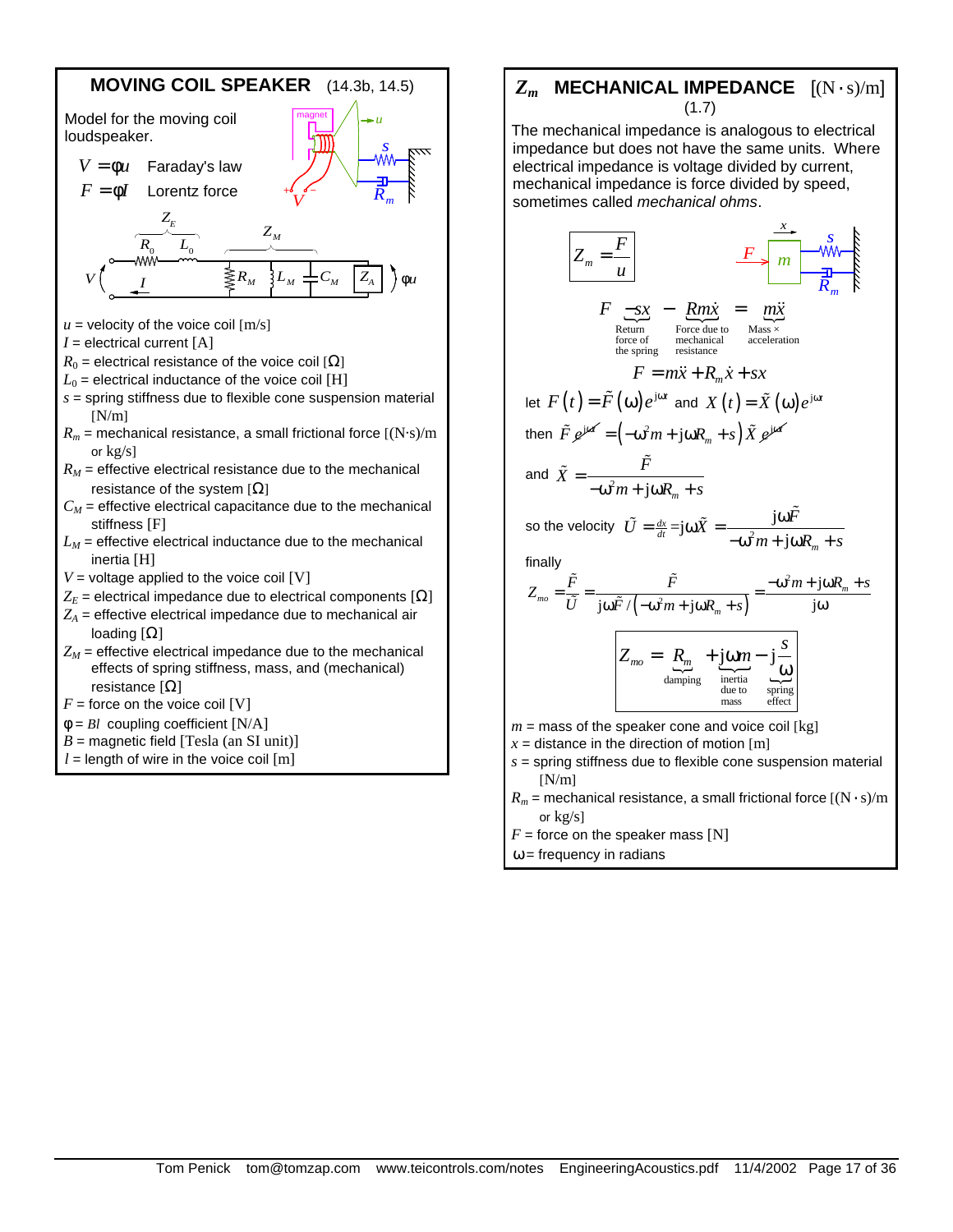## *ZM* **ELECTRICAL IMPEDANCE DUE TO MECHANICAL FORCES** [Ω]

Converting mechanical impedance to electrical inverts each element.

$$
R_M = \frac{\phi^2}{R_{mo}}, \quad C_M = \frac{m}{\phi^2}, \quad L_M = \frac{\phi^2}{s}
$$

$$
Z_M = \frac{\phi^2}{Z_{mo}} = R_M \parallel C_M \parallel L_M
$$

$$
Z_{mo} = R_m + j\omega m - j\frac{s}{\omega} \rightarrow Z_M = \frac{\phi^2}{R_m + j\omega m - j\frac{s}{\omega}}
$$

- $R_M$  = effective electrical resistance due to the mechanical resistance of the system  $[Ω]$
- $C_M$  = effective electrical capacitance due to the mechanical stiffness [F]
- $L_M$  = effective electrical inductance due to the mechanical inertia [H]
- $R_m$  = mechanical resistance, a small frictional force  $[(N \cdot s)/m]$ or  $kg/s$ ]
- $m =$  mass of the speaker cone and voice coil [kg]
- *s* = spring stiffness due to flexible cone suspension material  $[N/m]$
- φ = *Bl* coupling coefficient [N/A]
- $Z_{mo}$  = mechanical impedance, open-circuit condition  $[(N \cdot s)/m \text{ or } kg/s]$

## *ZA* **ELECTRICAL IMPEDANCE DUE TO AIR** [Ω]

The factor of two in the denominator is due to loading on both sides of the speaker cone.

$$
Z_A = \frac{\phi^2}{2Z_r}
$$

## *Zr*  **RADIATION IMPEDANCE** [(N·s)/m] (7.5)

This is the mechanical impedance due to air resistance. For a circular piston:

$$
Z_r = \rho_0 c S \left[ R_1 (2ka) + jX_1 (2ka) \right]
$$
  

$$
Z_r \approx \begin{cases} j\frac{8}{3} \rho_0 a^3 \omega, & ka \ll 1 \\ \pi a^2 \rho_0 c, & ka \gg 1 \end{cases}
$$

The functions  $R_1$  and  $X_1$  are defined as:

$$
R_1(x) = 1 - \frac{2J_1(x)}{x} \approx \frac{x^2}{8} - \frac{x^4}{192} + \frac{x^6}{9216} - \frac{x^8}{737280}
$$

$$
X_1(x) = \frac{2H_1(x)}{x} \approx \begin{cases} \frac{4}{\pi} \left( \frac{x}{3} - \frac{x^3}{45} + \frac{x^5}{1600} - \frac{x^7}{10^5} + \frac{x^9}{10^7} \right), & x \le 4.32\\ \frac{4}{\pi x} + \sqrt{\frac{8}{\pi x^3}} \sin \left( x - \frac{3\pi}{4} \right), & x > 4.32 \end{cases}
$$

 $\rho_0 c$  = impedance of the medium [rayls] (415 for air)

- $S =$  surface area of the piston  $\mathrm{[m^2]}$  $J_1$  = first order Bessel J function
- 
- $R_1$  = a function describing the real part of  $Z_r$  $X_1$  = a function describing the imaginary part of  $Z_r$
- 
- $x =$  just a placeholder here for  $2ka$
- $k =$  wave number or propagation constant  $\lceil \text{rad./m} \rceil$
- $a =$  radius of the source [m]
- $H_1$  = first order Struve function
- $\omega$  = frequency in radians

# *mr*  **RADIATION MASS** [kg] (7.5)

The effective increase in mass due to the loading of the fluid (radiation impedance).

$$
m_r = \frac{X_r}{\omega}
$$

The effect of radiation mass is small for light fluids such as air but in a more dense fluid such as water, it can significantly decrease the resonant frequency.

$$
\omega_0 = \sqrt{\frac{s}{m}} \quad \rightarrow \quad \sqrt{\frac{s}{m+m_r}}
$$

The functions  $R_1$  and  $X_1$  are defined as:

- $X_r$  = radiation reactance, the imaginary part of the radiation impedance  $[(N \cdot s)/m]$
- $\omega$  = frequency in radians
- $s =$  spring stiffness due to flexible cone suspension material  $[N/m]$
- $m =$  mass of the speaker cone and voice coil [kg]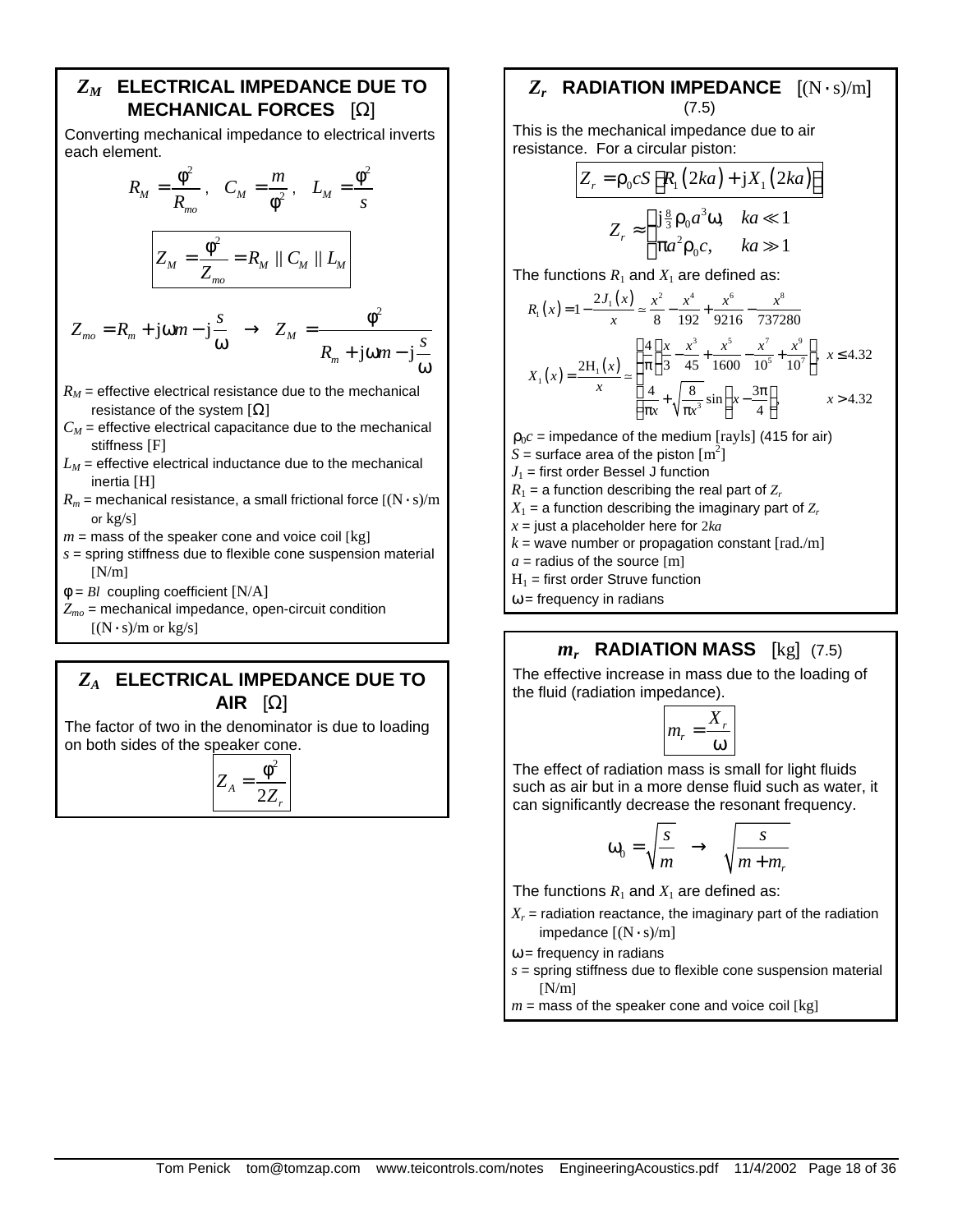*p*<sub>axial</sub> **AXIAL PRESSURE** [Pa] (7.4a)  
\n
$$
p_{axial} = j\frac{ka^2}{2r}ρ_0c u = j\frac{ωρ_0a^2}{2r}u, \quad r > \frac{1}{2}ka^2
$$
\n
$$
u = \frac{Z_{MA}}{Z_{MA} + Z_E} \frac{V}{φ}
$$
\n
$$
p_{axial} = \frac{Z_{MA}}{Z_{MA} + Z_E} \frac{jωρ_0a^2}{2φr}V_0e^{jωr}
$$
\n
$$
= 7 \cdot 17 = \text{offactive electrical impedance due to the}
$$

 $Z_{MA} = Z_M || Z_A =$  effective electrical impedance due to the mechanical components and the effect of air  $[Ω]$  $Z<sub>F</sub>$  = electrical impedance due to the voice coil  $[\Omega]$ 

## **BASS REFLEX ENCLOSURE** (14.6c)

The bass response of a speaker/cabinet system can be improved bat the expense of an increase in low frequency rolloff by adding a port to the enclosure.



Choose  $\omega_c$  somewhat less than  $\sqrt{s/m}$  to add a response peak just below the existing damping-controlled peak. Rolloff below that point will increase from 12 dB/octave to 18 dB/octave.



- $L_c$  = effective electrical inductance due to the cabinet  $[\mathrm{H}]$ *sc* = cabinet stiffness [N/m]
- $C_c$  = effective electrical capacitance due to the cabinet  $[F]$
- $m_{\nu}$  = mass of the air inside the port or vent [kg]
- $\phi = Bl$  coupling coefficient  $[N/A]$

# **PIEZOELECTRIC TRANSDUCER** (14.12b)

Uses a crystal (usually quartz) or a ceramic; voltage is proportional to strain. High efficiency (30% is high for acoustics.) Highly resonant. Used for microphones and speakers.

### **ELECTROSTATIC TRANSDUCER** (14.3a, 14.9)

A moving diaphragm of area *A* is separated from a stationary plate by a dielectric material (air). A bias voltage is applied between the diaphragm and plate. Modern devices use a PVDF film for the diaphragm which has a permanent charge, so no bias voltage is required. **Bias**, in this case and in general, is an attempt to linearize the output by shifting its operating range to a less non-linear operating region. The DC bias voltage is much greater in magnitude than the time-variant signal voltage but is easily filtered out in signal processing.

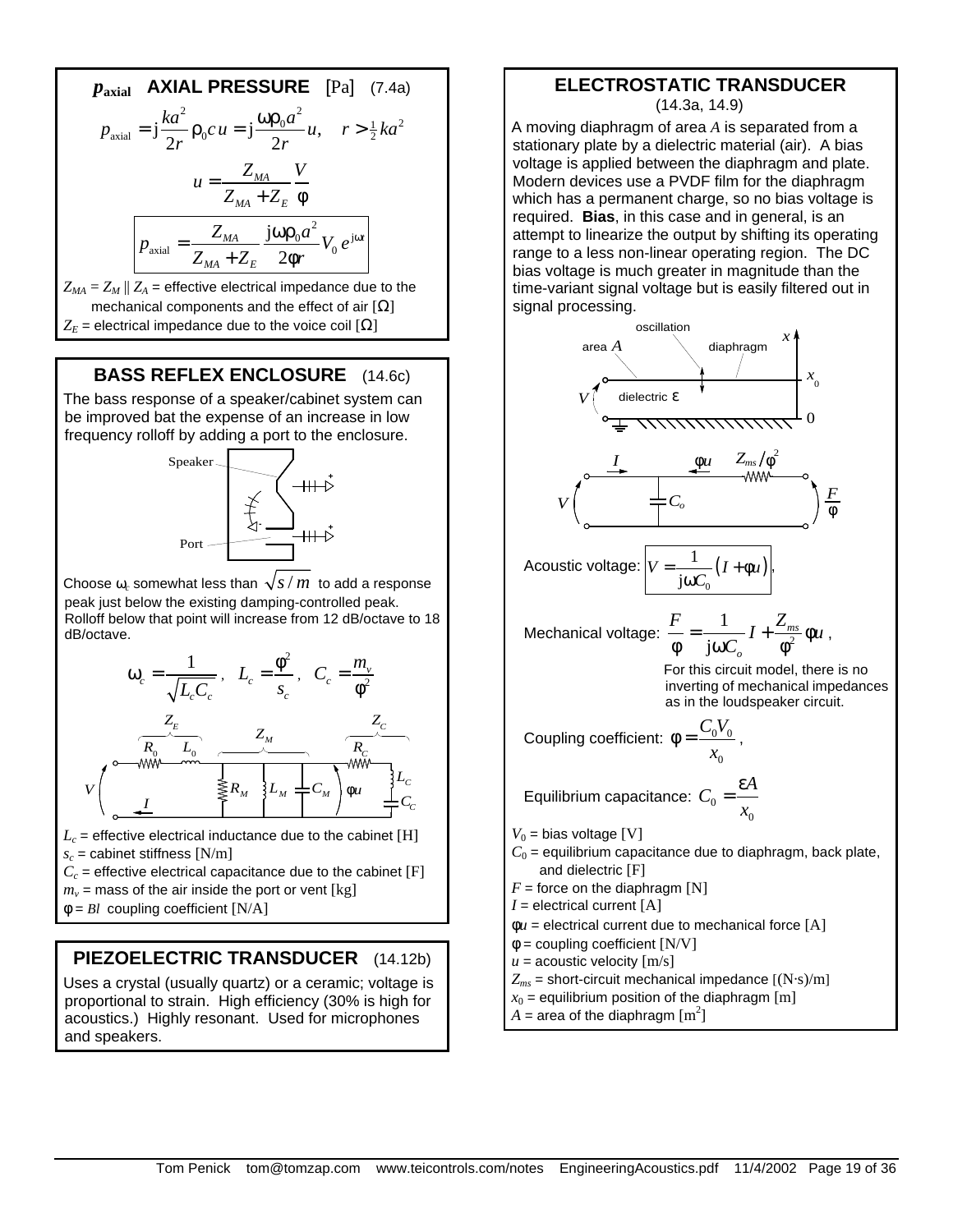## **REFLECTION AND TRANSMISSION AT NORMAL INCIDENCE** (6.2)

 $p_i = P_i e^{j(\omega t - k_i x)}$ Reflected:  $p_r = P_r e^{j(\omega t + k_1 x)}$ Transmitted:  $p_t = P_t e^{j(\omega t - k_2 x)}$  $x = 0$   $\overline{x}$  $k_1 = \omega/c_1$ ,  $r_1 = \rho_{01} c_1$   $k_2 = \omega/c_2$ ,  $r_2 = \rho_{02} c_2$ *pr pi*  $r_1 = \rho_{01} c_1 \left| k_2 = \omega/c_2, r_2 \right|$ *pt*  $= \omega/c_2$ , *r* **Boundary Conditions:**

## 1) Pressure is equal across the boundary at x=0.

$$
p_i + p_r = p_t \rightarrow P_i + P_r = P_t
$$

2) Continuity of the normal component of velocity.

 $u_i + u_r = u_t$ 

## $R, T, R_b, T_I$  REFLECTION AND **TRANSMISSION COEFFICIENTS** (6.2)

The ratio of reflected and transmitted magnitudes to incident magnitudes. The stiffness of the medium has the most effect on reflection and transmission.

i)  $r_2 \gg r_1$  Medium 2 is very hard compared to medium 1 and we have total reflection.  $R \approx 1$ ,  $T \approx 2$ 

Note that *T*=2 means that the amplitude doubles, but there is practically no energy transmitted due to high impedance.

- ii)  $r_2 = r_1$  The mediums are similar and we have total transmission.  $R = 0$ ,  $T = 1$
- iii)  $r_2 \ll r_1$  Medium 2 is very soft and we have total reflection with the waveform inverted.  $R \approx -1$ ,  $T \approx 0$

$$
R = \frac{P_r}{P_i} = \frac{r_2 - r_1}{r_2 + r_1}
$$
\n
$$
R_l = \left(\frac{r_2 - r_1}{r_2 + r_1}\right)^2
$$
\n
$$
T = \frac{P_r}{r_2} = \frac{2r_2}{r_1} \qquad T_l = \frac{4r_2r_1}{r_2^2}
$$

$$
T = \frac{r_1}{P_i} = \frac{2r_2}{r_2 + r_1} \qquad T_1 = \frac{4r_2r_1}{(r_2 + r_1)^2}
$$

- $P_i$ ,  $P_r$ ,  $P_t$  = peak acoustic pressure (or magnitude) of incident, reflected, and transmitted waves [Pa]  $r_1$ ,  $r_2$  = characteristic acoustic impedances of the materials  $(\rho_0 c)_1$ ,  $(\rho_0 c)_2$  [rayls or  $(\text{Pa} \cdot \text{s})/\text{m}$ ]  $\rho_0$  = equilibrium (ambient) density  $\rm [kg/m^3]$
- $c =$  the **phase speed** (speed of sound, 343 m/s in air)  $[m/s]$
- $R_I$  = reflection intensity coefficient [no units]
- $T_I$  = transmission intensity coefficient [no units]

## **USING REFLECTION TO DETERMINE MATERIAL PROPERTIES** (6.1)

The impedance of a material (and thereby its density) can be determined by bouncing a plane wave off of the material at normal incidence and measuring the relative sound pressure levels. However, there are two possible results since we don't know the phase of the reflected wave, i.e. *P<sup>r</sup>* can be positive or negative.

$$
r_1 = (\rho_0 c)_1
$$
\n
$$
P_i = \frac{P_i + \frac{P_i}{P_i}}{\frac{P_i}{P_i}}
$$
\n
$$
P_r = \frac{P_i - r_1}{P_i}
$$
\n
$$
P_i = \frac{P_i - r_1}{P_i}
$$
\n
$$
P_i = \frac{P_i}{P_i} = \frac{P_i - r_1}{P_i}
$$
\n
$$
P_i = \frac{P_i}{P_i} = \frac{P_i - r_1}{P_i}
$$
\n
$$
P_i = \frac{P_i}{P_i} = \frac{P_i - r_1}{P_i}
$$
\n
$$
P_i = \frac{P_i}{P_i} = \frac{P_i - P_i}{P_i}
$$
\n
$$
P_i = \frac{P_i}{P_i} = \frac{P_i - P_i}{P_i}
$$
\n
$$
P_i = \frac{P_i}{P_i} = \frac{P_i - P_i}{P_i}
$$
\n
$$
P_i = \frac{P_i}{P_i} = \frac{P_i - P_i}{P_i}
$$
\n
$$
P_i = \frac{P_i}{P_i} = \frac{P_i - P_i}{P_i}
$$
\n
$$
P_i = \frac{P_i - P_i}{P_i}
$$
\n
$$
P_i = \frac{P_i - P_i}{P_i}
$$
\n
$$
P_i = \frac{P_i - P_i}{P_i}
$$
\n
$$
P_i = \frac{P_i - P_i}{P_i}
$$
\n
$$
P_i = \frac{P_i - P_i}{P_i}
$$
\n
$$
P_i = \frac{P_i - P_i}{P_i}
$$
\n
$$
P_i = \frac{P_i - P_i}{P_i}
$$
\n
$$
P_i = \frac{P_i - P_i}{P_i}
$$
\n
$$
P_i = \frac{P_i - P_i}{P_i}
$$
\n
$$
P_i = \frac{P_i - P_i}{P_i}
$$
\n
$$
P_i = \frac{P_i - P_i}{P_i}
$$
\n
$$
P_i = \frac{P_i - P_i}{P_i}
$$
\n
$$
P_i = \frac{P_i - P_i}{P_i}
$$
\n
$$
P_i = \frac{P_i - P_i}{P_i}
$$
\n
$$
P_i = \frac{P_i - P_i}{P_i}
$$
\n
$$
P_i = \frac{P_i - P_i}{P_i}
$$
\

 $c =$  the **phase speed** (speed of sound, 343 m/s in air)  $[m/s]$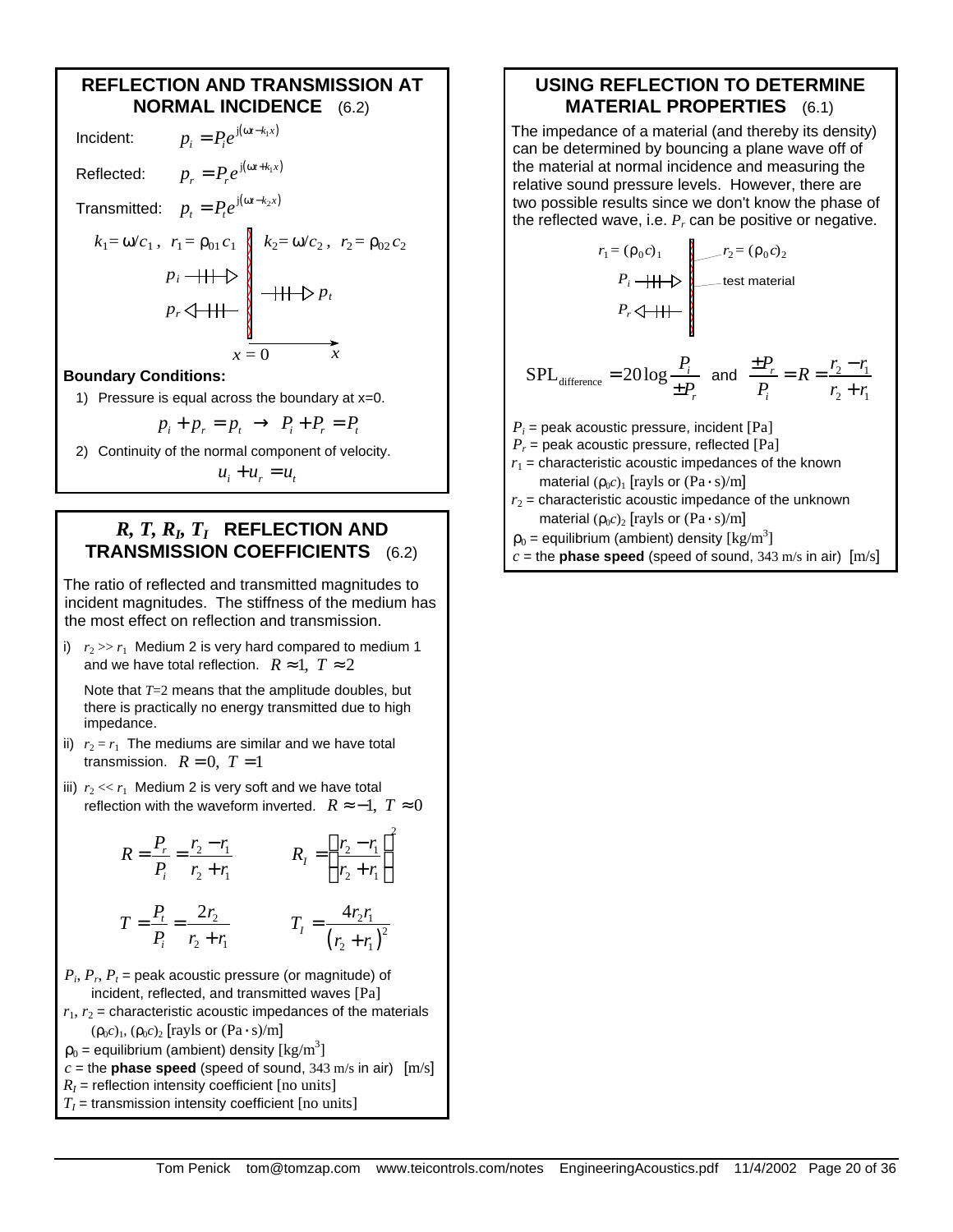## *a* **ABSORPTION COEFFICIENT**

The absorption coefficient can be measured in an impedance tube by placing a sample at the end of the tube, directing an acoustic wave onto it and measuring the standing wave ratio.

$$
a = \frac{W_a}{W_i} = 1 - \frac{SWR - 1}{SWR + 1}
$$

An alternative method is to place a sample in a reverberation room and measuring the effect on the reverberation time for the room. Difficulties with this method include variations encountered due to the location of the sample in the room and the presence of standing waves at various frequencies.

$$
a_s = a_0 + \frac{0.161V}{S_s} \left( \frac{1}{T_s} - \frac{1}{T_0} \right)
$$

 $W_i$  = power incident on a surface [W]

 $W_a$  = power absorbed by ? [W]

 $W_r = W_i - W_a$  = power in the reflected sound [W]

 $a_s$  = absorption coefficient of the sample  $[$ no units]

 $a_0$  = absorption coefficient of the empty room [no units]

 $V =$  volume of the room  $[m^3]$ 

*Ss* = surface area of the sample [no units]

 $T_s$  = reverberation time with the same in place [s]

 $T_0$  = reverberation time in the empty room [s]

| $a$ Absorption Coefficient, Selected Materials $[no units]$ |        |            |       |  |
|-------------------------------------------------------------|--------|------------|-------|--|
|                                                             | 250 Hz | $1$ kH $z$ | 4 kHz |  |
| acoustic tile suspended ceiling                             | 0.50   | 0.75       | 0.60  |  |
| brick                                                       | 0.03   | 0.04       | 0.07  |  |
| carpet                                                      | 0.06   | 0.35       | 0.65  |  |
| concrete                                                    | 0.01   | 0.02       | 0.02  |  |
| concrete block, painted                                     | 0.05   | 0.07       | 0.08  |  |
| fiberglass, 1" on rigid backing                             | 0.25   | 0.75       | 0.65  |  |
| glass, heavy plate                                          | 0.06   | 0.03       | 0.02  |  |
| glass, windowpane                                           | 0.25   | 0.12       | 0.04  |  |
| gypsum, 1/2" on studs                                       | 0.10   | 0.04       | 0.09  |  |
| floor, wooden                                               | 0.11   | 0.07       | 0.07  |  |
| floor, linoleum on concrete                                 | 0.03   | 0.03       | 0.02  |  |
| floor, terrazzo                                             | 0.01   | 0.02       | 0.02  |  |
| upholstered seats                                           | 0.35   | 0.65       | 0.60  |  |
| wood paneling, $3/8-1/2$ "                                  | 0.25   | 0.17       | 0.10  |  |

## **TRANSMISSION THROUGH PARTITIONS**

## *TL* **TRANSMISSION LOSS THROUGH A THIN PARTITION** [dB](13.15a)

For a planar, nonporous, homogeneous, flexible wall, the transmission loss is dependent on the density of the partition and the frequency of the noise.

$$
P_i + P_r = \left(1 + j\frac{\omega \rho_s}{\rho_0 c}\right) P_t \quad T_I = \left(\frac{2\rho_0 c}{\omega \rho_s}\right)^2
$$
  

$$
TL = 20\log\frac{I_i}{I_i} = 20\log\left(f\rho_s\right) - 20\log\frac{\rho_0 c}{\pi}
$$

This is the **Normal Incidence Mass Law**. Low frequency roll off of the transmitted wave will be 6 dB/octave. Doubling the mass of the wall will give an additional 6 dB loss.

**Loss through a thin partition in air** ( $\rho_0 c = 415$ ):

$$
TL_0 = 20 \log \frac{I_i}{I_t} = 20 \log (f \rho_s) - 42
$$

**Transmission loss as a function of power:**

$$
TL_0 = 10 \log \frac{W_i}{W_t}
$$

 $\rho_s$  = surface density of the partition material  $\rm [kg/m^2]$ 

 $\rho_0 c$  = impedance of the medium [rayls or  $(\text{Pa} \cdot \text{s})/\text{m}$ ] (415 for air)

 $f$  = frequency [Hz]

*Pi* = peak acoustic pressure, incident [Pa]

*Pr* = peak acoustic pressure, reflected [Pa]

 $P<sub>t</sub>$  = peak acoustic pressure, transmitted [Pa]

 $I_i$  = intensity of the incident wave  $\text{[W/m}^2\text{]}$ 

 $I_t$  = intensity of the transmitted wave  $\text{[W/m}^2\text{]}$ 

 $W_i$  = power of the incident wave  $\text{[W/m}^2\text{]}$ 

 $W_t$  = power of the transmitted wave  $\text{[W/m}^2\text{]}$ 

# $\mathbf{r}_s$  SURFACE DENSITY  $\rm [kg/m^2]$

The surface density affects the transmission loss through a material and is related to the material density.

$$
\rho_s = \rho_0 h
$$

 $\rho_0$  = density of the material  $\rm [kg/m^3]$  $h =$  thickness of the material  $[m]$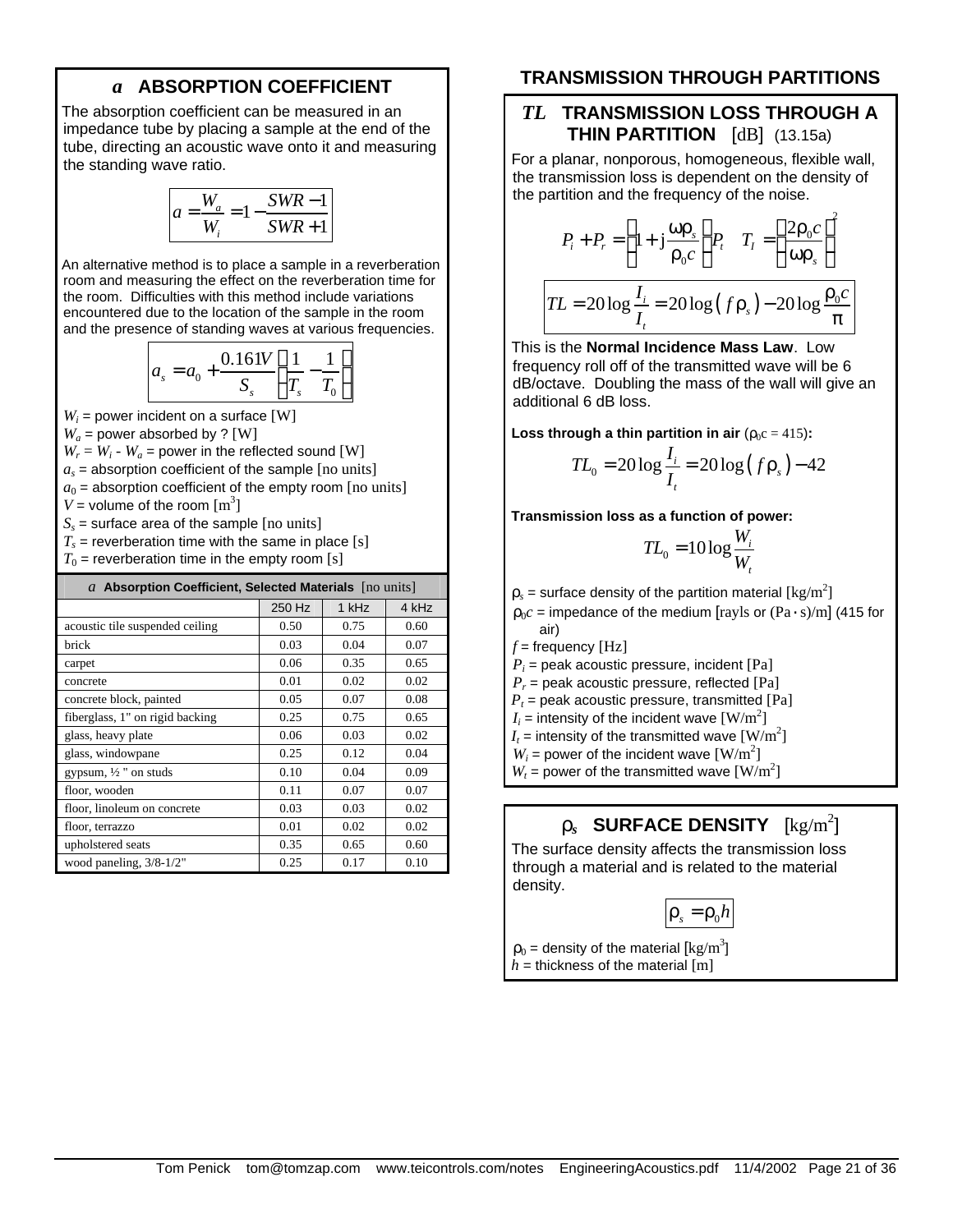## *TL* **TRANSMISSION LOSS IN COMPOSITE WALLS AT NORMAL INCIDENCE** [dB]

For walls constructed of multiple materials, e.g. a brick wall having windows, the transmission loss is the sum of the transmission losses in the different materials.

$$
TL_0 = 10 \log \frac{1}{\overline{T}_I}, \text{ where } \overline{T}_I = \frac{1}{S} \sum_i T_i S_i,
$$
  
for a wall in air:  $T_i = \left(\frac{132}{f \rho_s}\right)^2$   
 $S_i$  = area of the *i*<sup>th</sup> element [m<sup>2</sup>]  
 $T_i = T_I$  for of the *i*<sup>th</sup> element (transmission intensity coefficient [no units]

 $\rho_s$  = surface density  $\rm [kg/m^2]$ 

## **TRANSMISSION AT OBLIQUE INCIDENCE** [dB]

Waves striking a wall at an angle see less impedance than waves at normal incidence.



- $T_I$  = transmission intensity coefficient [no units]  $\theta$  = angle of incidence [radians]
- $\rho_0 c$  = impedance of the medium [rayls or  $\text{(Pa} \cdot \text{s})/\text{m}$ ] (415 for air)  $\rho_s$  = surface density  $\rm [kg/m^2]$

## **DIFFUSE FIELD MASS LAW** [dB]

In a diffuse field, sound is incident by definition at all angles with equal probability. Averaging yields an increase in sound transmission of 5 dB over waves of normal incidence.

$$
TL_{\text{diffuse}} = TL_0 - 5
$$

**Loss through a thin partition in air** ( $\rho_0 c = 415$ ):

$$
TL_{\text{diffuse}} = 20\log\left(f\,\rho_{\text{s}}\right) - 47
$$

# **COINCIDENCE EFFECT** (13.15a)

When a plane wave strikes a thin partition at an angle, there are alternating high and low pressure zones along the partition that cause it to flex sinusoidally. This **flexural wave** propagates along the surface of the wall. At some frequency, there is a kind of resonance and the wall becomes transparent to the wave. This causes a marked decrease in the transmission loss over what is expected from the mass law; it can be 10-15 dB. **Coincidence occurs** *y* when  $\lambda_{tr} = \lambda_p$ . **- +**  $\lambda_{\rm tr}$ **The wave equation for a thin plate: +**  $45 \t12 \t2^2$  $\frac{\partial^4 \xi}{\partial x^4} + \frac{12}{13} \frac{\partial^2 \xi}{\partial y^2} =$  $\frac{12}{2} \frac{\partial^2 \xi}{\partial x^2} = 0$ ξ (*y*, *t*) **-**  $\partial y^4 - h^2 c_{\text{bar}}^2 \partial$ 4  $\frac{1}{2}a^2$   $\frac{1}{2}a^2$  $y^4$  *h*  $^2c_{\text{bar}}^2$   $\partial t$ θ bar **+** *h* **Particle displacement:**  $\boldsymbol{\xi}(\boldsymbol{y},t) = e^{\mathrm{j}\omega(t-\boldsymbol{y}/C_p)}$ **Dispersion:**  $C_p(f) = \sqrt{\frac{\pi}{\sqrt{3}}} h c_{\text{bar}} f \pmod{f}$  $\lambda_{\text{tr}} = \frac{\lambda}{\sqrt{2}}$ **Trace wavelength:**  $\lambda_{\rm tr} = \frac{1}{\sin \theta}$  $\overline{\theta}$  [m] *C* **Flexural wavelength:**  $\lambda_n = \frac{C_p}{R}$  $\lambda_n = \frac{\mathcal{L}_p}{\mathcal{L}}$  [m] *p f* 2  $f_c = \frac{c}{1.27}$  $=\frac{c}{\sqrt{c}}$  [Hz] **Coincidence frequency:**  $\frac{c}{c}$  1.8h $c_{\text{bar}}$ *hc TL* Mass law 6 dB/octave  $(dB)$ slope 10-15 dB  $\mathbf{L}$ *f* log *f c* **Design considerations:** If *f < f<sup>c</sup>* , use the diffuse field mass law to find the transmission loss. If  $f > f_c$ , redesign to avoid. Note that  $f_c$  is proportional to the inverse of the thickness. ξ = transverse particle displacement [m]

- $h =$  panel thickness [m]
- $c_{\text{bar}}$  = bar speed for the panel material  $[m/s]$

 $t =$  time  $[s]$ 

 $\theta$  = angle of incidence [radians]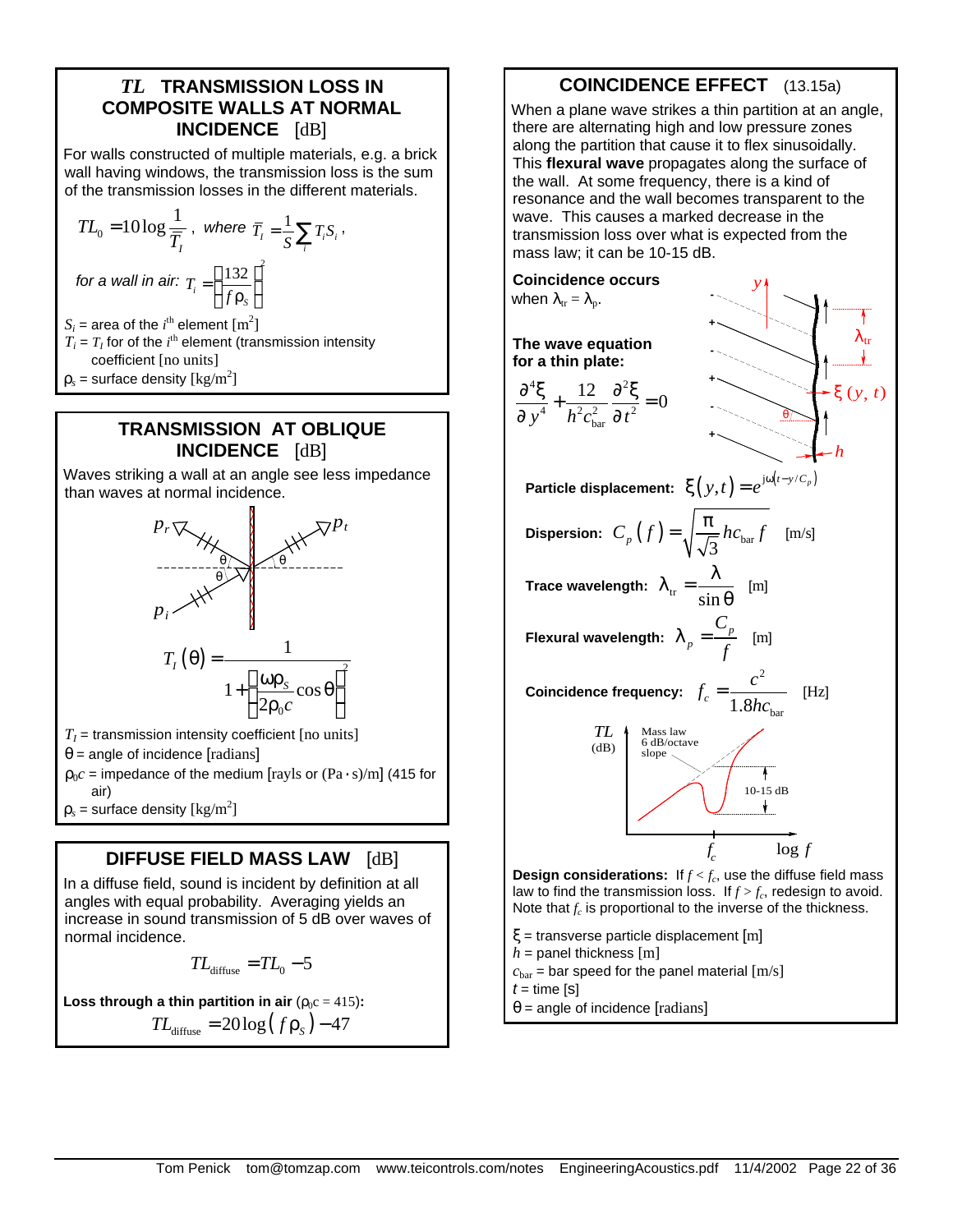## **DOUBLE WALLS**

Masses in series look like series electrical connections. We want to determine the motion of the second wall due to sound incident on the first. Assume that  $d \ll \lambda$  and let:

 $m_{\widetilde i} = {\mathsf p}_{\scriptscriptstyle S}{}_{\widetilde i}$  mass per unit area of  ${\widetilde i}^{\mathsf h}$  wall

$$
s = \frac{\gamma P_0}{d} = \frac{\rho_0 c}{d}
$$
 stiffness per unit area of air  
 $f_1 = p_i + p_r$  force per unit area on wall 1  
 $f_1 \longrightarrow \boxed{m_1}$   
 $f_1 \longrightarrow \boxed{m_1}$   
 $f_1 \longrightarrow \boxed{m_1}$   
 $f_1 \longrightarrow \boxed{m_1}$   
 $f_1 \longrightarrow \boxed{m_2}$   
 $f_2 \longrightarrow \boxed{m_2}$   
 $f_3 \longrightarrow \boxed{m_3}$ 

From **Newton's Law** *F=ma*:

Mass 1: 
$$
f_1 - s(x_1 - x_2) = m_1 \ddot{x}_1
$$
  
Mass 2:  $s(x_1 - x_2) = m_2 \ddot{x}_2$ 

Let 
$$
f_1 = F_1 e^{j\omega t}
$$
,  $x_i = X_i(\omega) e^{j\omega t}$ 

$$
\left[\begin{array}{ccc} & A & B & B \\ S - m_1 \omega^2 & -S & D \\ -S & S - m_2 \omega^2 \end{array}\right] \left[\begin{array}{c} X_1 \\ X_2 \end{array}\right] = \left[\begin{array}{c} B \\ F_1 \\ 0 \end{array}\right]
$$

Apply **Cramer's rule**,  $X_i = \frac{\Delta_i}{\Delta_i}$ Δ

where  $\Delta = \det A$  and

$$
\Delta_i = \det A, \text{ with } b \text{ in the } i^{\text{th}} \text{ column}
$$

The **wall impedance** is

$$
Z_{w} = \frac{F_{1}}{j\omega} \frac{\Delta}{\Delta_{2}} = \frac{\Delta}{j\omega s} = j \left[ (m_{1} + m_{2}) \omega - \frac{m_{1}m_{2}}{s} \omega^{3} \right]
$$

$$
\rightarrow Z_{w} = j \left[ (\rho_{s1} + \rho_{s2}) \omega - \frac{\rho_{s1}\rho_{s2}d}{\rho_{0}c^{2}} \omega^{3} \right]
$$
  
Resonance occurs at  $Z_{w}=0$ :
$$
f_{0} = \frac{1}{2\pi} \sqrt{\frac{\rho_{0}c^{2}}{d} \left( \frac{1}{\rho_{s1}} + \frac{1}{\rho_{s2}} \right)}
$$

## **DOUBLE WALL result**

At low frequencies  $f < f_0$ 

Both walls move together (in phase) like one wall of twice the mass. So the mass law is recovered.

$$
Z_{w} \simeq j\omega(\rho_{s1} + \rho_{s2})
$$

$$
TL \approx 20\log \frac{\omega(\rho_{s1}\rho_{s2})}{2\rho_0 c} \approx 6dB/octave
$$

At high frequencies  $f > f_0$ Double walls are most effective.

$$
Z_w = -j\omega^3 \frac{\rho_{s1} \rho_{s2} d}{\rho_0 c^2}
$$

$$
TL \simeq 20\log \frac{\omega^3(\rho_{s1}\rho_{s2})}{2\rho_0^2 c^3} \simeq 18\text{dB}/\text{octave}
$$

#### At very high frequencies  $f \ll f_0$

The walls decouple. The transmission loss is the sum of the losses of the two walls; there is no interaction.

 $TL \approx TL_1 + TL_2 \approx 12 dB/cctave$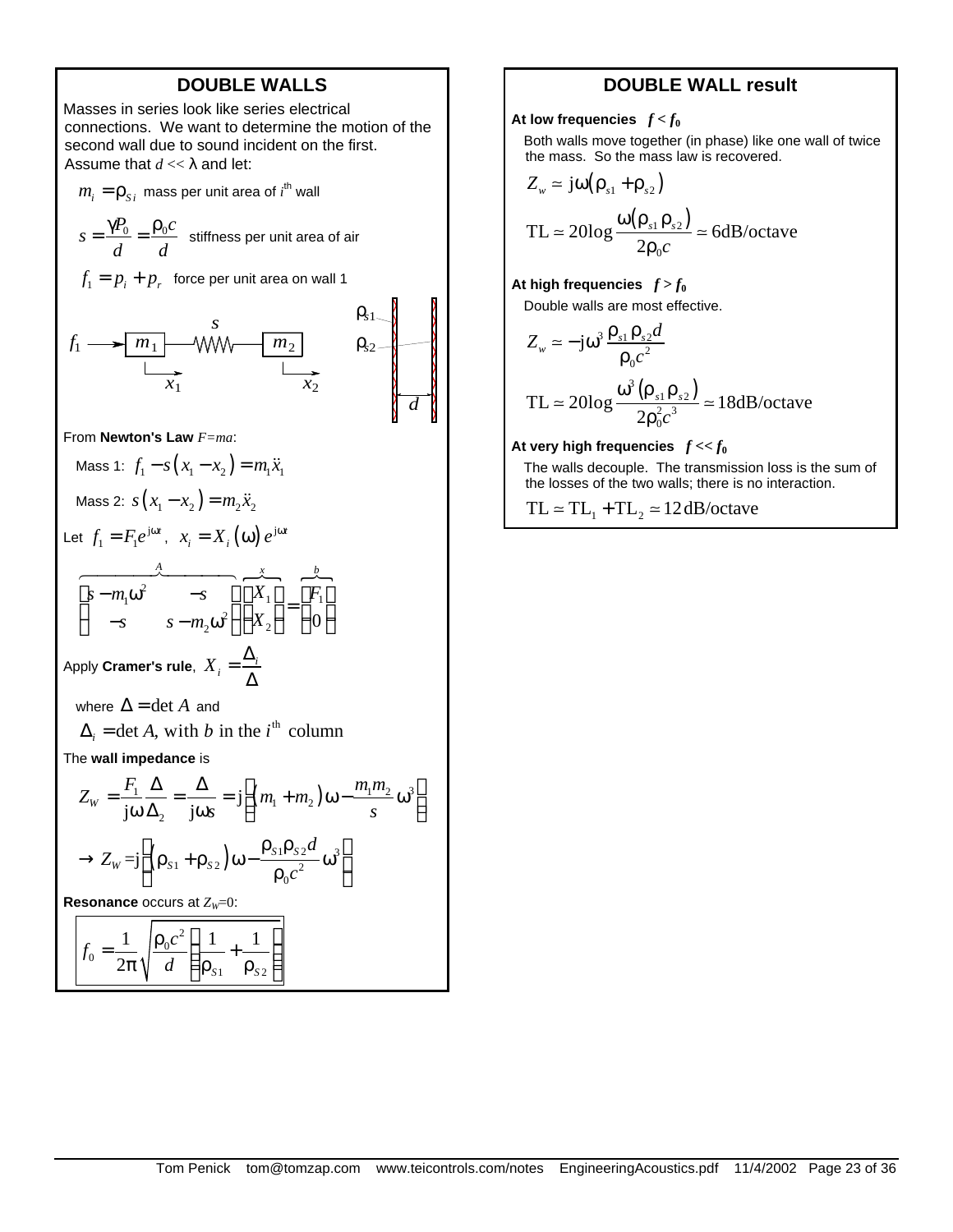## **MUFFLERS**

## **EXPANSION CHAMBER**

When sound traveling through a pipe encounters a section with a different cross-sectional area, it sees a new impedance and some sound is reflected. The dimensions can be chosen to optimize the transmission loss through the exit at particular frequencies. We assume  $d < \lambda$ .



- 
- $\beta$  = expansion exit reflection coefficient [no units]
- $S_p$  = cross-sectional area of the pipe  $\text{[m}^2\text{]}$

$$
\dot{S_c}
$$
 = cross-sectional area of the expansion chamber [m<sup>2</sup>]



## **EXPANSION CHAMBER BOUNDARY CONDITIONS**

**Boundary condition 1:** at  $x = 0$ ,

$$
p_i + p_r = p_+ + p_- \rightarrow P_i + P_r = P_+ + P_- \rightarrow
$$
  

$$
\frac{P_i}{P_i} + \frac{P_r}{P_i} = \frac{P_+}{P_i} + \frac{P_-}{P_i} \rightarrow 1 + R = \alpha + \beta
$$
 (i)

#### **Boundary condition 2:** at  $x = 0$ ,

Conservation of mass by equating volume velocities. The **volume velocity** is the crosssectional area times the net velocity. *See* p8.

$$
S_p (u_i + u_r) = S_c (u_+ + u_-) \rightarrow S_p (P_i - P_r) = S_c (P_+ - P_-)
$$
  
\n
$$
\rightarrow \frac{P_i}{P_i} - \frac{P_r}{P_i} = \frac{S_c}{S_p} \left( \frac{P_+}{P_i} - \frac{P_-}{P_i} \right) \rightarrow 1 - R = m(\alpha - \beta)
$$
 (ii)  
\n(i) + (ii):  $\left[ (1 + m)\alpha + (1 - m)\beta = 2 \right]$  [Eqn. 1]

*Sc*

Area

Volume velocity is equal across the boundary.

**Boundary condition 3:** at *x* = *l*,

$$
p_{+} + p_{-} = p_{t} \rightarrow P_{+}e^{-jkl} + P_{-}e^{jkl} = P_{t}e^{-jkl} \rightarrow
$$
  
\n
$$
p_{+}e^{-jkl} + \beta e^{jkl} = T e^{-jkl}
$$
  
\n
$$
p_{+}e^{-jkl} + \beta e^{jkl} = T e^{-jkl}
$$
  
\n
$$
p_{+} = P_{t}e^{-jkl}
$$
  
\n
$$
[Eqn. 2]
$$

**Boundary condition 4:** at  $x = l$ ,

$$
S_c (u_+ + u_-) = S_p u_t \rightarrow (P_+ + P_-) = \frac{S_p}{S_c} P_t
$$
  
\n
$$
\{ \alpha e^{-jkl} - \beta e^{jkl} = \frac{1}{m} T e^{-jkl} \}
$$
 [Eqn. 3]  
\n $u_-$  the ratio of the cross-sectional area of the expansion

*m* = the ratio of the cross-sectional area of the expansion chamber to the cross-sectional area of the pipe.

**Next, solve the three equations:**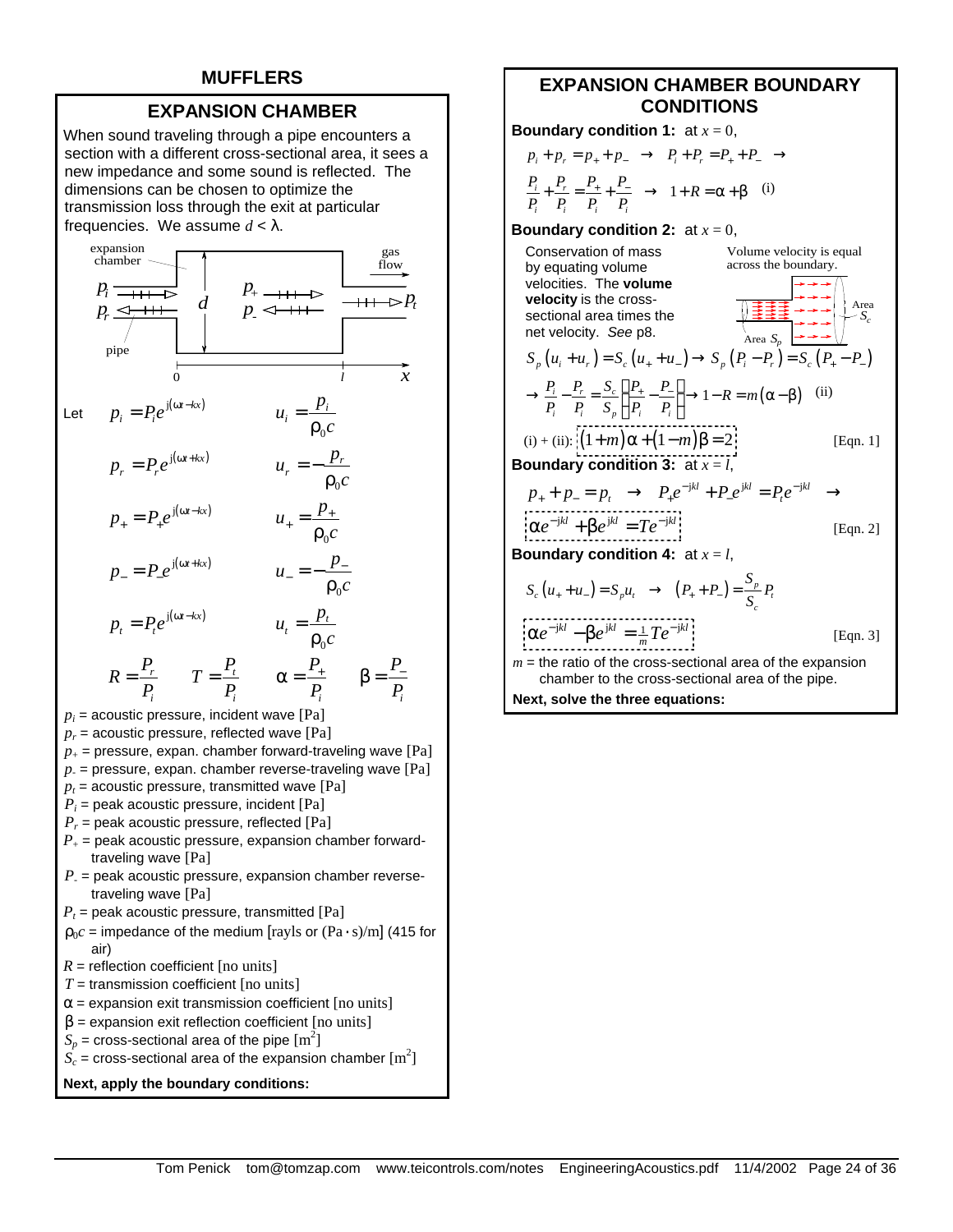## **EXPANSION CHAMBER, FINAL STEPS**

#### **Solve the three equations:**  $(1 + m) (1 - m)$  $jkl$   $a+jkl$   $a-j$  $jkl = a^{+}jkl = 1 a^{-}j$  $1+m$   $(1-m)$  0  $\lceil \alpha \rceil$   $\lceil 2 \rceil$ 0 0  $k l$   $- j k l$   $- j k l$  $k l$   $- j k l$   $1 - j k l$ *m m*)  $(1 - m)$  $e^{-jkl}$   $e^{+jkl}$   $-e^{l}$  $e^{-jkl}$   $-e^{+jkl}$   $-\frac{1}{m}e^{-jkl}$  || T  $- jkl$   $- jkl$   $- jkl = - \frac{1}{2}k l$  1  $\begin{bmatrix} (1+m) & (1-m) & 0 \\ 0^{-(jkl)} & 0^{+(jkl)} & -e^{-jkl} \end{bmatrix} \begin{bmatrix} \alpha \\ \beta \end{bmatrix} = \begin{bmatrix} 2 \\ 0 \end{bmatrix}$  $\left| \begin{array}{cc} e^{-jkl} & e^{+jkl} & -e^{-jkl} \end{array} \right| \left| \begin{array}{c} \beta \\ \end{array} \right| = \left| \begin{array}{c} 0 \end{array} \right|$  $\left[ e^{-jkl} -e^{+jkl} - \frac{1}{m}e^{-jkl} \right]$  $\left[ T \right]$   $\left[ 0 \right]$ Cramer's Rule:  $T = \frac{\Delta}{\Delta} = \frac{1}{\cos kl + j\frac{1}{2}(m + \frac{1}{m})}$ j  $\cos kl + \mathbf{j}\frac{1}{2}(m + \frac{1}{m})\sin$ *kl m*  $T = \frac{\Delta T}{\Delta t} = \frac{e}{\Delta t}$  $kl + j\frac{1}{2}(m + \frac{1}{m})\sin kl$  $=\frac{\Delta T}{\Delta t}$  =  $\Delta$   $\cos kl + j\frac{1}{2}(m +$  $10\log\frac{1}{T} = 10\log\frac{1}{\ln^2}$ *I TL*  $T_I$ <sup>*T<sub>I</sub> T*</sup>  $= 10 \log \frac{1}{2}$ **Transmission loss in an expansion chamber:**

$$
TL = 10\log\left[1 + \frac{1}{4}\left(m - \frac{1}{m}\right)^2 \sin^2 kl\right]
$$
  

$$
TL
$$
Design point  

$$
0 \qquad \pi \qquad 2\pi
$$

# **FLOW EFFECTS**

Muffler performance is affected by flow rate, but the preceding calculations are valid for flows up to 35 m/s.

## **TEMPERATURE EFFECTS**

The effect of having high temperature gases in a muffler causes the speed of sound to increase, so  $\lambda$ becomes larger.

$$
\lambda = \frac{343}{f} \sqrt{\frac{T + 273}{293}}
$$

 $\lambda$  = wavelength  $[m]$  $f =$  frequency [Hz]

*T* = temperature  $[°C]$ 

## **HELMHOLTZ RESONATOR** (10.8)

A Helmholtz resonator is a vessel having a large volume with a relatively small neck. The gas in the neck looks like a lumped mass and the gas in the volume looks like a spring at low frequency.

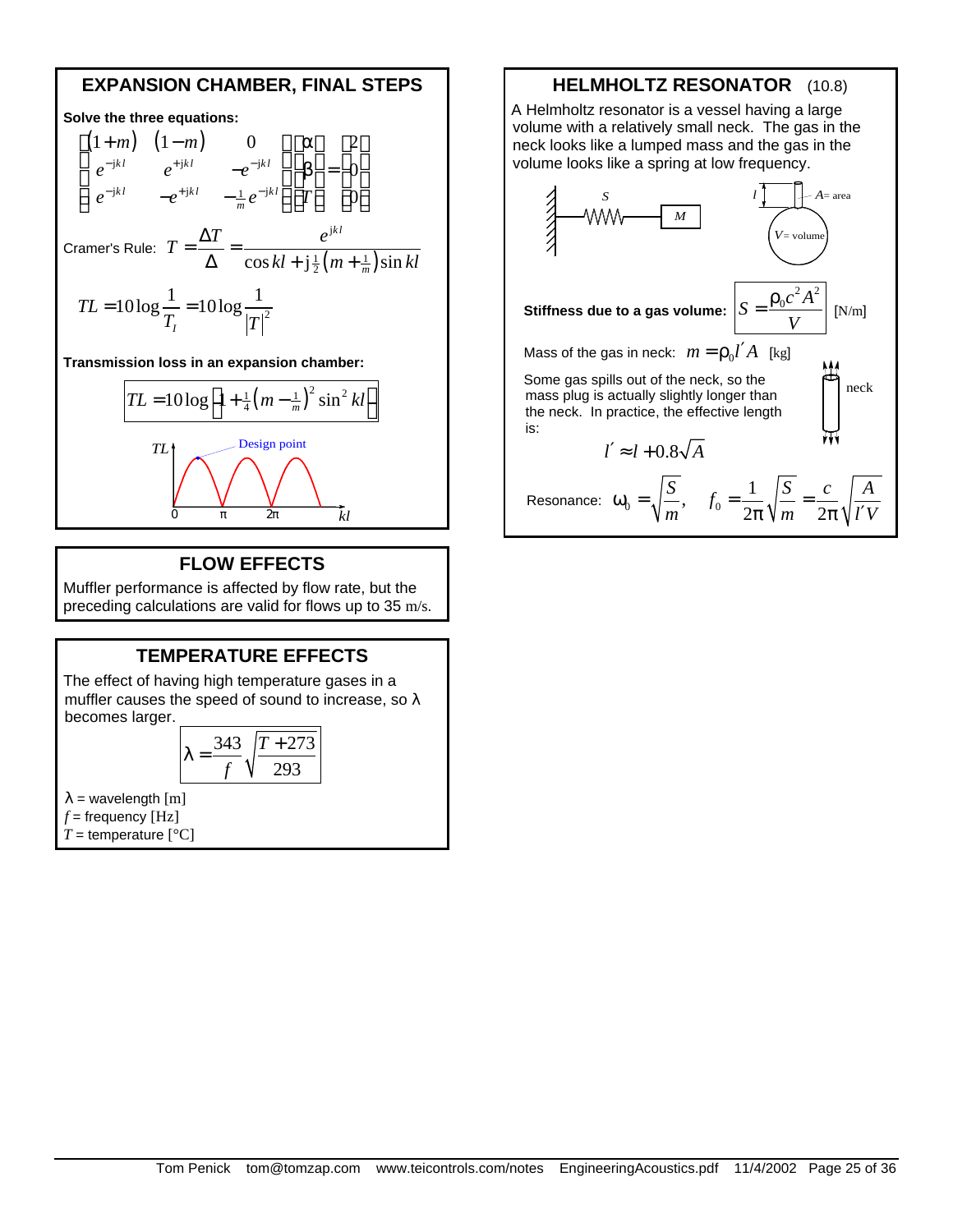## **SIDEBRANCH RESONATOR**



The effect here is similar to the effect of blowing across the top of a coke bottle. The air across the bottle creates noise at many frequencies but the coke bottle responds only to its resonant frequency.



For a duct of impedance  $\rho_0 c$  with a Helmholtz resonator having stiffness *s* and neck mass *m*, the arrangement can be modeled as follows.



 $s =$  stiffness  $\mathrm{[m}^3\mathrm{]}$ 

## **ROOM ACOUSTICS**

# $\mathscr E$  **ENERGY DENSITY**  $[J/m^3]$  (5.8)

The amount of sound energy (potential and kinetic) per unit volume. In a perfectly diffuse field,  $\mathcal E$  does not depend on location.

$$
\mathcal{E} = \frac{p_{\rm rms}^2}{\rho_0 c} = \frac{P^2}{2\rho_0 c}
$$

 $p_{\rm rms}$  = acoustic pressure, rms [Pa]

 $P$  = peak acoustic pressure or pressure magnitude [Pa]  $\rho_0 c$  = impedance of the medium [rayls or  $(\text{Pa} \cdot \text{s})/\text{m}$ ] (415 for air)

## $\mathcal{E}(t)$  ROOM ENERGY DENSITY  $[J/m^3]$  $(12.2)$

**Sound growth:** The following expression describes the effect of sound energy filling a room as a source is turned on at *t*=0.

$$
\mathcal{E}(t) = \frac{4W_0}{Ac} \left(1 - e^{-t/\tau}\right)
$$

The following is the differential equation that describes the growth of sound energy in a live room.

> the rate at which<br>the rate at which<br>energy is absorbed  $\stackrel{\mathsf{IV}_0}{\sim}$ power the rate at which the rate at which energy increases energy is absorbed input in the volume by the surfaces source 4  $V \frac{d\mathcal{E}}{d\mathcal{E}} + \frac{Ac}{d\mathcal{E}} \mathcal{E} = W_1$ *dt* = E  $+\quad -\frac{4\pi}{4}$

This can be rewritten to include the **time constant**.

$$
\tau \frac{d\mathcal{E}}{dt} + \mathcal{E} = \frac{4W_0}{Ac}, \text{ where } \tau = \frac{4V}{Ac}
$$

**Sound decay:** The following expression describes the effect of sound dissipation as a source is turned off at  $t=0$ .

$$
\mathcal{E}(t) = \mathcal{E}_0 e^{-t/\tau}
$$

 $W_0$  = power of the sound source [W]

*A* = sound absorption, in units of *metric sabin* or *English*  sabin  $\left[\text{m}^2 \text{ or } \text{ft}^2\right]$ 

 $t =$  time [s]

 $\tau$  = time constant [s]

 $\mathcal{E}_0$  = initial energy density  $[J/m^3]$ 

 $c$  = the speed of sound (343 m/s in air)  $[m/s]$ 

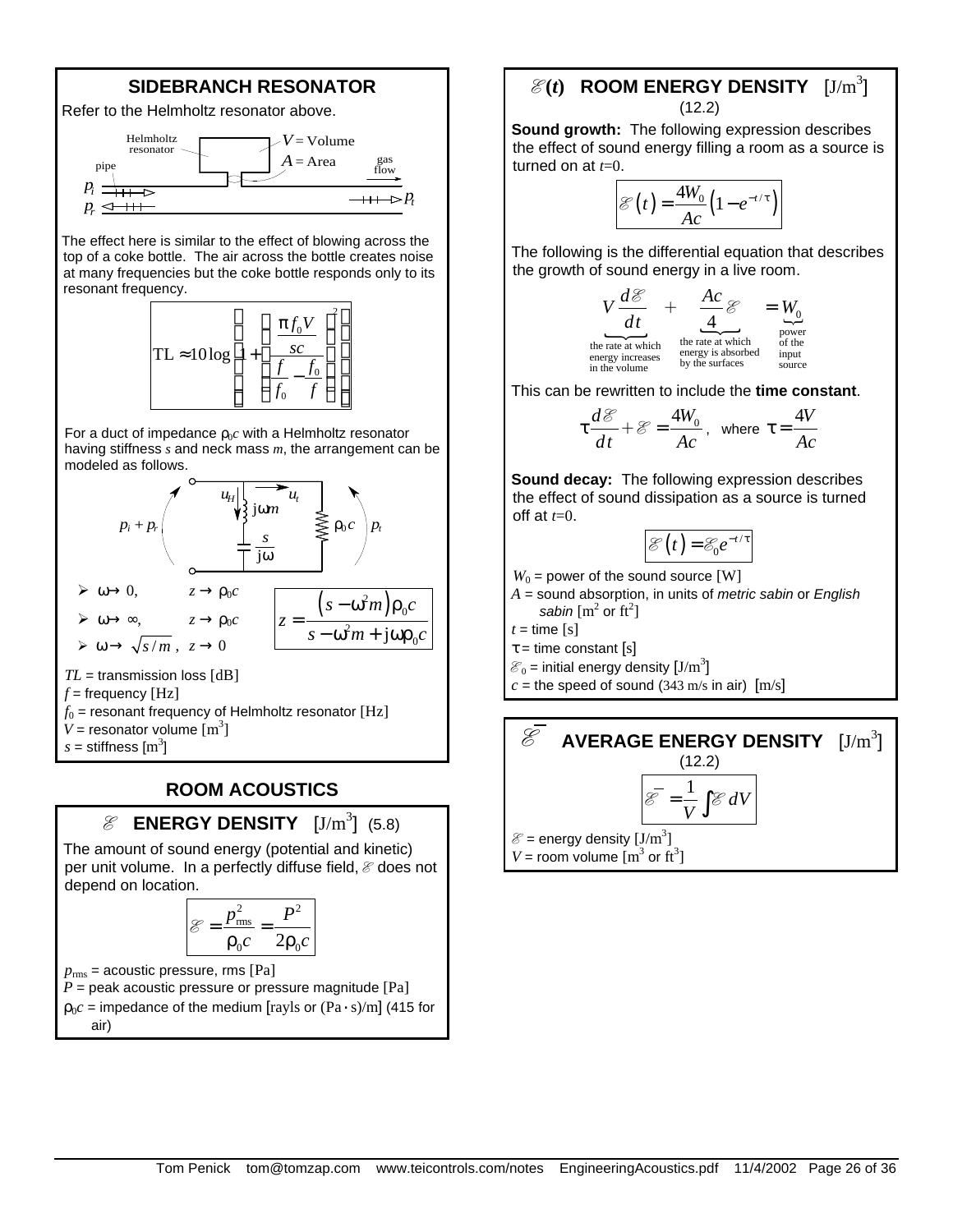# **A ABSORPTION**  $[m^2 \text{ or } ft^2]$  (12.1)

The absorption or *absorption area* may have units of metric sabins or English sabins, named for Wallace Sabine (1868-1919). The absorption area can be thought of as the equivalent area to be cut out of a wall in order to produce the same effect as an object of absorption *A*. See also *ABSORPTION COEFFICIENT* p21.

$$
A = \overline{a} S = \sum A_i
$$
  
where  $\overline{a} = \frac{1}{S} \sum a_i S_i$ ,  $A_i = a_i S_i$ 

- $\overline{a}$  = average absorption coefficient [no units]
- $S =$  total surface area  $\left[\text{m}^2 \text{ or } \text{ft}^2\right]$
- $A_i$  = sound absorption of a particular material in the room  $[m^2$  or  $ft^2]$
- $a_i$  = absorption coefficient of a particular material  $[$ no units]

 $S_i$  = area represented by a particular material [no units]

# $\overline{a}$  **AVERAGE ABSORPTION**  $\left[ \mathrm{m}^2 \, \mathrm{or} \, \mathrm{ft}^2 \right]$ (12.3)

The average sound absorption over an area.

$$
\overline{a} = \frac{1}{S} \sum a_i S_i, \quad \overline{a} = \frac{W_{\text{abs}}}{W_{\text{incident}}} = \frac{A}{S}
$$

 $A=$  total absorption area  $[{\rm m}^2\text{ or }{\rm ft}^2]$ 

*S* = total surface area  $\mathrm{[m^2 \text{ or } ft^2]}$ 

 $a_i$  = absorption coefficient of a particular material  $[$ no units $]$ 

 $S_i$  = area represented by a particular material [no units]  $W_{\text{abs}}$  = power absorbed by the surfaces [W]

 $W_{\text{incident}}$  = power incident on the surfaces [W]

# **MEASURING ABSORPTION**  $[m^2 \text{ or } ft^2]$

The absorption of a sample can be measured by placing the sample in a reverberation chamber and measuring the effect it has on reverberation time. The absorption value for a person @ 1kHz is about  $0.95 \text{ m}^2$ , for a piece of furniture about  $0.08 \text{ m}^2$ . See also *ABSORPTION COEFFICIENT* p21.

$$
A_s = 0.161V\left(\frac{1}{T_s} - \frac{1}{T_0}\right)
$$

 $A_s$  = sound absorption of the sample  $\mathrm{[m}^2$  or  $\mathrm{ft}^2\mathrm{]}$ 

 $V =$  volume of the room  $[m^3]$ 

 $T_s$  = reverberation time with the sample in place [s]

 $T_0$  = reverberation time in the empty room [s]

# *W***abs POWER ABSORBED** [W] (12.2)  $W_{\text{abs}} = \overline{a} W_{\text{incident}}$  where  $\overline{a} = \frac{1}{S} \sum a_i S_i$

 $W_{\text{incident}}$  = power incident on the surface [W]  $\overline{a}$  = average absorption coefficient [no units]  $S =$  total surface area  $\left[\text{m}^2 \text{ or } \text{ft}^2\right]$  $A_i$  = sound absorption of a particular material in the room  $[m^2$  or  $ft^2]$ 

- $a_i$  = absorption coefficient of a particular material  $[$ no units $]$
- $S_i$  = area represented by a particular material [no units]

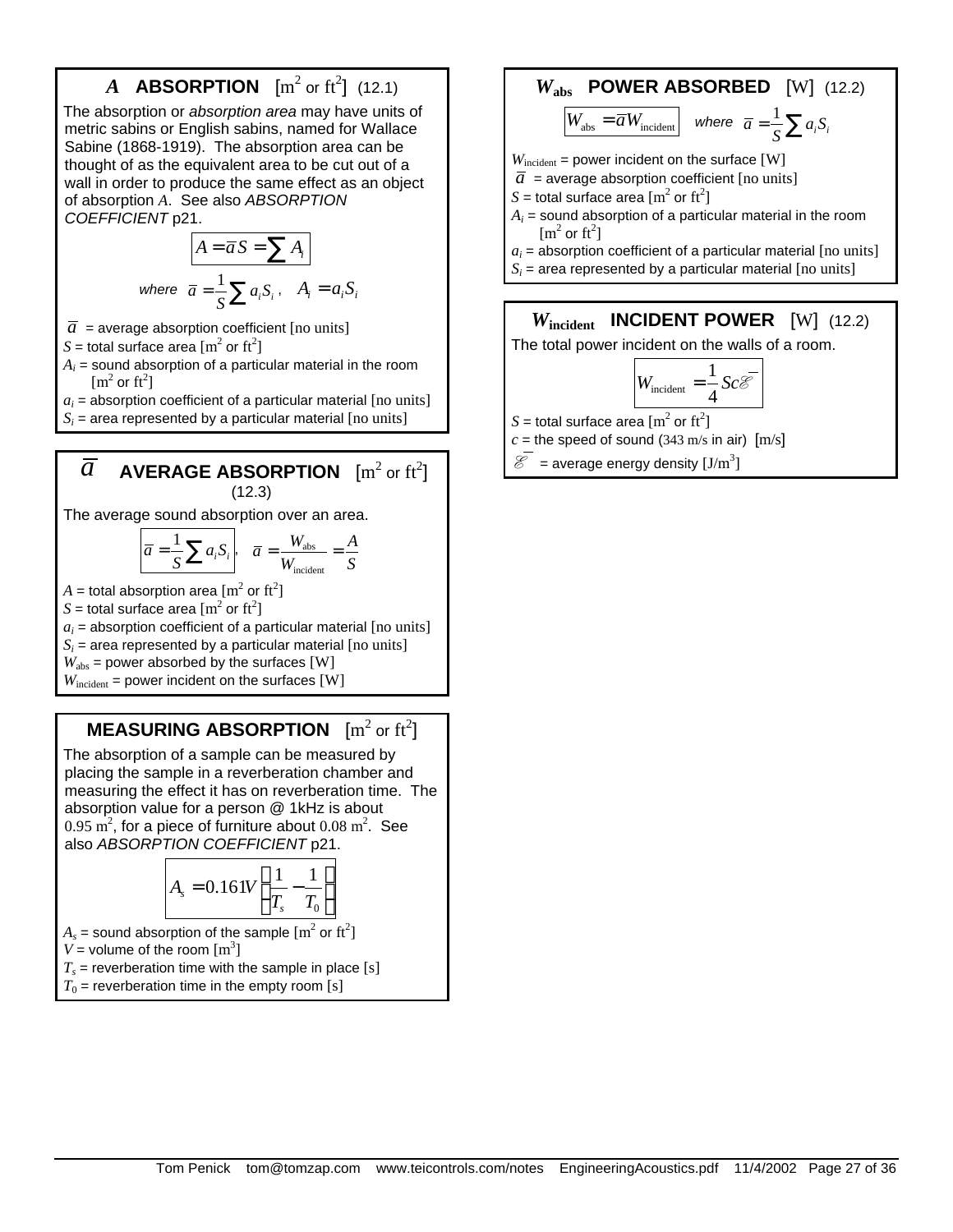

# **(***p***,***q***,***r***) MODES, rectangular cavity** (9.1)

The modes of a volume are the frequencies at which resonances occur, and are a function of the room dimensions. For example, the lowest mode will be the frequency for which the longest dimension equals  $\frac{1}{2}$ -wavelength and is represented by (1,0,0).

$$
f(p,q,r) = \frac{c}{2} \sqrt{\left(\frac{p}{L}\right)^2 + \left(\frac{q}{W}\right)^2 + \left(\frac{r}{H}\right)^2}
$$

*p*, *q*, and *r* form the mode numbers. They are integers representing the number of half-wavelengths in the length, width, and height respectively. To avoid having more than one mode at the same frequency, the ratio of any two room dimensions should not be a whole number. Some recommended room dimension ratios are 1.6:1.25:1.0 for small rooms and 2.4:1.5:1.0 or 3.2:1.3:1.0 for large rooms.

 $f =$  frequency [Hz]

 $c =$  the speed of sound (343 m/s in air)  $[m/s]$ *L, W, H* = room length, width, and height respectively  $[m]$   $N(f)$  **MODAL DENSITY**  $[\text{Hz}^{-1}]$  (9.2)

The number of modes (resonant frequencies) per unit hertz. The modal density increases with frequency until it becomes a **diffuse field**. In a diffuse field, the modal structure is obscured and the sound field seems **isotropic**, i.e. the SPL is equal everywhere.

Rectangular room: 
$$
N(f) \approx \frac{4\pi}{c^3} Vf^2
$$

 $f =$  frequency [Hz]  $V =$  room volume  $\text{[m}^3\text{]}$  $c =$  the speed of sound (343 m/s in air)  $[m/s]$ 

## *m* **AIR ABSORPTION COEFFICIENT, ARCHITECTURAL** [no units] (12.3)

$$
I = I_0 e^{-mx} = I_0 e^{-mct} \qquad m = 2\alpha
$$

For most architectural applications, the air absorption coefficient can be approximated as:

$$
m = 5.5 \times 10^{-4} \left( 50/h \right) \left( \frac{f}{1000} \right)^{1.7}
$$

 $I =$  acoustic intensity  $\text{[W/m}^2\text{]}$ 

 $I_0$  = initial acoustic intensity  $\text{[W/m}^2\text{]}$  $h$  = relative humidity (limited to the range 20 to 70%) [%]

 $f =$  frequency (limited to the range 1.5 to 10 kHz) [Hz]

 $c =$  the speed of sound (343 m/s in air)  $[m/s]$ 

 $\alpha$  = air absorption coefficient due to combined factors  $[$ no units]

# *LM* **MEAN FREE PATH** [m]

The average distance between reflections in a rectangular room. This works out to 2L/3 for a cubic room and 2d/3 for a sphere.

$$
L_M = \frac{4V}{S}
$$

 $V =$  room volume  $\left[\text{m}^3 \text{ or } \text{ft}^3\right]$ 

 $S =$  total surface area  $\left[\text{m}^2 \text{ or } \text{ft}^2\right]$ 

# *n* **NUMBER OF REFLECTIONS** [no units]

The number of acoustic reflections in a room in time *t*.

$$
n = \frac{ct}{L_M} = \frac{ctS}{4V}
$$

 $c =$  the speed of sound (343 m/s in air)  $[m/s]$ 

 $t =$  time  $[s]$ 

 $L_M$  = mean free path [m]

 $V =$  room volume  $\left[\text{m}^3 \text{ or } \text{ft}^3\right]$ 

*S* = total surface area  $\left[\text{m}^2 \text{ or } \text{ft}^2\right]$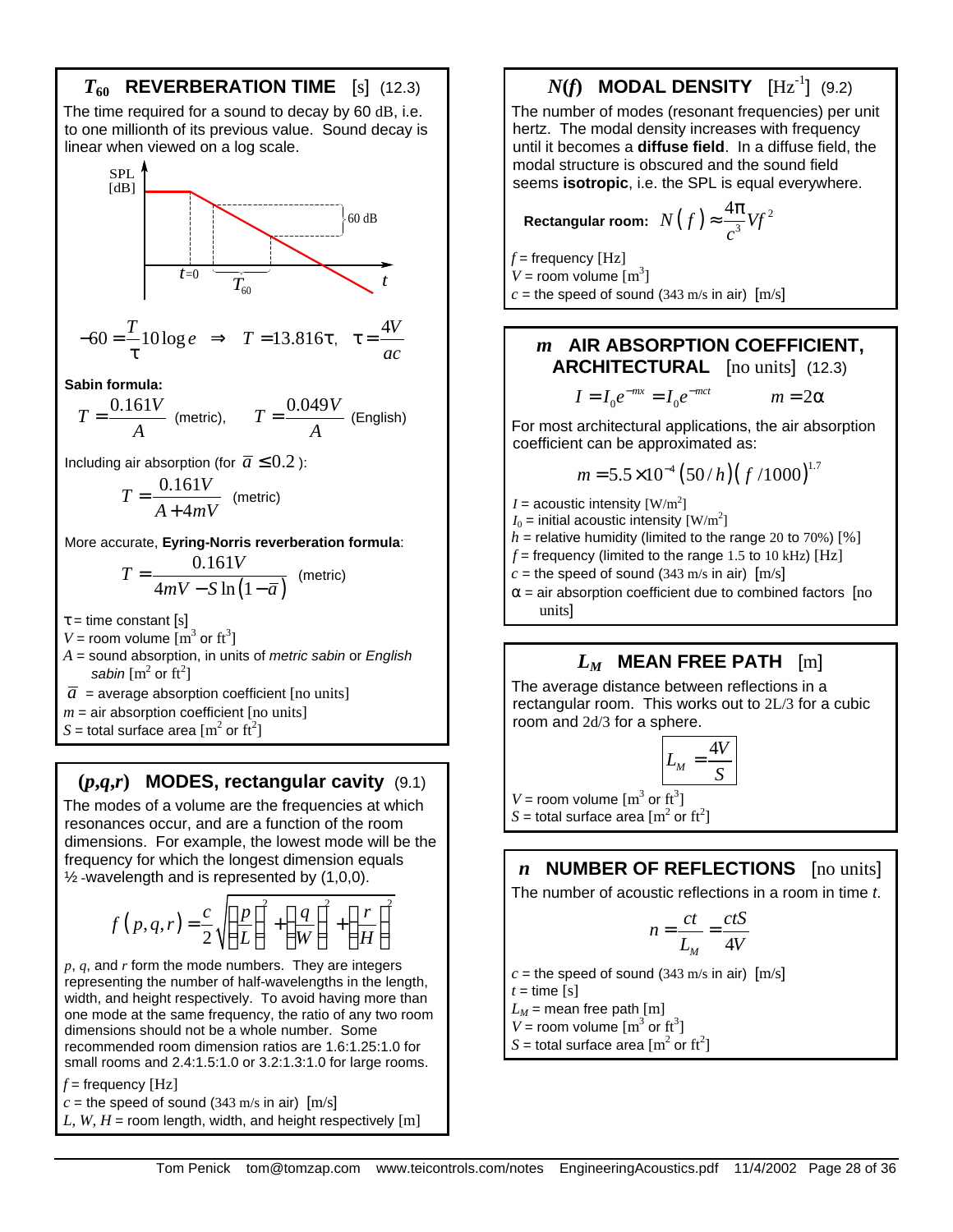# $\boldsymbol{R}$  ROOM CONSTANT  $\rm [m^2]$

Note that  $R \simeq A$  when  $\bar{a}$  is very small.

$$
R = \frac{A}{1 - \overline{a}} = \frac{\overline{a}S}{1 - \overline{a}}
$$

*A* = sound absorption, in units of *metric sabin* or *English*  sabin  $\left[\text{m}^2 \text{ or } \text{ft}^2\right]$ 

 $\overline{a}$  = average absorption coefficient [no units]

*S* = total surface area  $\mathrm{[m^2 \text{ or } ft^2]}$ 



## *Q* **QUALITY FACTOR** [no units]

A factor that is dependent on the location of a source relative to reflective surfaces. The source strength or amplitude of volume velocity.

*Q* **= 1** The source is located away from surfaces.

 $Q = 2$  The source is located on a hard surface.

*Q* **= 4** The source is located in a 2-way corner.

 $r =$  distance from the source to the observation point  $[m]$  $R =$  room constant  $\text{[m}^2\text{]}$ 

## **DIRECT FIELD**

The direct field is that part of a room in which the dominant sound comes directly (unreflected) from the source.



 $I =$  acoustic intensity  $\text{[W/m}^2\text{]}$ 

 $c =$  the speed of sound (343 m/s in air)  $[m/s]$ 

 $Q$  = quality factor ( $Q=1$  when source is remote from all surfaces) [no units]

*W* = sound power level of the source [W]

 $r =$  distance from the source to the observation point  $[m]$ 

## *rd* **REVERBERATION RADIUS** [m]

The distance from the source at which the SPL due to the source falls to the level of the reverberant field.

$$
r_d = \sqrt{\frac{QR}{16\pi}}
$$

 $Q =$  quality factor ( $Q=1$  when source is remote from all surfaces) [no units]

 $R =$  room constant  $\text{m}^2$ ]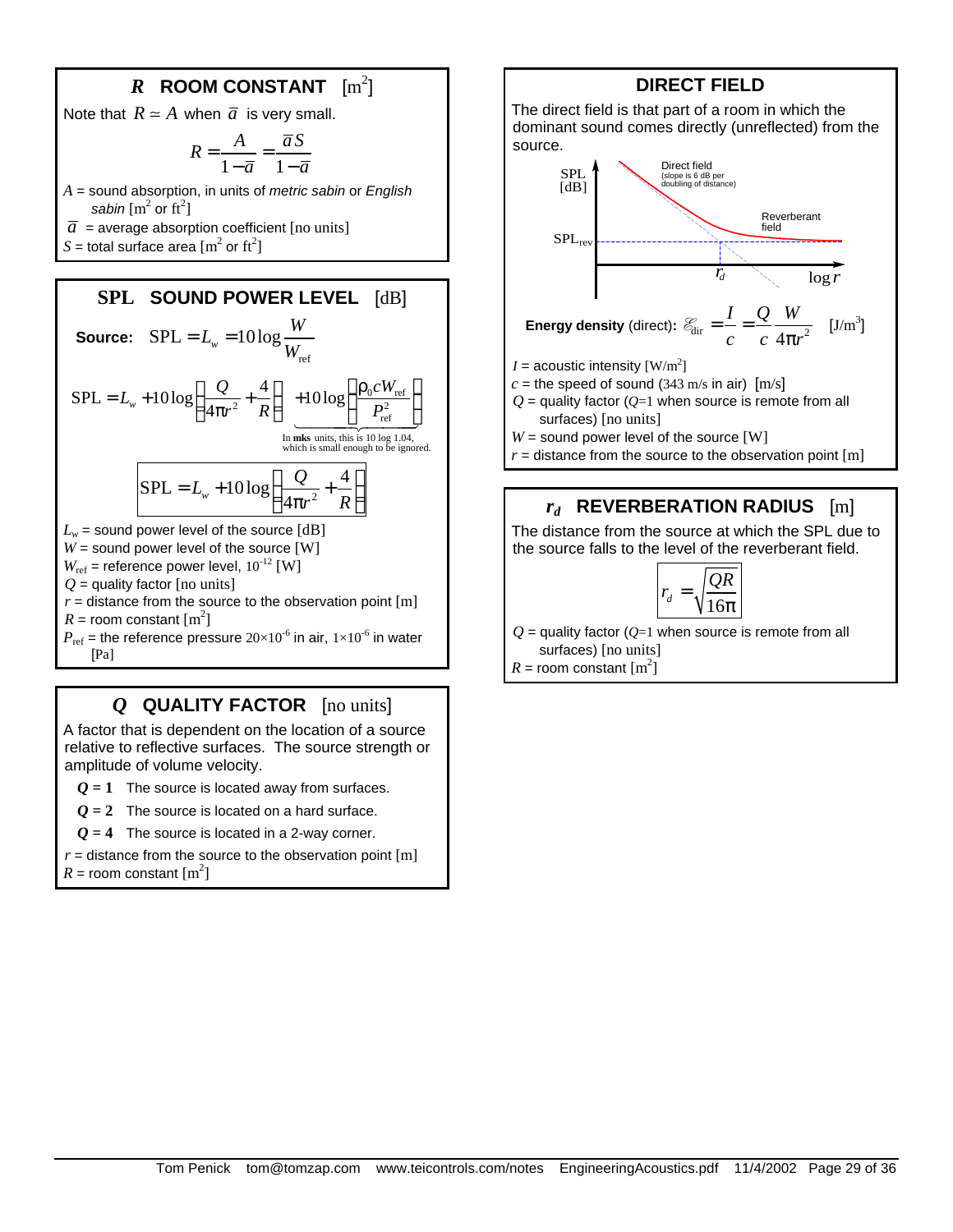## **REVERBERANT FIELD**

The area in a room that is remote enough from the sound source that movement within the field does not cause appreciable change in sound level. The area of the room not in the **direct field**.



**Sound power level:**  $SPL_{rev} = L_v + 6 - 10 \log R$  [dB]

**Energy density** (reverberant):  $\mathcal{E}_{\text{rev}} = \frac{4W_{\text{rev}}}{4}$  $4W_{\text{rev}}$   $4W$ *Ac Rc*  $\mathscr{E}_{\text{rev}} = \frac{4W_{\text{rev}}}{4} = \frac{4W}{R}$  [J/m<sup>3</sup>]

 $SPL<sub>rev</sub>$  = sound power level in the reverberant field [m]

- $r =$  distance from the source to the observation point  $[m]$  $r_d$  = distance from the source to the reverberant field
	- boundary [m]
- $L_w$  = sound power level of the source  $[dB]$

 $R =$  room constant  $\text{m}^2$ ]

 $W_{\text{rev}}$  = reverberant sound power level of the room [W]

 $W =$  sound power level of the source  $[W]$ 

## **NR NOISE REDUCTION** [dB] (13.13)

The noise reduction from one room to an adjoining room is the difference between the sound power levels in the two rooms. The value is used in the measurement of transmission loss for various partition materials and construction.

$$
NR = SPL_1 - SPL_2
$$

**For measuring transmission loss:**

$$
TL = NR + 10 \log \frac{S_w}{R_2}
$$
, provided  $R_2 \approx A_2$ 

 $S_w$  = surface area of the wall  $\mathrm{[m^2]}$ 

- $R_2$  = room constant of the receiving room  $\mathrm{[m^2]}$
- *A*2 = sound absorption or *absorption area* of the receiving
	- room  $\text{[m}^2\text{]}$

## **COCKTAIL PARTY EFFECT**

Consider a room of a given volume *V* and reverberation time *T*, and assume a fixed distance *d* among speakers and listeners in *M* small conversational groups. In each group, only one person is speaking at a time. There is a theoretical maximum number of groups that can exist before the onset of instability and loss of intelligibility. That is, as more conversations are added, one must speak louder in order to be heard. But with everyone speaking louder, the background noise increases, hence the instability.



**Energy density at B due to speaker A:**

$$
\mathcal{E}_1 = \frac{W}{c} \left( \frac{1}{4\pi d^2} + \frac{4}{R} \right)
$$

**Reverberant energy density due to other** *M***-1 conversations:**

$$
\mathcal{E}_{\text{rev}} = (M-1)\frac{4W}{Rc}
$$

**Signal to noise ratio:**

$$
SNR = \frac{\mathcal{E}_1}{\mathcal{E}_{\text{rev}}} = \frac{1}{M - 1} \left( \frac{R}{16\pi d^2} + 1 \right)
$$

Notice that the power *W* drops out of the equation.

Now if we require that this signal to noise ratio be some minimum required in order for the listener to be able to understand the speaker, the expression can be written:

$$
M < 1 + \frac{1}{\text{SNR}_{\text{min}}} \left( \frac{R}{16\pi d^2} + 1 \right)
$$

Assume  $R \approx A$  so that  $T = 0.161V/A \approx 0.161V/R$ , then we can rewrite the expression in terms of the room volume *V* and the reverberation constant *T*.

$$
M < 1 + \frac{1}{SNR_{min}} \left( \frac{V}{312d^2T} + 1 \right)
$$
 [mks units]

If we further assume that to the listener, the speaker must be as loud as the background noise, then the maximum number of speakers (conversations) in the room is

$$
M_{\text{max}} \simeq 2 + \frac{V}{312d^2T}
$$

 $W =$  power output of a speaker  $[W]$ 

 $M =$  the number of speakers (or groups)

 $R =$  room constant  $\left[\text{m}^2\right]$ 

 $d =$  distance between speakers in the same group  $[m]$ 

 $\mathcal{E}$  = energy density  $[\text{J/m}^3]$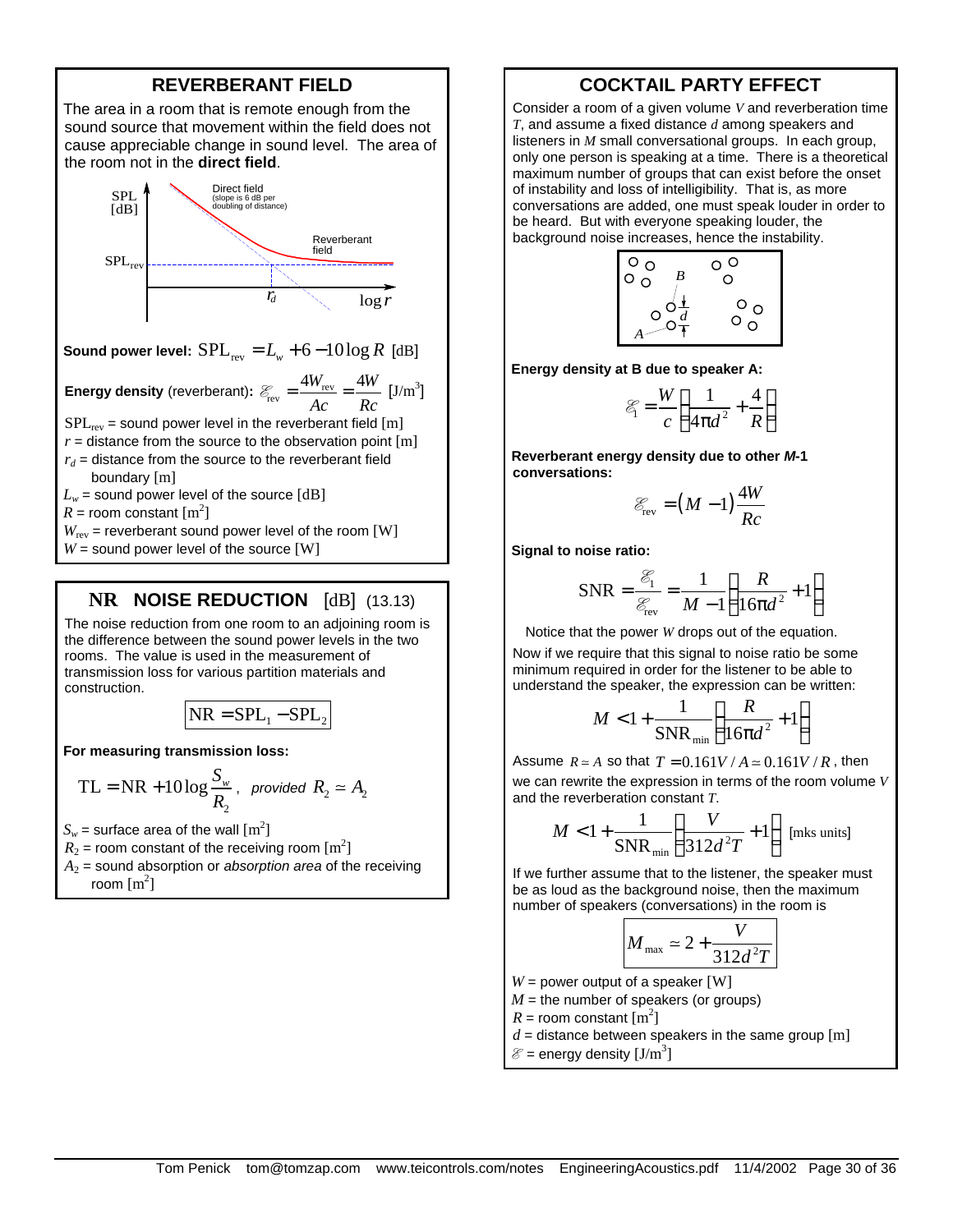# **THERMOACOUSTIC CYCLE**

Consider a small volume of air in acoustic oscillation at  $t_0$  and ambient pressure  $p_0$ . As it moves toward the source, pressure and temperature increase while volume decreases. The volume of air slows and reverses direction at  $t_1$  and transfers heat to the metal plate. As the volume of air moves away from the source, pressure and temperature decrease. As the volume reaches *t*3, it slows and again reverses direction. The cooler volume absorbs heat from the metal plate. This action takes place all along the length of the metal plate, forming a *bucket brigade* of heat transfer.



## **THERMOACOUSTIC ENGINE**

A transducer in one end of a half-wavelength chamber creates a high power standing wave. Thin metal plates are positioned  $\frac{1}{4}$  of the way from one end so that velocity, displacement and pressure amplitudes will all be high.

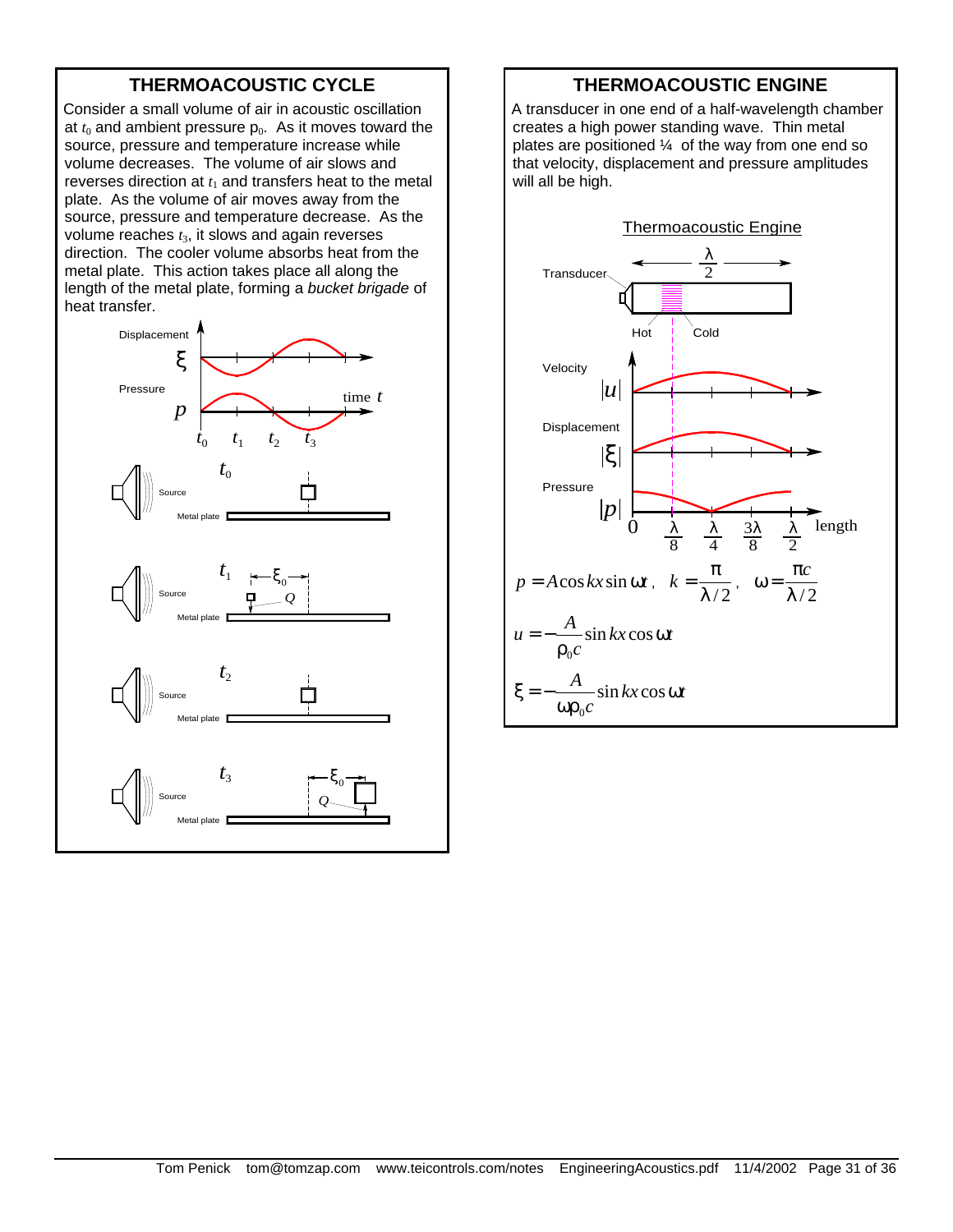## **THERMOACOUSTIC GRADIENT**

The oscillatory motion and oscillatory temperature of gas particles along the metal plates establishes a temperature gradient along the plates. The parallel stacking of plates increases the power of the engine but does not affect the gradient.



**Maximum temperature gradient:** Also called **critical gradient**. This is the maximum temperature gradient achievable along the metal plates of the acoustic engine. When this temperature gradient is reached, no work is being done.

$$
\left. \frac{dT}{dx} \right|_{\text{critical}} = (\gamma - 1) k T_0
$$

 $\gamma$  = ratio of specific heats (1.4 for a diatomic gas) [no units]  $T_0$  = ambient temperature [K]

 $k =$  wave number or propagation constant  $\lceil \text{rad./m} \rceil$ 

## **G GRADIENT RATIO**

The ratio of the operating temperature gradient to the critical gradient.

$$
\Gamma = \frac{|dT/dx|}{|dT/dx|_{\text{critical}}}
$$

#### **G > 1: Thermoacoustic heat engine**

Heat flow generates sound (does work)



## **G < 1: Thermoacoustic refrigerator**

Acoustic energy pumps heat from cold end to hot end of stack

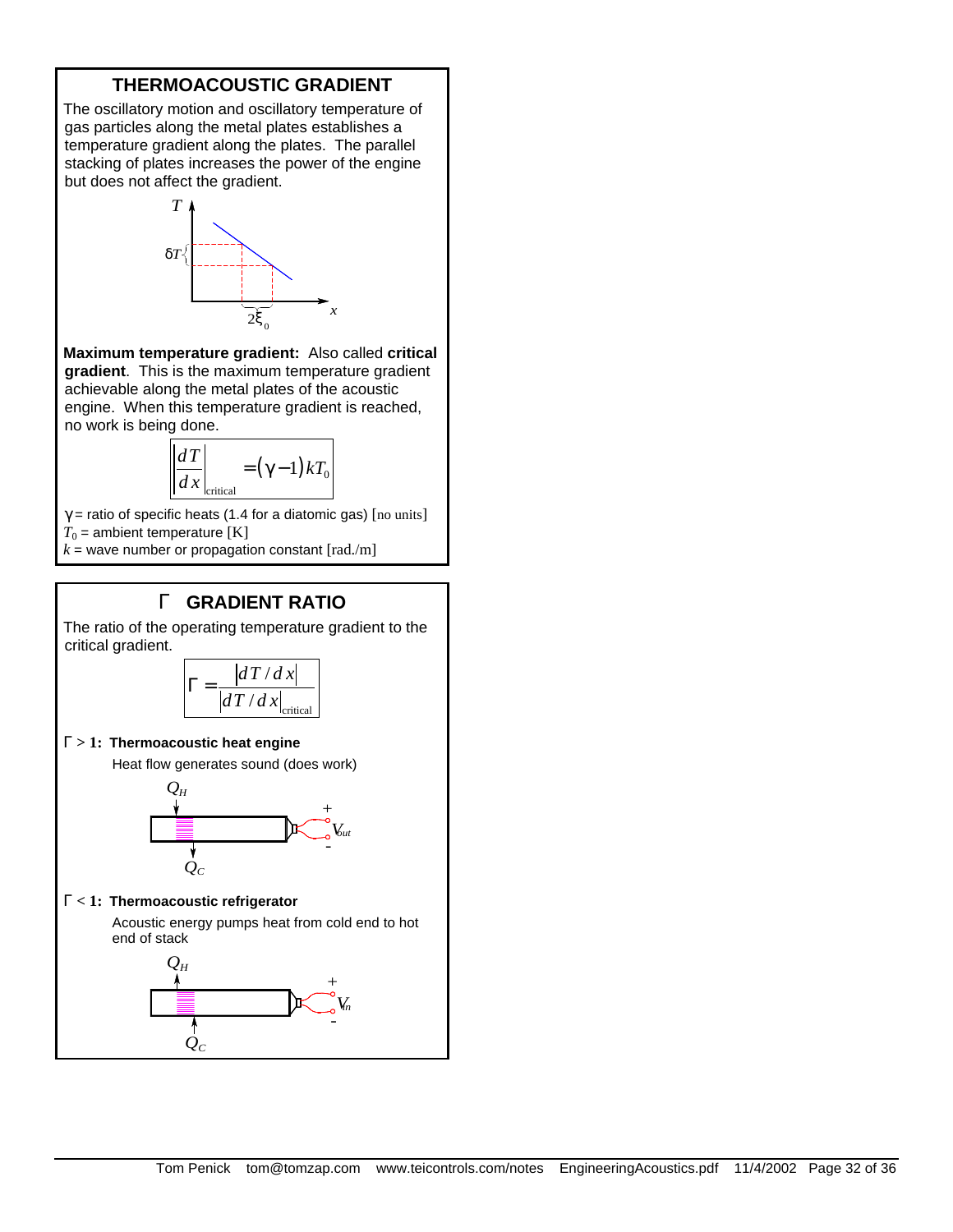# **GENERAL MATHEMATICAL**



Magnitude $\{x + iy\} = |x + iy|$ 

The square of the magnitude of a complex number is the product of the complex number and its **complex conjugate**. The **complex conjugate** is the expression formed by reversing the signs of the imaginary terms.

$$
|x + jy|^2 = (x + jy)(x + jy)^* = (x + jy)(x - jy)
$$

## **PHASOR NOTATION**

When the excitation is sinusoidal and under steadystate conditions, we can express a partial derivative in phasor notation, by replacing *t* ∂ ∂ with *j*ω. For

example, the Telegrapher's equation  $\frac{\partial \mathcal{V}}{\partial z} = -L \frac{\partial \mathcal{V}}{\partial t}$  $rac{\partial \mathcal{V}}{\partial z} = -L \frac{\partial}{\partial z}$  $\mathcal{U} = -L \frac{\partial \mathcal{I}}{\partial x}$ 

becomes  $\frac{\partial V}{\partial z} = -Lj\omega I$  $\frac{\partial V}{\partial z}$  = −*Lj*ω*I* . Note that  $\mathcal{V}(z, t)$  and  $\mathcal{I}(z,t)$  are functions of position and time (space-time functions) and  $V(z)$  and  $I(z)$  are functions of position only.

Sine and cosine functions are converted to exponentials in the phasor domain.

Example:

$$
\overrightarrow{\mathcal{E}}(\overrightarrow{r}, t) = 2\cos(\omega t + 3z)\hat{x} + 4\sin(\omega t + 3z)\hat{y}
$$

$$
= \mathcal{R}\left\{2e^{j3z}e^{j\omega t}\hat{x} + (-j)4e^{j3z}e^{j\omega t}\hat{y}\right\}
$$

$$
\overrightarrow{E}(\overrightarrow{r}) = 2e^{j3z}\hat{x} - j4e^{j3z}\hat{y}
$$

### **TIME-AVERAGE**

When two functions are multiplied, they cannot be converted to the phasor domain and multiplied. Instead, we convert each function to the phasor domain and multiply one by the complex conjugate of the other and divide the result by two. The **complex conjugate** is the expression formed by reversing the signs of the imaginary terms.

For example, the function for power is:

$$
P(t) = v(t)i(t)
$$
 watts

Time-averaged power is:

$$
\langle P(t) \rangle = \frac{1}{T} \int_0^T v(t) i(t) dt
$$
 watts

For a single frequency:

$$
\langle P(t) \rangle = \frac{1}{2} \mathcal{R}e \{ V I^* \}
$$
 watts

 $T =$  period [s]

 $V =$  voltage in the phasor domain [s]  $I^*$  = complex conjugate of the phasor domain current  $[A]$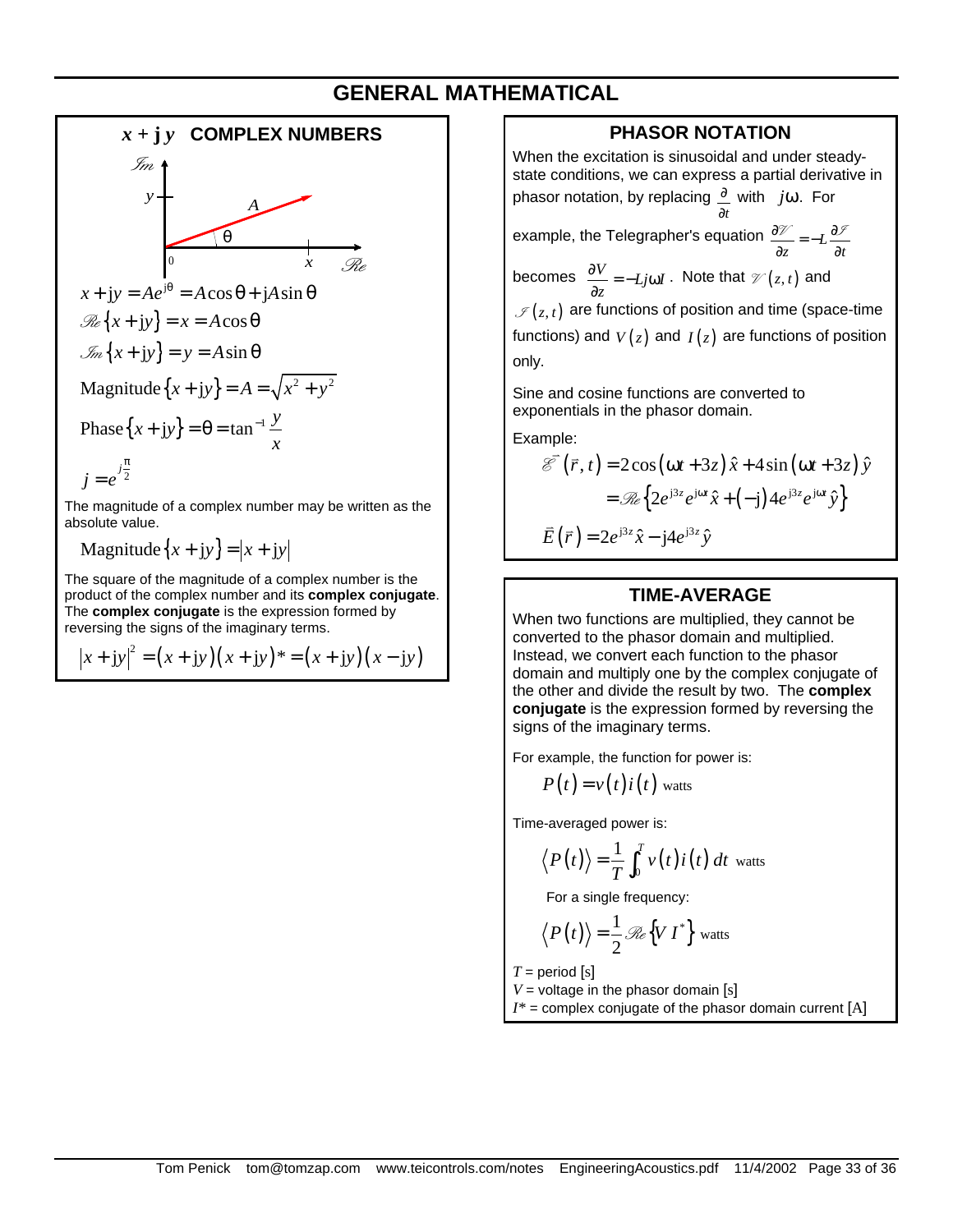

The plot below shows a sine wave and its rms value, along with the intermediate steps of squaring the sine function and taking the mean value of the square. Notice that for this type of function, the mean value of the square is ½ the peak value of the square.



**EULER'S EQUATION**  $e^{j\phi} = \cos \phi + j \sin \phi$ 

## **TRIGONOMETRIC IDENTITIES**

 $e^{+j\theta} + e^{-j\theta} = 2\cos\theta$ 

 $e^{+j\theta} - e^{-j\theta} = j2\sin\theta$  $e^{\pm j\theta} = \cos \theta \pm j \sin \theta$ 

## **CALCULUS**

 $\int \sin^2 u \, du = \frac{1}{2}u - \frac{1}{4}\sin 2u + C$ 

$$
\int \cos^2 u \, du = \frac{1}{2}u + \frac{1}{4}\sin 2u + C
$$

**SERIES**  
\n
$$
\sqrt{1+x} \approx 1 + \frac{1}{2}x, \ |x| \ll 1
$$
\n
$$
\frac{1}{\sqrt{1+x}} \approx 1 - \frac{x}{2} + \frac{3x^2}{8} - \frac{5x^3}{16} + \frac{35x^4}{128} - \dots, \ -\frac{1}{2} < x < \frac{1}{2}
$$
\n
$$
\frac{1}{1-x^2} \approx 1 + x^2 + x^4 + x^6 + \dots, \ -\frac{1}{2} < x < \frac{1}{2}
$$
\n
$$
\frac{1}{(1-x)^2} \approx 1 + 2x + 3x^2 + 4x^3 + \dots, \ -\frac{1}{2} < x < \frac{1}{2}
$$
\n
$$
\frac{1}{1+x} \approx 1 - x + x^2 - x^3 + \dots, \ -\frac{1}{2} < x < \frac{1}{2}
$$
\n
$$
\frac{1}{1-x} \approx 1 + x + x^2 + x^3 + \dots, \ -\frac{1}{2} < x < \frac{1}{2}
$$

## **BINOMIAL THEOREM**

Also called binomial expansion. When *m* is a positive integer, this is a finite series of *m*+1 terms. When *m* is not a positive integer, the series converges for -1<*x*<1.

$$
(1+x)^m = 1 + mx + \frac{m(m-1)}{2!}x^2 + \dots + \frac{m(m-1)(m-2)\cdots(m-n+1)}{n!}x^n + \dots
$$

## **BESSEL FUNCTION EXPANSION**

 $J_1$ : 3  $2^{-5}$ 2  $\bigcap_{1} 2 \bigcap_{2} 2$  $2z^3$  3  $2 \cdot 2.4^2 \cdot 2.4^2.6$  $\frac{z}{2} + \frac{2z^3}{24^2} - \frac{3z^5}{24^2} + \cdots$ ,  $z \ll 1$ 

## **HYPERBOLIC FUNCTIONS**

 $j \sin \theta = \sinh (j\theta)$ 

 $j \cos \theta = \cosh (j\theta)$ 

 $j \tan \theta = \tanh(j\theta)$ 

## **LINEARIZING AN EQUATION**

Small nonlinear terms are removed. Nonlinear terms include:

- variables raised to a power
- variables multiplied by other variables

Δ values are considered variables, e.g. Δ*t*.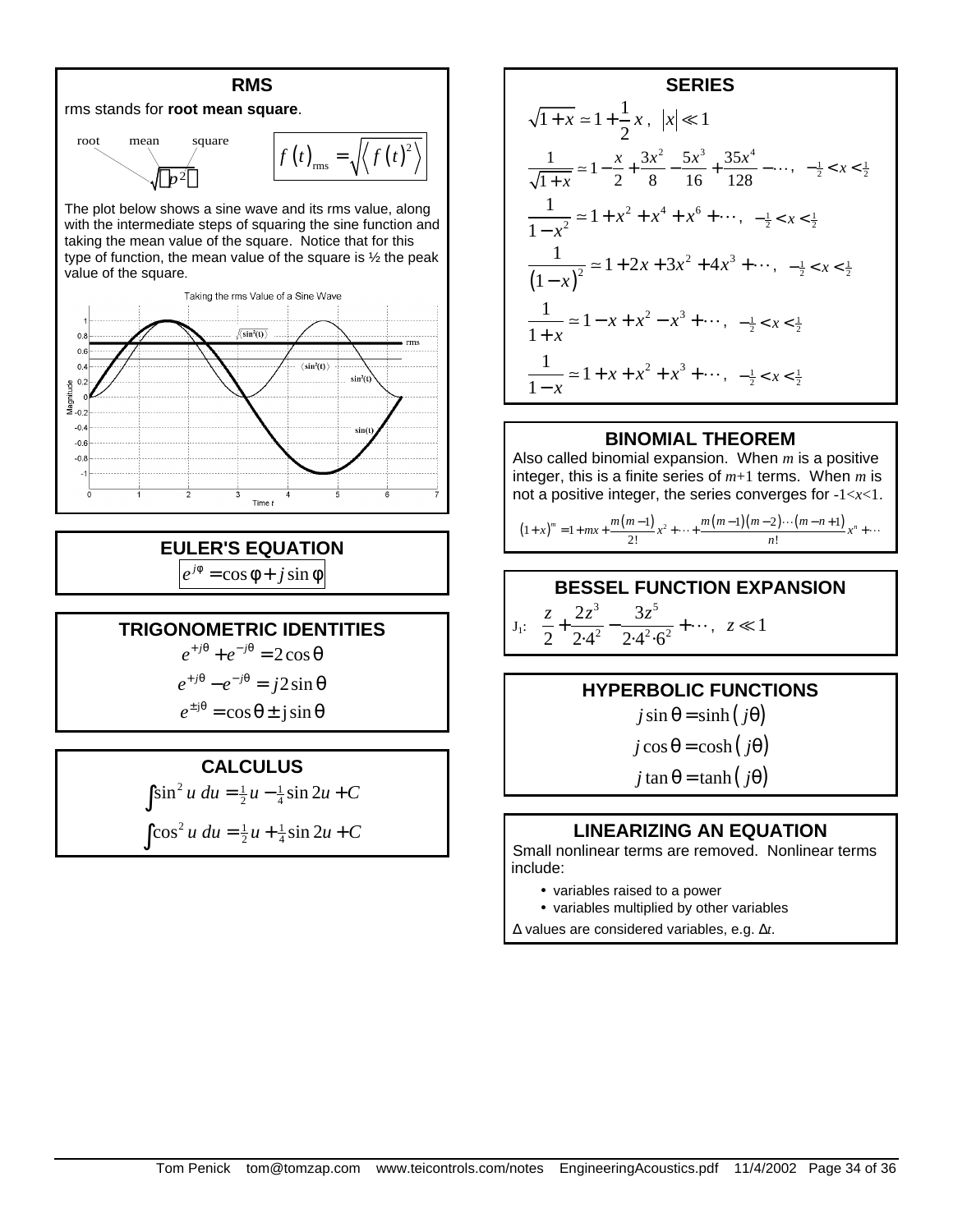

# **Ñ NABLA, DEL OR GRAD OPERATOR**

Compare the ∇ operation to taking the time derivative. Where ∂/∂*t* means to take the derivative with respect to time and introduces a  $s^{-1}$  component to the units of the result, the ∇ operation means to take the derivative with respect to distance (in 3 dimensions) and introduces a  $m^{-1}$  component to the units of the result. ∇ terms may be called space derivatives and an equation which contains the  $\nabla$  operator may be called a vector differential equation. In other words ∇**A** is how fast **A** changes as you move through space.

in rectangular in cylindrical coordinates: in spherical

coordinates:

in rectangular  $\nabla \mathbf{A} = \hat{x} \frac{\partial A}{\partial x} + \hat{y} \frac{\partial A}{\partial y} + \hat{z} \frac{\partial A}{\partial z}$  $\nabla \mathbf{A} = \hat{r} \frac{\partial A}{\partial r} + \hat{\phi} \frac{1}{r} \frac{\partial A}{\partial \phi} + \hat{z} \frac{\partial A}{\partial z}$ ∂r 'r∂o∣ <sup>∼</sup>∂ **A**  $\hat{r} \frac{\partial A}{\partial r} + \hat{\theta} \frac{1}{r} \frac{\partial A}{\partial r} + \hat{\phi} \frac{1}{r}$ sin  $\hat{r} \frac{\partial A}{\partial r} + \hat{\theta} \frac{1}{r} \frac{\partial A}{\partial r} + \hat{\phi} \frac{1}{r} \frac{\partial A}{\partial r}$ *r r*  $\partial \theta$  *r*  $\nabla \mathbf{A} = \hat{r} \frac{\partial A}{\partial r} + \hat{\theta} \frac{1}{r} \frac{\partial A}{\partial r} + \hat{\phi} \frac{1}{r} \frac{\partial A}{\partial r}$  $\partial r$   $r \partial \theta$   $r \sin \theta \partial \phi$ **A**

# $\tilde{\mathbf{N}}^2$  THE LAPLACIAN

The divergence of a gradient

| Laplacian of a scalar in<br>rectangular coordinates:      | $\nabla^2 A = \frac{\partial^2 A}{\partial x^2} + \frac{\partial^2 A}{\partial y^2} + \frac{\partial^2 A}{\partial z^2}$                                     |
|-----------------------------------------------------------|--------------------------------------------------------------------------------------------------------------------------------------------------------------|
| Laplacian of a<br>vector in rectan-<br>gular coordinates: | $\nabla^2 \vec{A} = \hat{x} \frac{\partial^2 A_x}{\partial x^2} + \hat{y} \frac{\partial^2 A_y}{\partial y^2} + \hat{z} \frac{\partial^2 A_z}{\partial z^2}$ |
| In spherical and<br>cylindrical<br>coordinates:           | $\nabla^2 \mathbf{A} \equiv \nabla (\nabla \cdot \mathbf{A}) - \nabla \times \nabla \times \mathbf{A}$<br>$=$ grad(div <b>A</b> ) – curl(curl <b>A</b> )     |

## **Ñ× DIVERGENCE**

The del operator followed by the dot product operator is read as "the divergence of" and is an operation performed on a vector. In rectangular coordinates, ∇⋅ means the sum of the partial derivatives of the magnitudes in the *x*, *y*, and *z* directions with respect to the  $x$ ,  $y$ , and  $z$  variables. The result is a scalar, and a factor of  $m^{-1}$  is contributed to the units of the result.

For example, in this form of Gauss' law, where **D** is a density per unit area, ∇⋅**D** becomes a density per unit volume.

$$
\text{div }\mathbf{D} = \nabla \cdot \mathbf{D} = \frac{\partial D_x}{\partial x} + \frac{\partial D_y}{\partial y} + \frac{\partial D_z}{\partial z} = \rho
$$

 **= electric flux density vector**  $**D**$  **= ε** $**E**$  $[{\rm C/m}^2]$  $p =$  source charge density  $[C/m^3]$